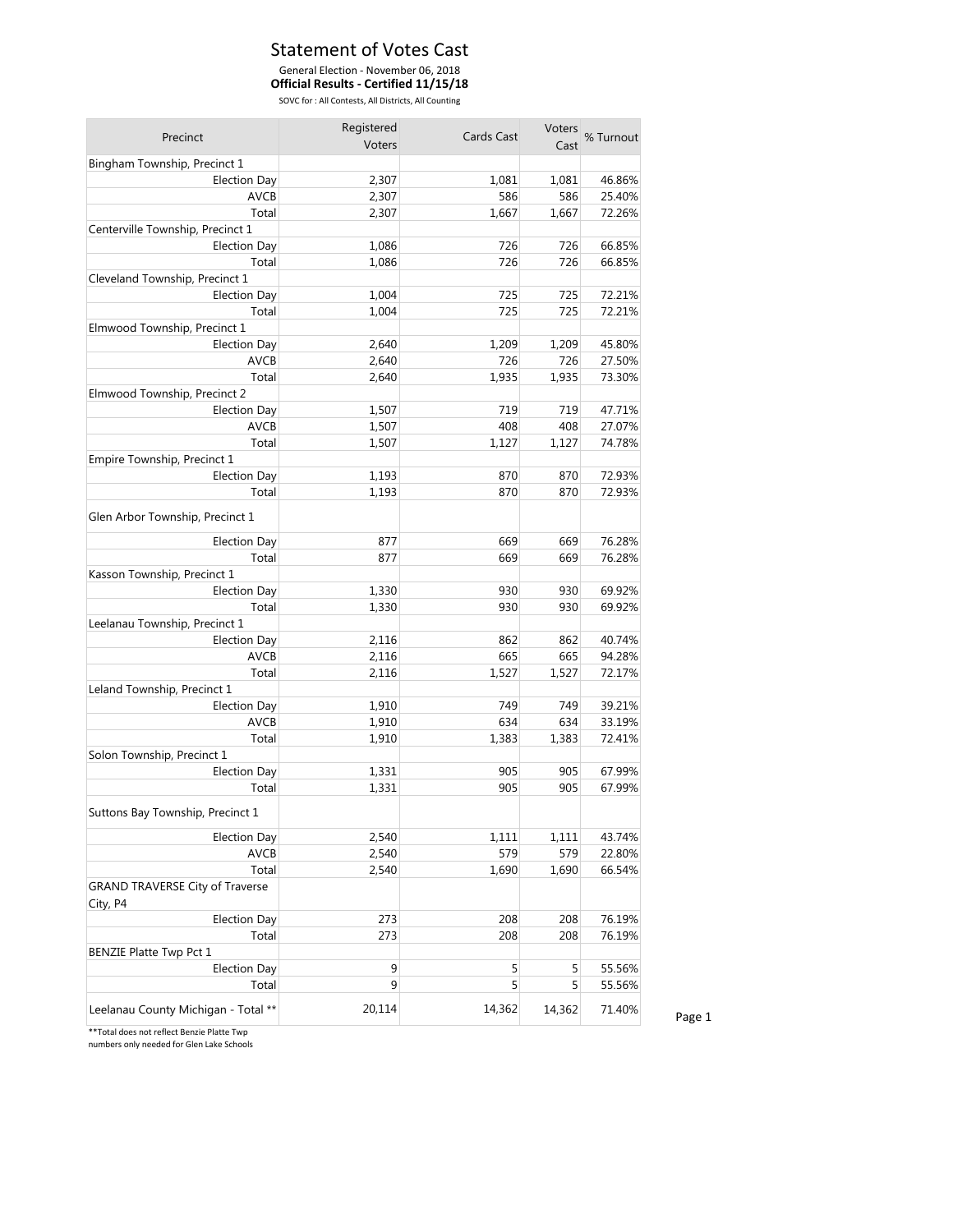#### **Governor/Lieut Gov (Vote for 1)**

|                                                         | <b>Bill Schuette</b><br>(REP) | Gretchen<br>Whitmer<br>(DEM) | <b>Bill Gelineau</b><br>(1B) | Todd<br>Schleiger<br>(UST) | ennifer V.<br>Kurland<br>(GRN) | Keith<br>Butkovich<br>(NLP) |
|---------------------------------------------------------|-------------------------------|------------------------------|------------------------------|----------------------------|--------------------------------|-----------------------------|
| Precinct                                                |                               |                              |                              |                            |                                |                             |
| Bingham Township, Precinct 1                            |                               |                              |                              |                            |                                |                             |
| Election Day                                            | 565                           | 481                          | 12                           | $\mathbf 0$                | 2                              | 3                           |
| <b>AVCB</b>                                             | 287                           | 283                          | $\overline{2}$               | 3                          | $\mathbf{1}$                   | $\pmb{0}$                   |
| Total                                                   | 852                           | 764                          | 14                           | 3                          | 3                              | 3                           |
| Centerville Township, Precinct 1<br><b>Election Day</b> | 353                           |                              | 12                           | 2                          |                                | $\mathbf{1}$                |
| Total                                                   | 353                           | 344<br>344                   | 12                           | 2                          | 10<br>10                       | $1\,$                       |
| Cleveland Township, Precinct 1                          |                               |                              |                              |                            |                                |                             |
| Election Day                                            | 317                           | 383                          | 9                            | 0                          | 5                              | $\overline{2}$              |
| Total                                                   | 317                           | 383                          | 9                            | 0                          | 5                              | $\overline{2}$              |
| Elmwood Township, Precinct 1                            |                               |                              |                              |                            |                                |                             |
| <b>Election Day</b>                                     | 549                           | 612                          | 15                           | 7                          | 8                              | $\mathsf 3$                 |
| <b>AVCB</b>                                             | 334                           | 367                          | $\overline{7}$               | $\overline{4}$             | $\mathbf{1}$                   | 3                           |
| Total                                                   | 883                           | 979                          | 22                           | 11                         | 9                              | 6                           |
| Elmwood Township, Precinct 2                            |                               |                              |                              |                            |                                |                             |
| <b>Election Day</b>                                     | 386                           | 313                          | $\overline{7}$               | 3                          | 5                              | $\boldsymbol{0}$            |
| <b>AVCB</b>                                             | 198                           | 203                          | $\overline{4}$               | 0                          | 0                              | 0                           |
| Total                                                   | 584                           | 516                          | 11                           | 3                          | 5                              | $\mathbf 0$                 |
| Empire Township, Precinct 1                             |                               |                              |                              |                            |                                |                             |
| <b>Election Day</b>                                     | 326                           | 510                          | 9                            | 3                          | 4                              | $\overline{2}$              |
| Total                                                   | 326                           | 510                          | 9                            | 3                          | $\overline{4}$                 | $\overline{2}$              |
| Glen Arbor Township, Precinct 1                         |                               |                              |                              |                            |                                |                             |
| <b>Election Day</b>                                     | 295                           | 366                          | 3                            | 1                          | $\mathbf 1$                    | $\boldsymbol{0}$            |
| Total                                                   | 295                           | 366                          | 3                            | 1                          | 1                              | 0                           |
| Kasson Township, Precinct 1                             |                               |                              |                              |                            |                                |                             |
| <b>Election Day</b>                                     | 456                           | 434                          | 17                           | 6                          | 7                              | $\mathbf 0$                 |
| Total                                                   | 456                           | 434                          | 17                           | 6                          | $\overline{7}$                 | $\mathbf 0$                 |
| Leelanau Township, Precinct 1                           |                               |                              |                              |                            |                                |                             |
| <b>Election Day</b>                                     | 341                           | 482                          | 17                           | 5                          | 8                              | 0                           |
| <b>AVCB</b>                                             | 268                           | 385                          | 4                            | 2                          | 0                              | 0                           |
| Total                                                   | 609                           | 867                          | 21                           | 7                          | 8                              | 0                           |
| Leland Township, Precinct 1                             |                               |                              |                              |                            |                                |                             |
| <b>Election Day</b>                                     | 361                           | 368                          | 13                           | 0                          | 3                              | $\pmb{0}$                   |
| <b>AVCB</b>                                             | 291                           | 325                          | 5                            | 1                          | 2                              | $\mathbf{1}$                |
| Total                                                   | 652                           | 693                          | 18                           | 1                          | 5                              | $\mathbf{1}$                |
| Solon Township, Precinct 1                              |                               |                              |                              |                            |                                |                             |
| <b>Election Day</b>                                     | 483                           | 396                          | 9                            | 3                          | 6                              | 0                           |
| Total                                                   | 483                           | 396                          | 9                            | 3                          | 6                              | $\mathbf 0$                 |
| Suttons Bay Township, Precinct 1                        |                               |                              |                              |                            |                                |                             |
| <b>Election Day</b>                                     | 470                           | 594                          | 13                           | 5                          | 13                             | $\overline{3}$              |
| AVCB                                                    | 254                           | 314                          | 3                            | 0                          | 1                              | $\mathbf{1}$                |
| Total                                                   | 724                           | 908                          | 16                           | 5                          | 14                             | $\overline{4}$              |
| <b>GRAND TRAVERSE City of Traverse</b><br>City, P4      |                               |                              |                              |                            |                                |                             |
| <b>Election Day</b>                                     | 96                            | 104                          | $\overline{4}$               | $\boldsymbol{0}$           | $\overline{2}$                 | $\boldsymbol{0}$            |
| Total                                                   | 96                            | 104                          | $\overline{4}$               | 0                          | $\overline{2}$                 | $\pmb{0}$                   |
| Leelanau County Michigan - Total                        | 6,630                         | 7,264                        | 165                          | 45                         | 79                             | 19                          |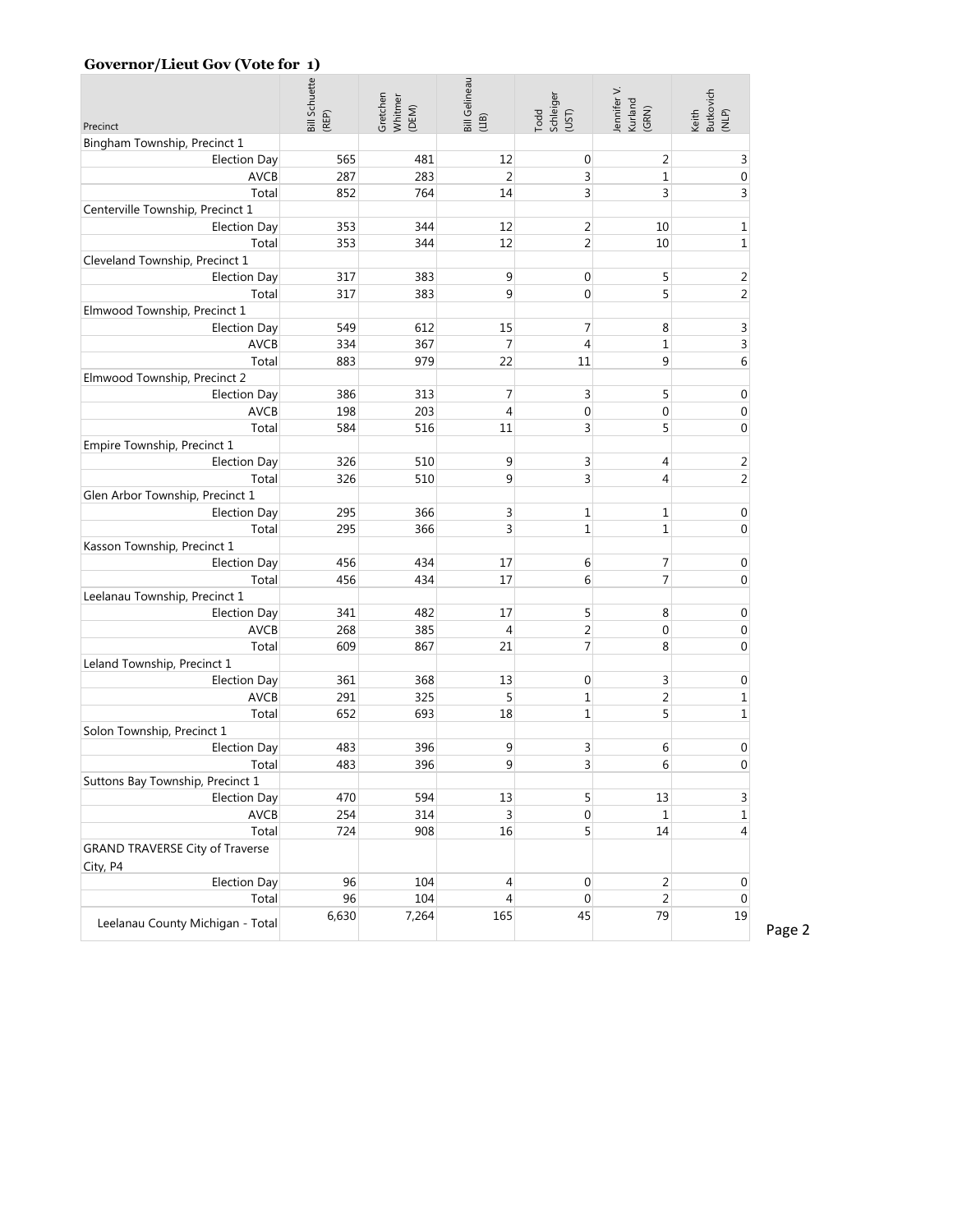#### **Secretary of State (Vote for 1)**

|                                          | Vlary Treder<br>Lang<br>(REP) | Benson<br>Jocelyn<br>(DEM) | Gregory Scott<br>Stempfle<br>(LIB) | Robert Gale<br>(UST)         |
|------------------------------------------|-------------------------------|----------------------------|------------------------------------|------------------------------|
| Precinct                                 |                               |                            |                                    |                              |
| Bingham Township, Precinct 1             | 567                           | 451                        | 21                                 |                              |
| Election Day<br>AVCB                     | 297                           | 264                        | 5                                  | 8<br>6                       |
| Total                                    | 864                           | 715                        | 26                                 | 14                           |
| Centerville Township, Precinct 1         |                               |                            |                                    |                              |
| Election Day                             | 358                           | 336                        | 19                                 | 0                            |
| Total                                    | 358                           | 336                        | 19                                 | 0                            |
| Cleveland Township, Precinct 1           |                               |                            |                                    |                              |
| Election Day                             | 327                           | 368                        | 12                                 | 4                            |
| Total                                    | 327                           | 368                        | 12                                 | 4                            |
| Elmwood Township, Precinct 1             |                               |                            |                                    |                              |
| <b>Election Day</b>                      | 544                           | 572                        | 33                                 | 10                           |
| AVCB                                     | 350                           | 341                        | 8                                  | 5                            |
| Total                                    | 894                           | 913                        | 41                                 | 15                           |
| Elmwood Township, Precinct 2             |                               |                            |                                    |                              |
| <b>Election Day</b>                      | 391                           | 289                        | 19                                 | 3                            |
| <b>AVCB</b>                              | 198                           | 195                        | 8                                  | 0                            |
| Total                                    | 589                           | 484                        | 27                                 | 3                            |
| Empire Township, Precinct 1              |                               |                            |                                    |                              |
| <b>Election Day</b>                      | 349                           | 475                        | $\,8\,$                            | 3                            |
| Total                                    | 349                           | 475                        | 8                                  | 3                            |
| Glen Arbor Township, Precinct 1          |                               |                            |                                    |                              |
| <b>Election Day</b>                      | 319                           | 336                        | 6                                  | 2                            |
| Total                                    | 319                           | 336                        | 6                                  | $\overline{2}$               |
| Kasson Township, Precinct 1              |                               |                            |                                    |                              |
| <b>Election Day</b>                      | 452                           | 419                        | 24                                 | 10                           |
| Total                                    | 452                           | 419                        | 24                                 | 10                           |
| Leelanau Township, Precinct 1            |                               |                            |                                    |                              |
| <b>Election Day</b>                      | 338                           | 486                        | 13                                 | 12                           |
| <b>AVCB</b>                              | 271                           | 372                        | 6                                  | 3                            |
| Total                                    | 609                           | 858                        | 19                                 | 15                           |
| Leland Township, Precinct 1              |                               |                            |                                    |                              |
| <b>Election Day</b><br><b>AVCB</b>       | 381<br>323                    | 345<br>283                 | 9                                  | 2                            |
|                                          | 704                           | 628                        | 7                                  | $\overline{\mathbf{3}}$<br>5 |
| Total<br>Solon Township, Precinct 1      |                               |                            | 16                                 |                              |
| <b>Election Day</b>                      | 493                           | 366                        | 12                                 | 11                           |
| Total                                    | 493                           | 366                        | 12                                 | 11                           |
| Suttons Bay Township, Precinct 1         |                               |                            |                                    |                              |
| <b>Election Day</b>                      | 485                           | 572                        | 20                                 | 7                            |
| AVCB                                     | 262                           | 297                        | 2                                  | 3                            |
| Total                                    | 747                           | 869                        | 22                                 | 10                           |
| GRAND TRAVERSE City of Traverse City, P4 |                               |                            |                                    |                              |
| <b>Election Day</b>                      | 100                           | 97                         | $\overline{\mathcal{I}}$           | 1                            |
| Total                                    | 100                           | 97                         | $\overline{7}$                     | 1                            |
| Leelanau County Michigan - Total         | 6,805                         | 6,864                      | 239                                | 93                           |
|                                          |                               |                            |                                    |                              |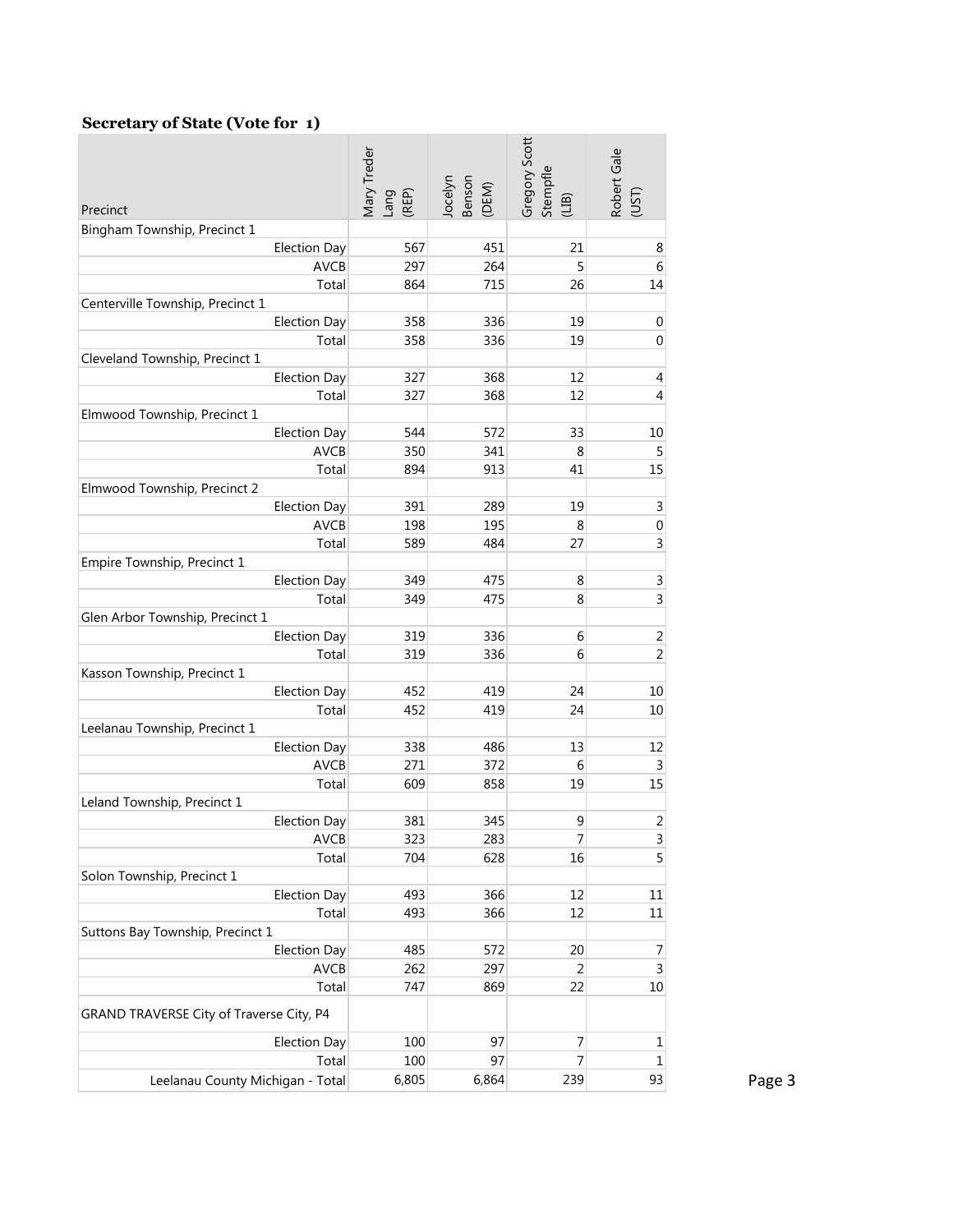#### **Attorney General (Vote for 1)**

| Precinct                                           | Leonard<br>(REP)<br>Tom | Dana Nessel<br>(DEM) | Lisa Lane<br>$Gioa$<br>$(118)$ | Van Sickle<br>Gerald T<br>(UST) | Graveline<br>Chris |
|----------------------------------------------------|-------------------------|----------------------|--------------------------------|---------------------------------|--------------------|
| Bingham Township, Precinct 1                       |                         |                      |                                |                                 |                    |
| <b>Election Day</b>                                | 583                     | 430                  | 19                             | 2                               | 8                  |
| <b>AVCB</b>                                        | 294                     | 253                  | 6                              | 7                               | 8                  |
| Total                                              | 877                     | 683                  | 25                             | 9                               | 16                 |
| Centerville Township, Precinct 1                   |                         |                      |                                |                                 |                    |
| <b>Election Day</b>                                | 369                     | 315                  | 10                             | 1                               | 13                 |
| Total                                              | 369                     | 315                  | 10                             | 1                               | 13                 |
| Cleveland Township, Precinct 1                     |                         |                      |                                |                                 |                    |
| <b>Election Day</b>                                | 342                     | 342                  | 12                             | $\mathbf 0$                     | 11                 |
| Total                                              | 342                     | 342                  | 12                             | $\mathbf 0$                     | 11                 |
| Elmwood Township, Precinct 1                       |                         |                      |                                |                                 |                    |
| <b>Election Day</b>                                | 549                     | 557                  | 22                             | 7                               | 19                 |
| <b>AVCB</b>                                        | 349                     | 318                  | 9                              | 5                               | 10                 |
| Total                                              | 898                     | 875                  | 31                             | 12                              | 29                 |
| Elmwood Township, Precinct 2                       |                         |                      |                                |                                 |                    |
| <b>Election Day</b>                                | 392                     | 274                  | 20                             | 3                               | 6                  |
| <b>AVCB</b>                                        | 207                     | 189                  | 3                              | $\boldsymbol{0}$                | $\mathbf{1}$       |
| Total                                              | 599                     | 463                  | 23                             | 3                               | $\overline{7}$     |
| Empire Township, Precinct 1                        |                         |                      |                                |                                 |                    |
| <b>Election Day</b>                                | 347                     | 454                  | 16                             | 4                               | 8                  |
| Total                                              | 347                     | 454                  | 16                             | 4                               | 8                  |
| Glen Arbor Township, Precinct 1                    |                         |                      |                                |                                 |                    |
| <b>Election Day</b>                                | 323                     | 327                  | $\overline{4}$                 | $\overline{2}$                  | 5                  |
| Total                                              | 323                     | 327                  | 4                              | $\overline{c}$                  | 5                  |
| Kasson Township, Precinct 1                        |                         |                      |                                |                                 |                    |
| <b>Election Day</b>                                | 460                     | 397                  | 17                             | 7                               | 15                 |
| Total                                              | 460                     | 397                  | 17                             | 7                               | 15                 |
| Leelanau Township, Precinct 1                      |                         |                      |                                |                                 |                    |
| <b>Election Day</b>                                | 353                     | 453                  | 24                             | $\overline{4}$                  | 10                 |
| <b>AVCB</b>                                        | 270                     | 364                  | 5                              | 2                               | $\overline{4}$     |
| Total                                              | 623                     | 817                  | 29                             | 6                               | 14                 |
| Leland Township, Precinct 1                        |                         |                      |                                |                                 |                    |
| <b>Election Day</b>                                | 379                     | 328                  | 15                             | 3                               | $\overline{7}$     |
| <b>AVCB</b>                                        | 327                     | 268                  | $\overline{7}$                 | $\mathbf 1$                     | 6                  |
| Total                                              | 706                     | 596                  | 22                             | 4                               | 13                 |
| Solon Township, Precinct 1                         |                         |                      |                                |                                 |                    |
| <b>Election Day</b>                                | 502                     | 337                  | 17                             | $\overline{4}$                  | 18                 |
| Total                                              | 502                     | 337                  | 17                             | 4                               | 18                 |
| Suttons Bay Township, Precinct 1                   |                         |                      |                                |                                 |                    |
| <b>Election Day</b>                                | 498                     | 545                  | 17                             | 4                               | 15                 |
| AVCB                                               | 264                     | 286                  | 4                              | 1                               | 6                  |
| Total                                              | 762                     | 831                  | 21                             | 5                               | 21                 |
| <b>GRAND TRAVERSE City of Traverse</b><br>City, P4 |                         |                      |                                |                                 |                    |
| <b>Election Day</b>                                | 101                     | 93                   | 8                              | $\boldsymbol{0}$                | $\mathbf 1$        |
| Total                                              | 101                     | 93                   | 8                              | $\mathbf 0$                     | $\mathbf 1$        |
| Leelanau County Michigan - Total                   | 6,909                   | 6,530                | 235                            | 57                              | 171                |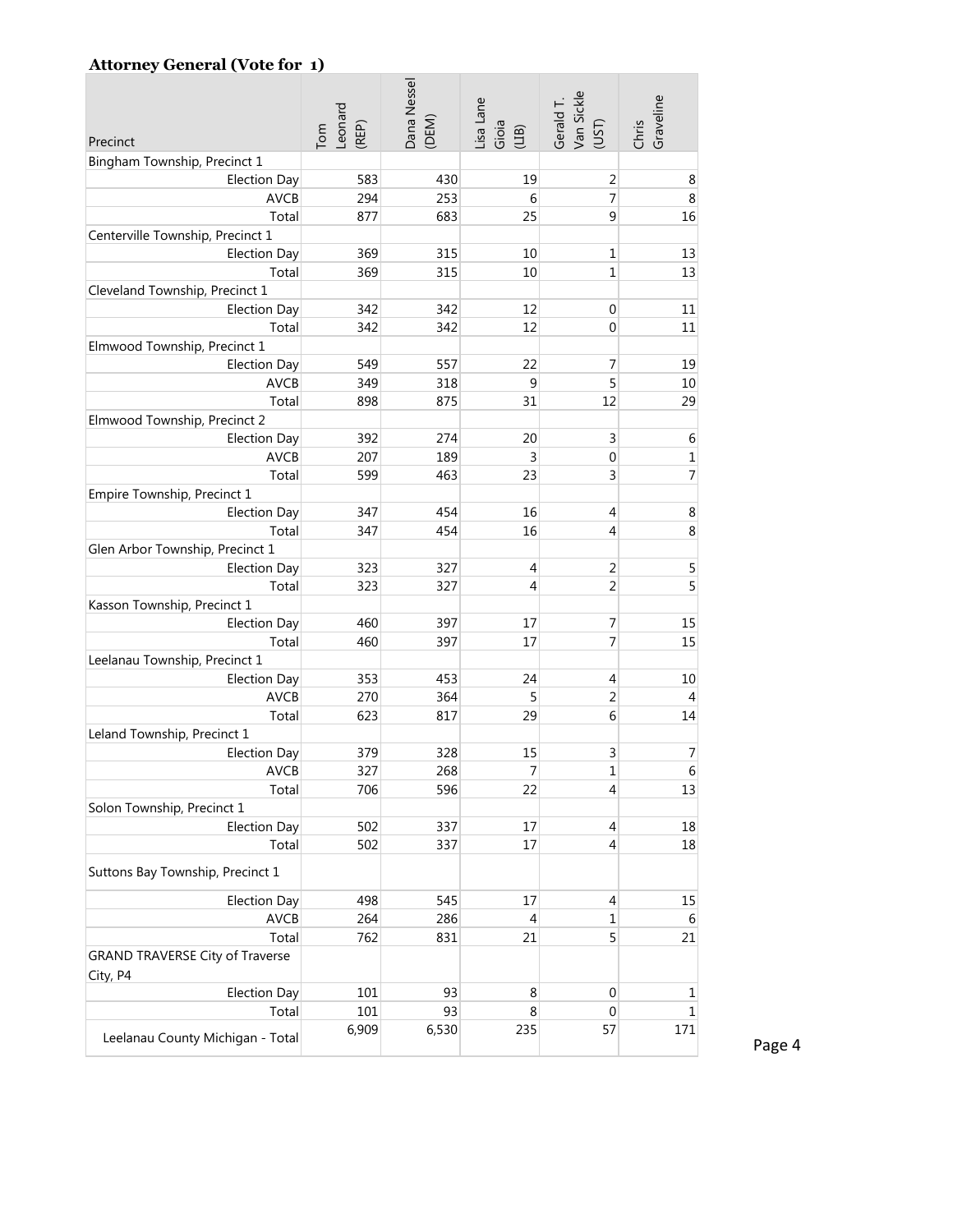#### **US Senator (Vote for 1)**

| Precinct                                 | John James<br>(REP) | Debbie Stabenow<br>(DEM) | George E. Huffman III<br>(UST) | Marcia Squier<br>(GRN) | John Howard Wilhelm<br>(NLP) |             |
|------------------------------------------|---------------------|--------------------------|--------------------------------|------------------------|------------------------------|-------------|
| Bingham Township, Precinct 1             |                     |                          |                                |                        |                              |             |
| <b>Election Day</b>                      | 576                 | 474                      | 3                              | 4                      | 2                            |             |
| <b>AVCB</b>                              | 269                 | 305                      | 2                              | 2                      | 0                            |             |
| Total                                    | 845                 | 779                      | 5                              | 6                      | 2                            |             |
| Centerville Township, Precinct 1         |                     |                          |                                |                        |                              |             |
| <b>Election Day</b>                      | 362                 | 343                      | 8                              | 9                      | 1                            |             |
| Total                                    | 362                 | 343                      | 8                              | 9                      | 1                            |             |
| Cleveland Township, Precinct 1           |                     |                          |                                |                        |                              |             |
| <b>Election Day</b>                      | 328                 | 380                      | 3                              | 6                      | 0                            |             |
| Total                                    | 328                 | 380                      | 3                              | 6                      | 0                            |             |
| Elmwood Township, Precinct 1             |                     |                          |                                |                        |                              |             |
| <b>Election Day</b>                      | 580                 | 582                      | 6                              | 17                     | 2                            |             |
| <b>AVCB</b>                              | 323                 | 383                      | 1                              | 4                      | $\overline{2}$               |             |
| Total                                    | 903                 | 965                      | 7                              | 21                     | 4                            |             |
| Elmwood Township, Precinct 2             |                     |                          |                                |                        |                              |             |
| <b>Election Day</b>                      | 410                 | 296                      | 0                              | 5                      | 1                            |             |
| AVCB                                     | 191                 | 212                      | 0                              | 1                      | 0                            |             |
| Total                                    | 601                 | 508                      | 0                              | 6                      | 1                            |             |
| Empire Township, Precinct 1              |                     |                          |                                |                        |                              |             |
| <b>Election Day</b>                      | 347                 | 500                      | 1                              | 11<br>11               | $\mathbf 0$                  |             |
| Total<br>Glen Arbor Township, Precinct 1 | 347                 | 500                      | 1                              |                        | 0                            |             |
| <b>Election Day</b>                      | 301                 | 361                      | $\mathbf 0$                    | 4                      | 0                            |             |
| Total                                    | 301                 | 361                      | 0                              | 4                      | 0                            |             |
| Kasson Township, Precinct 1              |                     |                          |                                |                        |                              |             |
| <b>Election Day</b>                      | 454                 | 440                      | $\overline{c}$                 | 13                     | 4                            |             |
| Total                                    | 454                 | 440                      | 2                              | 13                     | 4                            |             |
| Leelanau Township, Precinct 1            |                     |                          |                                |                        |                              |             |
| <b>Election Day</b>                      | 356                 | 478                      | 4                              | 12                     | $\overline{2}$               |             |
| AVCB                                     | 247                 | 406                      | 5                              | 2                      | 0                            |             |
| Total                                    | 603                 | 884                      | 9                              | 14                     | 2                            |             |
| Leland Township, Precinct 1              |                     |                          |                                |                        |                              |             |
| Election Day                             | 385                 | 350                      | $\mathbf 1$                    | 4                      | 3                            |             |
| <b>AVCB</b>                              | 287                 | 333                      | 5                              | 4                      | 1                            |             |
| Total                                    | 672                 | 683                      | 6                              | 8                      | 4                            |             |
| Solon Township, Precinct 1               |                     |                          |                                |                        |                              |             |
| <b>Election Day</b>                      | 500                 | 381                      | 4                              | 12                     | $\overline{\mathbf{c}}$      |             |
| Total                                    | 500                 | 381                      | 4                              | 12                     | $\overline{2}$               |             |
| Suttons Bay Township, Precinct 1         |                     |                          |                                |                        |                              |             |
| <b>Election Day</b>                      | 507                 | 570                      | 4                              | 14                     | 3                            |             |
| AVCB                                     | 253                 | 318                      | 1                              | 0                      | 1                            |             |
| Total                                    | 760                 | 888                      | 5                              | 14                     | 4                            |             |
| <b>GRAND TRAVERSE City of Traverse</b>   |                     |                          |                                |                        |                              |             |
| City, P4                                 |                     |                          |                                |                        |                              |             |
| Election Day                             | 99                  | 104                      | $\boldsymbol{0}$               | 3                      | 0                            |             |
| Total                                    | 99                  | 104                      | $\mathbf 0$                    | 3                      | 0                            |             |
| Leelanau County Michigan - Total         | 6,775               | 7,216                    | 50                             | 127                    |                              | $24$ Page 5 |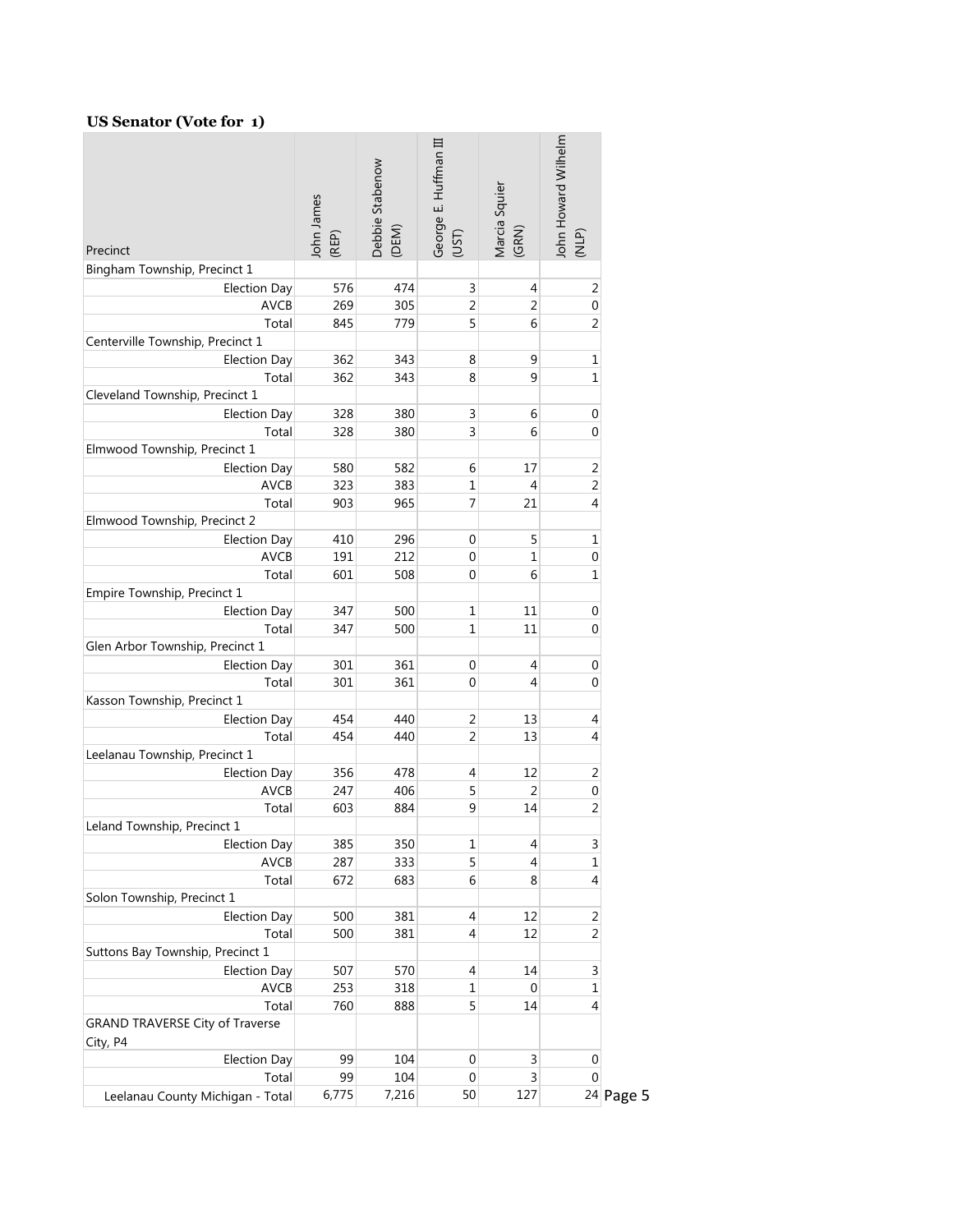#### **Rep in Congress 1 (Vote for 1)**

| Bingham Township, Precinct 1<br><b>Election Day</b><br>576<br>485<br><b>AVCB</b><br>293<br>284<br>869<br>769<br>Total<br>Centerville Township, Precinct 1<br><b>Election Day</b><br>366<br>347<br>366<br>347<br>Total<br>Cleveland Township, Precinct 1<br><b>Election Day</b><br>330<br>383<br>Total<br>330<br>383<br>Elmwood Township, Precinct 1<br>554<br>627<br><b>Election Day</b><br><b>AVCB</b><br>374<br>337<br>1,001<br>Total<br>891<br>Elmwood Township, Precinct 2<br><b>Election Day</b><br>393<br>313<br>AVCB<br>202<br>200<br>595<br>513<br>Total<br>Empire Township, Precinct 1<br><b>Election Day</b><br>338<br>518<br>Total<br>338<br>518<br>Glen Arbor Township, Precinct 1<br><b>Election Day</b><br>300<br>365<br>300<br>365<br>Total<br>Kasson Township, Precinct 1<br><b>Election Day</b><br>460<br>449<br>449<br>Total<br>460<br>Leelanau Township, Precinct 1<br><b>Election Day</b><br>354<br>485<br>AVCB<br>273<br>382<br>Total<br>627<br>867<br>Leland Township, Precinct 1<br>Election Day<br>382<br>359<br>AVCB<br>298<br>320<br>679<br>Total<br>680<br>Solon Township, Precinct 1<br><b>Election Day</b><br>502<br>391<br>502<br>391<br>Total<br>Suttons Bay Township, Precinct 1<br>502<br>593<br><b>Election Day</b><br>AVCB<br>257<br>313<br>Total<br>759<br>906<br>GRAND TRAVERSE City of Traverse City, P4<br><b>Election Day</b><br>99<br>107<br>Total<br>99<br>107 | Precinct                         | Bergman<br>(REP)<br>Jack | Matthew<br>W.<br>Morgan<br>(DEM) |
|----------------------------------------------------------------------------------------------------------------------------------------------------------------------------------------------------------------------------------------------------------------------------------------------------------------------------------------------------------------------------------------------------------------------------------------------------------------------------------------------------------------------------------------------------------------------------------------------------------------------------------------------------------------------------------------------------------------------------------------------------------------------------------------------------------------------------------------------------------------------------------------------------------------------------------------------------------------------------------------------------------------------------------------------------------------------------------------------------------------------------------------------------------------------------------------------------------------------------------------------------------------------------------------------------------------------------------------------------------------------------------------------------------|----------------------------------|--------------------------|----------------------------------|
|                                                                                                                                                                                                                                                                                                                                                                                                                                                                                                                                                                                                                                                                                                                                                                                                                                                                                                                                                                                                                                                                                                                                                                                                                                                                                                                                                                                                          |                                  |                          |                                  |
|                                                                                                                                                                                                                                                                                                                                                                                                                                                                                                                                                                                                                                                                                                                                                                                                                                                                                                                                                                                                                                                                                                                                                                                                                                                                                                                                                                                                          |                                  |                          |                                  |
|                                                                                                                                                                                                                                                                                                                                                                                                                                                                                                                                                                                                                                                                                                                                                                                                                                                                                                                                                                                                                                                                                                                                                                                                                                                                                                                                                                                                          |                                  |                          |                                  |
|                                                                                                                                                                                                                                                                                                                                                                                                                                                                                                                                                                                                                                                                                                                                                                                                                                                                                                                                                                                                                                                                                                                                                                                                                                                                                                                                                                                                          |                                  |                          |                                  |
|                                                                                                                                                                                                                                                                                                                                                                                                                                                                                                                                                                                                                                                                                                                                                                                                                                                                                                                                                                                                                                                                                                                                                                                                                                                                                                                                                                                                          |                                  |                          |                                  |
|                                                                                                                                                                                                                                                                                                                                                                                                                                                                                                                                                                                                                                                                                                                                                                                                                                                                                                                                                                                                                                                                                                                                                                                                                                                                                                                                                                                                          |                                  |                          |                                  |
|                                                                                                                                                                                                                                                                                                                                                                                                                                                                                                                                                                                                                                                                                                                                                                                                                                                                                                                                                                                                                                                                                                                                                                                                                                                                                                                                                                                                          |                                  |                          |                                  |
|                                                                                                                                                                                                                                                                                                                                                                                                                                                                                                                                                                                                                                                                                                                                                                                                                                                                                                                                                                                                                                                                                                                                                                                                                                                                                                                                                                                                          |                                  |                          |                                  |
|                                                                                                                                                                                                                                                                                                                                                                                                                                                                                                                                                                                                                                                                                                                                                                                                                                                                                                                                                                                                                                                                                                                                                                                                                                                                                                                                                                                                          |                                  |                          |                                  |
|                                                                                                                                                                                                                                                                                                                                                                                                                                                                                                                                                                                                                                                                                                                                                                                                                                                                                                                                                                                                                                                                                                                                                                                                                                                                                                                                                                                                          |                                  |                          |                                  |
|                                                                                                                                                                                                                                                                                                                                                                                                                                                                                                                                                                                                                                                                                                                                                                                                                                                                                                                                                                                                                                                                                                                                                                                                                                                                                                                                                                                                          |                                  |                          |                                  |
|                                                                                                                                                                                                                                                                                                                                                                                                                                                                                                                                                                                                                                                                                                                                                                                                                                                                                                                                                                                                                                                                                                                                                                                                                                                                                                                                                                                                          |                                  |                          |                                  |
|                                                                                                                                                                                                                                                                                                                                                                                                                                                                                                                                                                                                                                                                                                                                                                                                                                                                                                                                                                                                                                                                                                                                                                                                                                                                                                                                                                                                          |                                  |                          |                                  |
|                                                                                                                                                                                                                                                                                                                                                                                                                                                                                                                                                                                                                                                                                                                                                                                                                                                                                                                                                                                                                                                                                                                                                                                                                                                                                                                                                                                                          |                                  |                          |                                  |
|                                                                                                                                                                                                                                                                                                                                                                                                                                                                                                                                                                                                                                                                                                                                                                                                                                                                                                                                                                                                                                                                                                                                                                                                                                                                                                                                                                                                          |                                  |                          |                                  |
|                                                                                                                                                                                                                                                                                                                                                                                                                                                                                                                                                                                                                                                                                                                                                                                                                                                                                                                                                                                                                                                                                                                                                                                                                                                                                                                                                                                                          |                                  |                          |                                  |
|                                                                                                                                                                                                                                                                                                                                                                                                                                                                                                                                                                                                                                                                                                                                                                                                                                                                                                                                                                                                                                                                                                                                                                                                                                                                                                                                                                                                          |                                  |                          |                                  |
|                                                                                                                                                                                                                                                                                                                                                                                                                                                                                                                                                                                                                                                                                                                                                                                                                                                                                                                                                                                                                                                                                                                                                                                                                                                                                                                                                                                                          |                                  |                          |                                  |
|                                                                                                                                                                                                                                                                                                                                                                                                                                                                                                                                                                                                                                                                                                                                                                                                                                                                                                                                                                                                                                                                                                                                                                                                                                                                                                                                                                                                          |                                  |                          |                                  |
|                                                                                                                                                                                                                                                                                                                                                                                                                                                                                                                                                                                                                                                                                                                                                                                                                                                                                                                                                                                                                                                                                                                                                                                                                                                                                                                                                                                                          |                                  |                          |                                  |
|                                                                                                                                                                                                                                                                                                                                                                                                                                                                                                                                                                                                                                                                                                                                                                                                                                                                                                                                                                                                                                                                                                                                                                                                                                                                                                                                                                                                          |                                  |                          |                                  |
|                                                                                                                                                                                                                                                                                                                                                                                                                                                                                                                                                                                                                                                                                                                                                                                                                                                                                                                                                                                                                                                                                                                                                                                                                                                                                                                                                                                                          |                                  |                          |                                  |
|                                                                                                                                                                                                                                                                                                                                                                                                                                                                                                                                                                                                                                                                                                                                                                                                                                                                                                                                                                                                                                                                                                                                                                                                                                                                                                                                                                                                          |                                  |                          |                                  |
|                                                                                                                                                                                                                                                                                                                                                                                                                                                                                                                                                                                                                                                                                                                                                                                                                                                                                                                                                                                                                                                                                                                                                                                                                                                                                                                                                                                                          |                                  |                          |                                  |
|                                                                                                                                                                                                                                                                                                                                                                                                                                                                                                                                                                                                                                                                                                                                                                                                                                                                                                                                                                                                                                                                                                                                                                                                                                                                                                                                                                                                          |                                  |                          |                                  |
|                                                                                                                                                                                                                                                                                                                                                                                                                                                                                                                                                                                                                                                                                                                                                                                                                                                                                                                                                                                                                                                                                                                                                                                                                                                                                                                                                                                                          |                                  |                          |                                  |
|                                                                                                                                                                                                                                                                                                                                                                                                                                                                                                                                                                                                                                                                                                                                                                                                                                                                                                                                                                                                                                                                                                                                                                                                                                                                                                                                                                                                          |                                  |                          |                                  |
|                                                                                                                                                                                                                                                                                                                                                                                                                                                                                                                                                                                                                                                                                                                                                                                                                                                                                                                                                                                                                                                                                                                                                                                                                                                                                                                                                                                                          |                                  |                          |                                  |
|                                                                                                                                                                                                                                                                                                                                                                                                                                                                                                                                                                                                                                                                                                                                                                                                                                                                                                                                                                                                                                                                                                                                                                                                                                                                                                                                                                                                          |                                  |                          |                                  |
|                                                                                                                                                                                                                                                                                                                                                                                                                                                                                                                                                                                                                                                                                                                                                                                                                                                                                                                                                                                                                                                                                                                                                                                                                                                                                                                                                                                                          |                                  |                          |                                  |
|                                                                                                                                                                                                                                                                                                                                                                                                                                                                                                                                                                                                                                                                                                                                                                                                                                                                                                                                                                                                                                                                                                                                                                                                                                                                                                                                                                                                          |                                  |                          |                                  |
|                                                                                                                                                                                                                                                                                                                                                                                                                                                                                                                                                                                                                                                                                                                                                                                                                                                                                                                                                                                                                                                                                                                                                                                                                                                                                                                                                                                                          |                                  |                          |                                  |
|                                                                                                                                                                                                                                                                                                                                                                                                                                                                                                                                                                                                                                                                                                                                                                                                                                                                                                                                                                                                                                                                                                                                                                                                                                                                                                                                                                                                          |                                  |                          |                                  |
|                                                                                                                                                                                                                                                                                                                                                                                                                                                                                                                                                                                                                                                                                                                                                                                                                                                                                                                                                                                                                                                                                                                                                                                                                                                                                                                                                                                                          |                                  |                          |                                  |
|                                                                                                                                                                                                                                                                                                                                                                                                                                                                                                                                                                                                                                                                                                                                                                                                                                                                                                                                                                                                                                                                                                                                                                                                                                                                                                                                                                                                          |                                  |                          |                                  |
|                                                                                                                                                                                                                                                                                                                                                                                                                                                                                                                                                                                                                                                                                                                                                                                                                                                                                                                                                                                                                                                                                                                                                                                                                                                                                                                                                                                                          |                                  |                          |                                  |
|                                                                                                                                                                                                                                                                                                                                                                                                                                                                                                                                                                                                                                                                                                                                                                                                                                                                                                                                                                                                                                                                                                                                                                                                                                                                                                                                                                                                          |                                  |                          |                                  |
|                                                                                                                                                                                                                                                                                                                                                                                                                                                                                                                                                                                                                                                                                                                                                                                                                                                                                                                                                                                                                                                                                                                                                                                                                                                                                                                                                                                                          |                                  |                          |                                  |
|                                                                                                                                                                                                                                                                                                                                                                                                                                                                                                                                                                                                                                                                                                                                                                                                                                                                                                                                                                                                                                                                                                                                                                                                                                                                                                                                                                                                          |                                  |                          |                                  |
|                                                                                                                                                                                                                                                                                                                                                                                                                                                                                                                                                                                                                                                                                                                                                                                                                                                                                                                                                                                                                                                                                                                                                                                                                                                                                                                                                                                                          |                                  |                          |                                  |
|                                                                                                                                                                                                                                                                                                                                                                                                                                                                                                                                                                                                                                                                                                                                                                                                                                                                                                                                                                                                                                                                                                                                                                                                                                                                                                                                                                                                          |                                  |                          |                                  |
|                                                                                                                                                                                                                                                                                                                                                                                                                                                                                                                                                                                                                                                                                                                                                                                                                                                                                                                                                                                                                                                                                                                                                                                                                                                                                                                                                                                                          |                                  |                          |                                  |
|                                                                                                                                                                                                                                                                                                                                                                                                                                                                                                                                                                                                                                                                                                                                                                                                                                                                                                                                                                                                                                                                                                                                                                                                                                                                                                                                                                                                          |                                  |                          |                                  |
|                                                                                                                                                                                                                                                                                                                                                                                                                                                                                                                                                                                                                                                                                                                                                                                                                                                                                                                                                                                                                                                                                                                                                                                                                                                                                                                                                                                                          |                                  |                          |                                  |
|                                                                                                                                                                                                                                                                                                                                                                                                                                                                                                                                                                                                                                                                                                                                                                                                                                                                                                                                                                                                                                                                                                                                                                                                                                                                                                                                                                                                          |                                  |                          |                                  |
|                                                                                                                                                                                                                                                                                                                                                                                                                                                                                                                                                                                                                                                                                                                                                                                                                                                                                                                                                                                                                                                                                                                                                                                                                                                                                                                                                                                                          | Leelanau County Michigan - Total | 6,816                    | 7,295                            |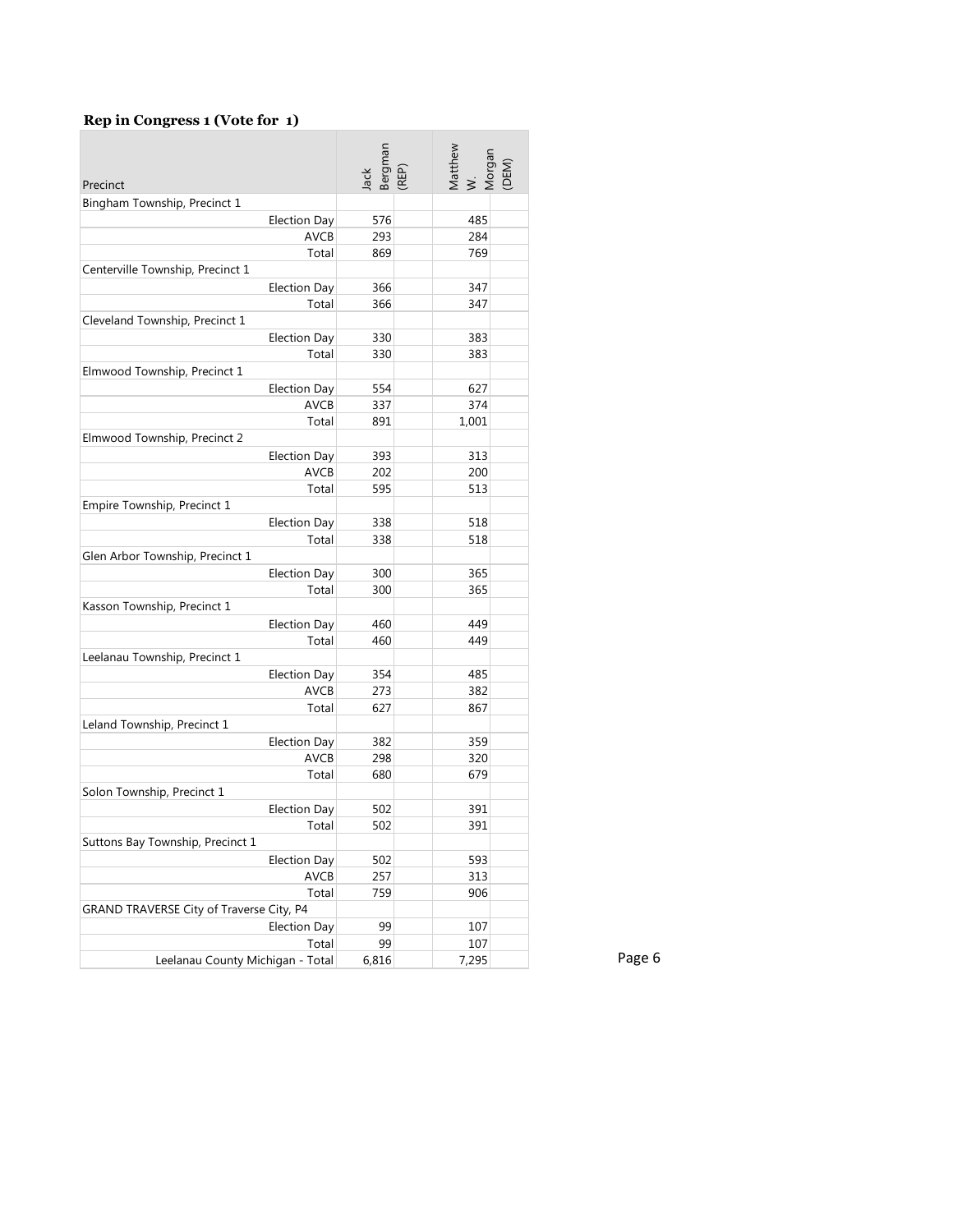#### **St Senator 35 (Vote for 1)**

|                                          | Curt VanderWall | Vike Taillard<br>(DEM) | Timothy Coon |        |
|------------------------------------------|-----------------|------------------------|--------------|--------|
| Precinct                                 | (REP)           |                        | (arr)        |        |
| Bingham Township, Precinct 1             |                 |                        |              |        |
| Election Day                             | 604             | 419                    | 21           |        |
| <b>AVCB</b>                              | 318             | 242                    | 8            |        |
| Total                                    | 922             | 661                    | 29           |        |
| Centerville Township, Precinct 1         |                 |                        |              |        |
| <b>Election Day</b>                      | 387             | 305                    | 15           |        |
| Total                                    | 387             | 305                    | 15           |        |
| Cleveland Township, Precinct 1           |                 |                        |              |        |
| Election Day                             | 357             | 340                    | 15           |        |
| Total                                    | 357             | 340                    | 15           |        |
| Elmwood Township, Precinct 1             | 581             | 542                    |              |        |
| Election Day<br><b>AVCB</b>              | 369             | 326                    | 27<br>7      |        |
| Total                                    | 950             | 868                    | 34           |        |
| Elmwood Township, Precinct 2             |                 |                        |              |        |
| Election Day                             | 399             | 276                    | 18           |        |
| <b>AVCB</b>                              | 221             | 175                    | 4            |        |
| Total                                    | 620             | 451                    | 22           |        |
| Empire Township, Precinct 1              |                 |                        |              |        |
| <b>Election Day</b>                      | 373             | 448                    | 11           |        |
| Total                                    | 373             | 448                    | 11           |        |
| Glen Arbor Township, Precinct 1          |                 |                        |              |        |
| <b>Election Day</b>                      | 335             | 315                    | 9            |        |
| Total                                    | 335             | 315                    | 9            |        |
| Kasson Township, Precinct 1              |                 |                        |              |        |
| Election Day                             | 498             | 384                    | 23           |        |
| Total                                    | 498             | 384                    | 23           |        |
| Leelanau Township, Precinct 1            |                 |                        |              |        |
| Election Day                             | 392             | 418                    | 20           |        |
| <b>AVCB</b>                              | 289             | 347                    | 8            |        |
| Total                                    | 681             | 765                    | 28           |        |
| Leland Township, Precinct 1              |                 |                        |              |        |
| <b>Election Day</b>                      | 401             | 321                    | 12           |        |
| AVCB                                     | 326             | 269                    | 14           |        |
| Total                                    | 727             | 590                    | 26           |        |
| Solon Township, Precinct 1               |                 |                        |              |        |
| <b>Election Day</b>                      | 514             | 347                    | 21           |        |
| Total                                    | 514             | 347                    | 21           |        |
| Suttons Bay Township, Precinct 1         |                 |                        |              |        |
| <b>Election Day</b>                      | 524             | 535                    | 18           |        |
| <b>AVCB</b>                              | 274             | 278                    | 4            |        |
| Total                                    | 798             | 813                    | 22           |        |
| GRAND TRAVERSE City of Traverse City, P4 |                 |                        |              |        |
| <b>Election Day</b>                      | 104<br>104      | 93<br>93               | 6            |        |
| Total                                    |                 |                        | 6<br>261     |        |
| Leelanau County Michigan - Total         | 7,266           | 6,380                  |              | Page 7 |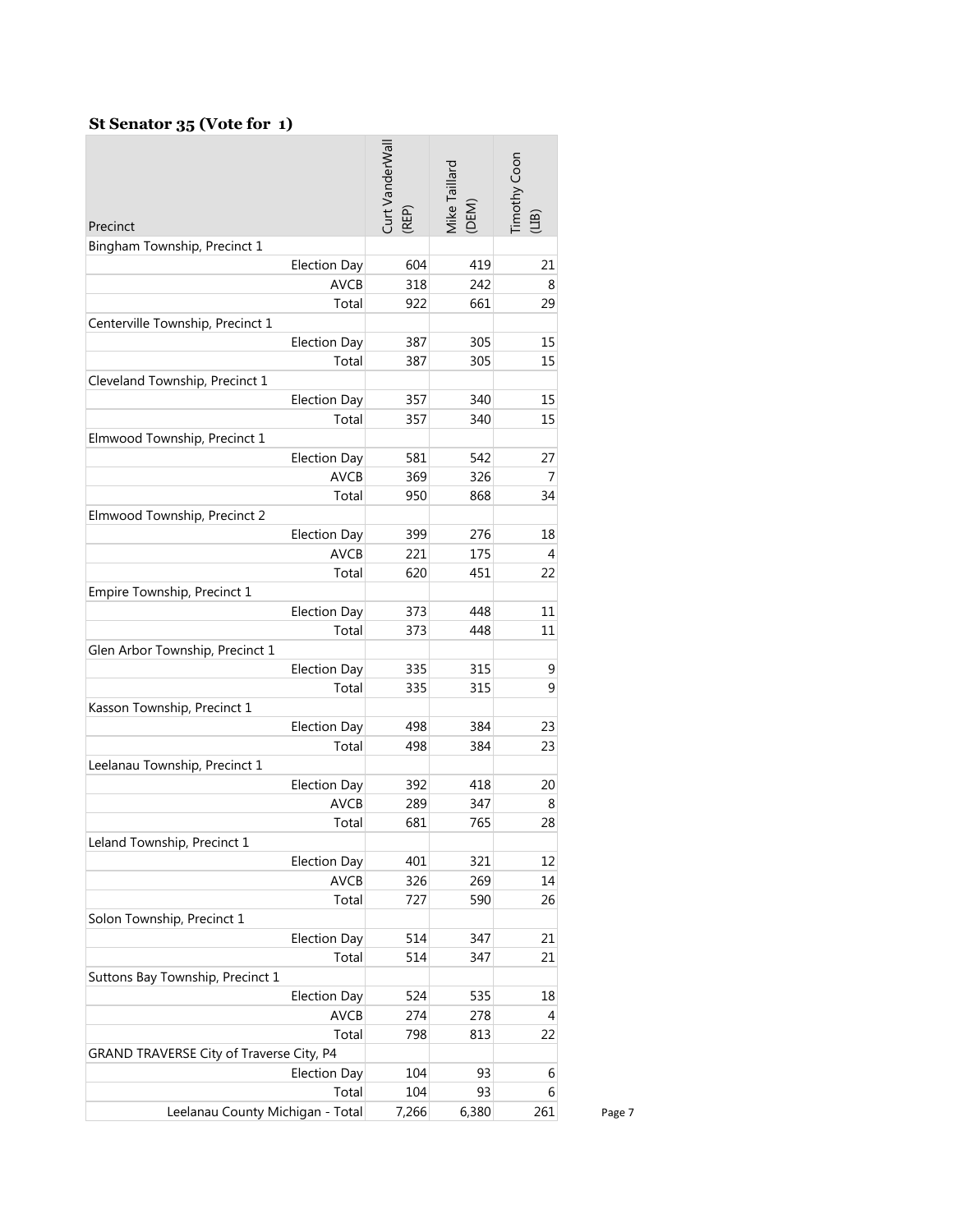#### **Representative 101 (Vote for 1)**

| Precinct                                 | ack O'Malley<br>(REP) | Viejaczka<br>(DEM)<br>athy |
|------------------------------------------|-----------------------|----------------------------|
| Bingham Township, Precinct 1             |                       |                            |
| <b>Election Day</b>                      | 608                   | 444                        |
| <b>AVCB</b>                              | 327                   | 250                        |
| Total                                    | 935                   | 694                        |
| Centerville Township, Precinct 1         |                       |                            |
| <b>Election Day</b>                      | 379                   | 329                        |
| Total                                    | 379                   | 329                        |
| Cleveland Township, Precinct 1           |                       |                            |
| <b>Election Day</b>                      | 344                   | 367                        |
| Total                                    | 344                   | 367                        |
| Elmwood Township, Precinct 1             |                       |                            |
| <b>Election Day</b>                      | 613                   | 560                        |
| <b>AVCB</b>                              | 377                   | 329                        |
| Total                                    | 990                   | 889                        |
| Elmwood Township, Precinct 2             |                       |                            |
| <b>Election Day</b>                      | 408                   | 301                        |
| <b>AVCB</b>                              | 218                   | 181                        |
| Total                                    | 626                   | 482                        |
| Empire Township, Precinct 1              |                       |                            |
| <b>Election Day</b>                      | 348                   | 503                        |
| Total                                    | 348                   | 503                        |
| Glen Arbor Township, Precinct 1          |                       |                            |
| <b>Election Day</b>                      | 318                   | 341                        |
| Total                                    | 318                   | 341                        |
| Kasson Township, Precinct 1              |                       |                            |
| <b>Election Day</b>                      | 495                   | 417                        |
| Total                                    | 495                   | 417                        |
| Leelanau Township, Precinct 1            |                       |                            |
| <b>Election Day</b>                      | 373                   | 473                        |
| <b>AVCB</b>                              | 292                   | 355                        |
| Total                                    | 665                   | 828                        |
| Leland Township, Precinct 1              |                       |                            |
| <b>Election Day</b>                      | 387                   | 346                        |
| <b>AVCB</b>                              | 328                   | 288                        |
| Total                                    | 715                   | 634                        |
| Solon Township, Precinct 1               |                       |                            |
| <b>Election Day</b>                      | 527                   | 367                        |
| Total                                    | 527                   | 367                        |
| Suttons Bay Township, Precinct 1         |                       |                            |
| <b>Election Day</b>                      | 526                   | 565                        |
| <b>AVCB</b>                              | 284                   | 285                        |
| Total                                    | 810                   | 850                        |
| GRAND TRAVERSE City of Traverse City, P4 |                       |                            |
| <b>Election Day</b>                      | 105                   | 100                        |
| Total                                    | 105                   | 100                        |
| Leelanau County Michigan - Total         | 7,257                 | 6,801                      |
|                                          |                       |                            |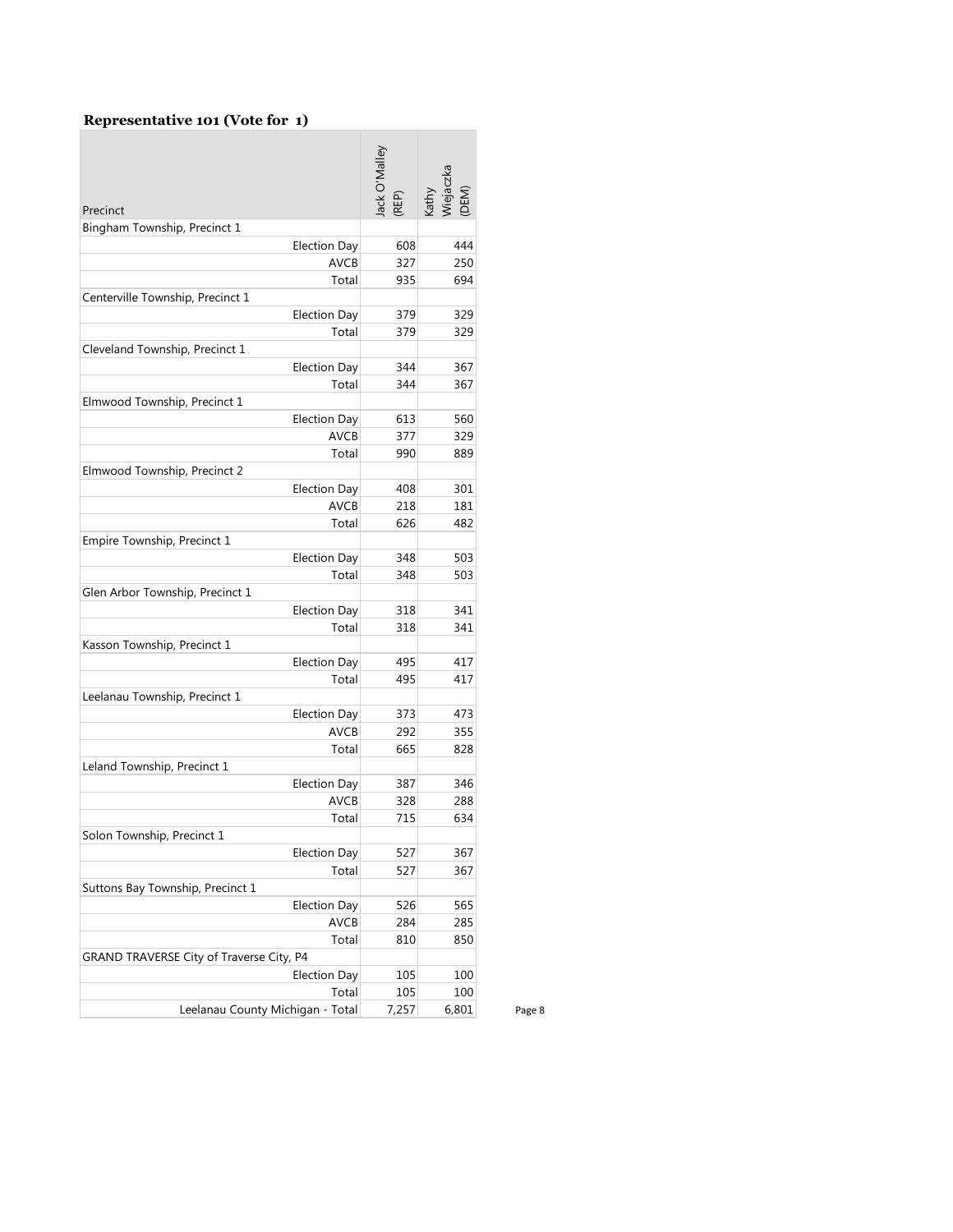## **State Brd of Ed (Vote for 2)**

| Precinct                         | Carlone<br>Tami<br>(REP) | Richard Zeile<br>(REP) | Pritchett<br>$\mathbf{p}$<br>Judith<br>(DEM) | Tilley<br>Tiffany<br>(DEM) | Scotty Boman<br>(1B) | John J. Tatar<br>(1B) | Karen Adams<br>(UST) | Douglas Levesque<br>(UST) | Sherry A. Wells<br>(GRN) | Mary Anne Hering<br>(WCP) | Smith<br>$\vec{\alpha}$<br>Logan<br>(WCP) |
|----------------------------------|--------------------------|------------------------|----------------------------------------------|----------------------------|----------------------|-----------------------|----------------------|---------------------------|--------------------------|---------------------------|-------------------------------------------|
| Bingham Township, Precinct 1     |                          |                        |                                              |                            |                      |                       |                      |                           |                          |                           |                                           |
| Election Day                     | 492                      | 447                    | 374                                          | 369                        | 26                   | 22                    | $6 \mid$             | $\mathbf{3}$              | 19                       | 24                        | 15                                        |
| <b>AVCB</b>                      | 275                      | 261                    | 244                                          | 223                        | $\overline{9}$       | $\,8\,$               | 8                    | $\mathsf{3}$              | $6 \mid$                 | 11                        | $\overline{4}$                            |
| Total                            | 767                      | 708                    | 618                                          | 592                        | 35                   | 30                    | 14                   | $6 \overline{6}$          | 25                       | 35                        | 19                                        |
| Centerville Township, Precinct 1 |                          |                        |                                              |                            |                      |                       |                      |                           |                          |                           |                                           |
| Election Day                     | 313                      | 288                    | 287                                          | 267                        | 21                   | 12                    | $\overline{7}$       | $\overline{3}$            | 17                       | 17                        | 13                                        |
| Total                            | 313                      | 288                    | 287                                          | 267                        | 21                   | 12                    | $\overline{7}$       | $\overline{3}$            | 17                       | 17                        | 13                                        |
| Cleveland Township, Precinct 1   |                          |                        |                                              |                            |                      |                       |                      |                           |                          |                           |                                           |
| <b>Election Day</b>              | 278                      | 261                    | 328                                          | 288                        | 25                   | 15                    | 12                   | $\mathbf 1$               | 13                       | 15                        | $\overline{9}$                            |
| Total                            | 278                      | 261                    | 328                                          | 288                        | 25                   | 15                    | 12                   | $\mathbf{1}$              | 13                       | 15                        | 9                                         |
| Elmwood Township, Precinct 1     |                          |                        |                                              |                            |                      |                       |                      |                           |                          |                           |                                           |
| <b>Election Day</b>              | 484                      | 462                    | 474                                          | 439                        | 29                   | 29                    | 16                   | 8                         | 25                       | 21                        | 16                                        |
| <b>AVCB</b>                      | 308                      | 290                    | 303                                          | 293                        | 19                   | 10                    | 5 <sup>1</sup>       | $\overline{2}$            | 8                        | 18                        | 15                                        |
| Total                            | 792                      | 752                    | 777                                          | 732                        | 48                   | 39                    | 21                   | 10                        | 33                       | 39                        | 31                                        |
| Elmwood Township, Precinct 2     |                          |                        |                                              |                            |                      |                       |                      |                           |                          |                           |                                           |
| <b>Election Day</b>              | 317                      | 299                    | 244                                          | 225                        | 30                   | 25                    | 8                    | $\overline{7}$            | 9                        | 14                        | 14                                        |
| <b>AVCB</b>                      | 174                      | 160                    | 179                                          | 161                        | 9                    | 8                     | 5 <sup>1</sup>       | $\overline{2}$            | 6                        | 5                         | $\overline{3}$                            |
| Total                            | 491                      | 459                    | 423                                          | 386                        | 39                   | 33                    | 13                   | $\overline{9}$            | 15                       | 19                        | 17                                        |
| Empire Township, Precinct 1      |                          |                        |                                              |                            |                      |                       |                      |                           |                          |                           |                                           |
| <b>Election Day</b>              | 305                      | 279                    | 424                                          | 395                        | 11                   | 11                    | 8                    | 5                         | 17                       | 22                        | 14                                        |
| Total                            | 305                      | 279                    | 424                                          | 395                        | 11                   | 11                    | 8                    | 5                         | 17                       | 22                        | 14                                        |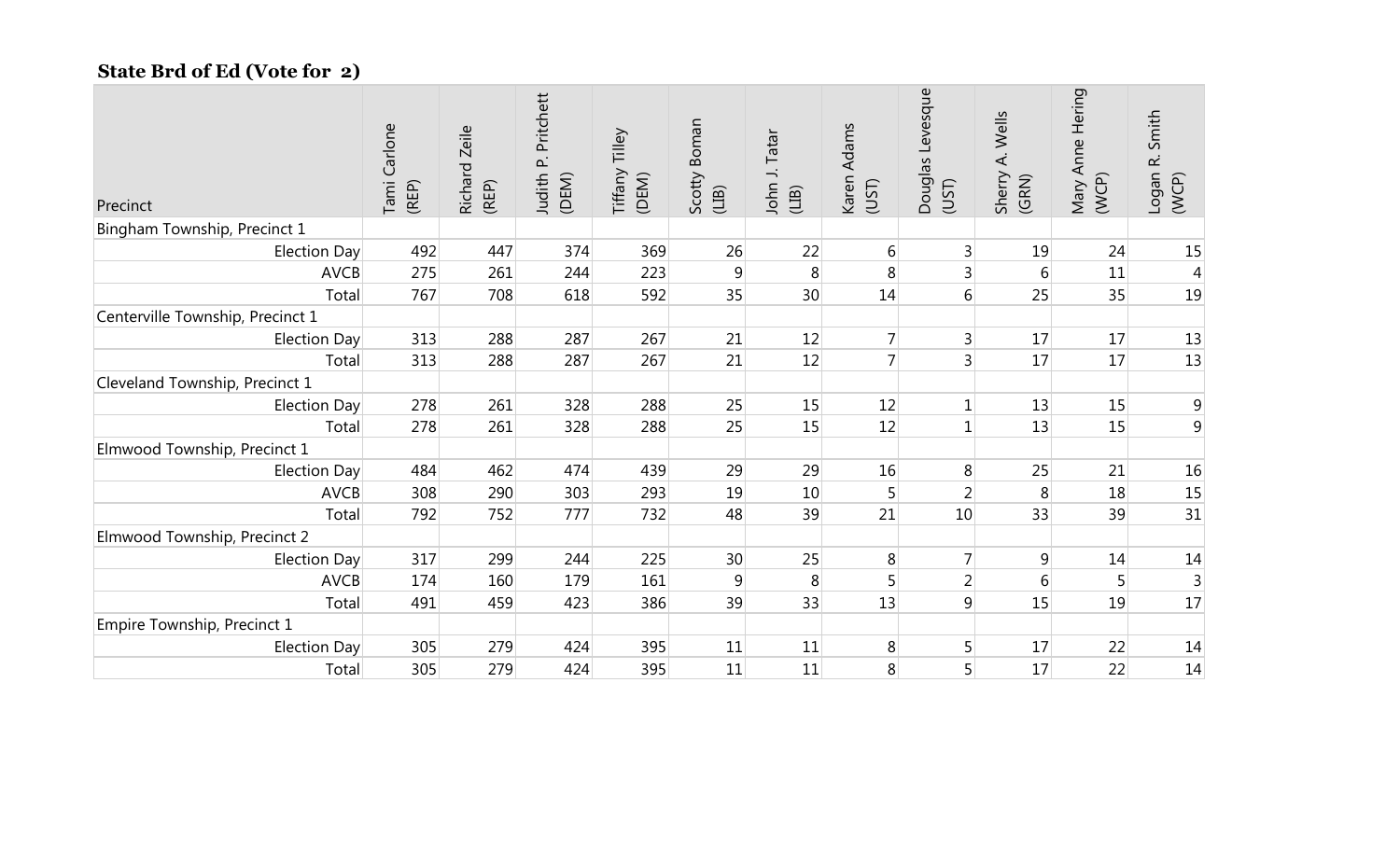| Glen Arbor Township, Precinct 1        |       |       |       |       |     |                |     |                |     |                |              |
|----------------------------------------|-------|-------|-------|-------|-----|----------------|-----|----------------|-----|----------------|--------------|
| Election Day                           | 292   | 281   | 324   | 287   | 9   |                | 3   | $\mathbf 1$    | 13  | 8              |              |
| Total                                  | 292   | 281   | 324   | 287   | 9   |                |     | $\mathbf 1$    | 13  | 8              |              |
| Kasson Township, Precinct 1            |       |       |       |       |     |                |     |                |     |                |              |
| Election Day                           | 386   | 359   | 367   | 350   | 22  | 17             | 11  | 4              | 24  | 26             | 15           |
| Total                                  | 386   | 359   | 367   | 350   | 22  | 17             | 11  | 4              | 24  | 26             | 15           |
| Leelanau Township, Precinct 1          |       |       |       |       |     |                |     |                |     |                |              |
| Election Day                           | 295   | 264   | 401   | 386   | 31  | 18             | 17  | 4              | 21  | 30             | 16           |
| <b>AVCB</b>                            | 238   | 236   | 346   | 330   | 15  | 9              |     | 3              |     | $\overline{3}$ |              |
| Total                                  | 533   | 500   | 747   | 716   | 46  | 27             | 20  | $\overline{7}$ | 26  | 33             | 18           |
| Leland Township, Precinct 1            |       |       |       |       |     |                |     |                |     |                |              |
| Election Day                           | 339   | 302   | 298   | 278   | 18  | 11             |     |                | 19  | 16             | 8            |
| <b>AVCB</b>                            | 289   | 277   | 265   | 246   | 10  | 8              | 4   | 2              | 11  | 10             | 6            |
| Total                                  | 628   | 579   | 563   | 524   | 28  | 19             | 9   |                | 30  | 26             | 14           |
| Solon Township, Precinct 1             |       |       |       |       |     |                |     |                |     |                |              |
| Election Day                           | 439   | 411   | 314   | 296   | 30  | 19             | 11  | 7              | 17  | 21             | 22           |
| Total                                  | 439   | 411   | 314   | 296   | 30  | 19             | 11  |                | 17  | 21             | 22           |
| Suttons Bay Township, Precinct 1       |       |       |       |       |     |                |     |                |     |                |              |
| Election Day                           | 423   | 391   | 482   | 433   | 36  | 20             | 11  |                | 21  | 28             | 24           |
| <b>AVCB</b>                            | 237   | 226   | 271   | 238   | 10  | 5 <sup>1</sup> | 4   | 3              | 3   | 9              | 6            |
| Total                                  | 660   | 617   | 753   | 671   | 46  | 25             | 15  | 5              | 24  | 37             | 30           |
| <b>GRAND TRAVERSE City of Traverse</b> |       |       |       |       |     |                |     |                |     |                |              |
| City, P4                               |       |       |       |       |     |                |     |                |     |                |              |
| Election Day                           | 90    | 75    | 83    | 79    |     | 5 <sup>1</sup> |     | $\mathbf 0$    |     | $\overline{2}$ |              |
| Total                                  | 90    | 75    | 83    | 79    | 7   |                |     | $\overline{0}$ |     | $\overline{2}$ |              |
| Leelanau County Michigan - Total       | 5,974 | 5,569 | 6,008 | 5,583 | 367 | 259            | 149 | 65             | 259 | 300            | $213$ Page 9 |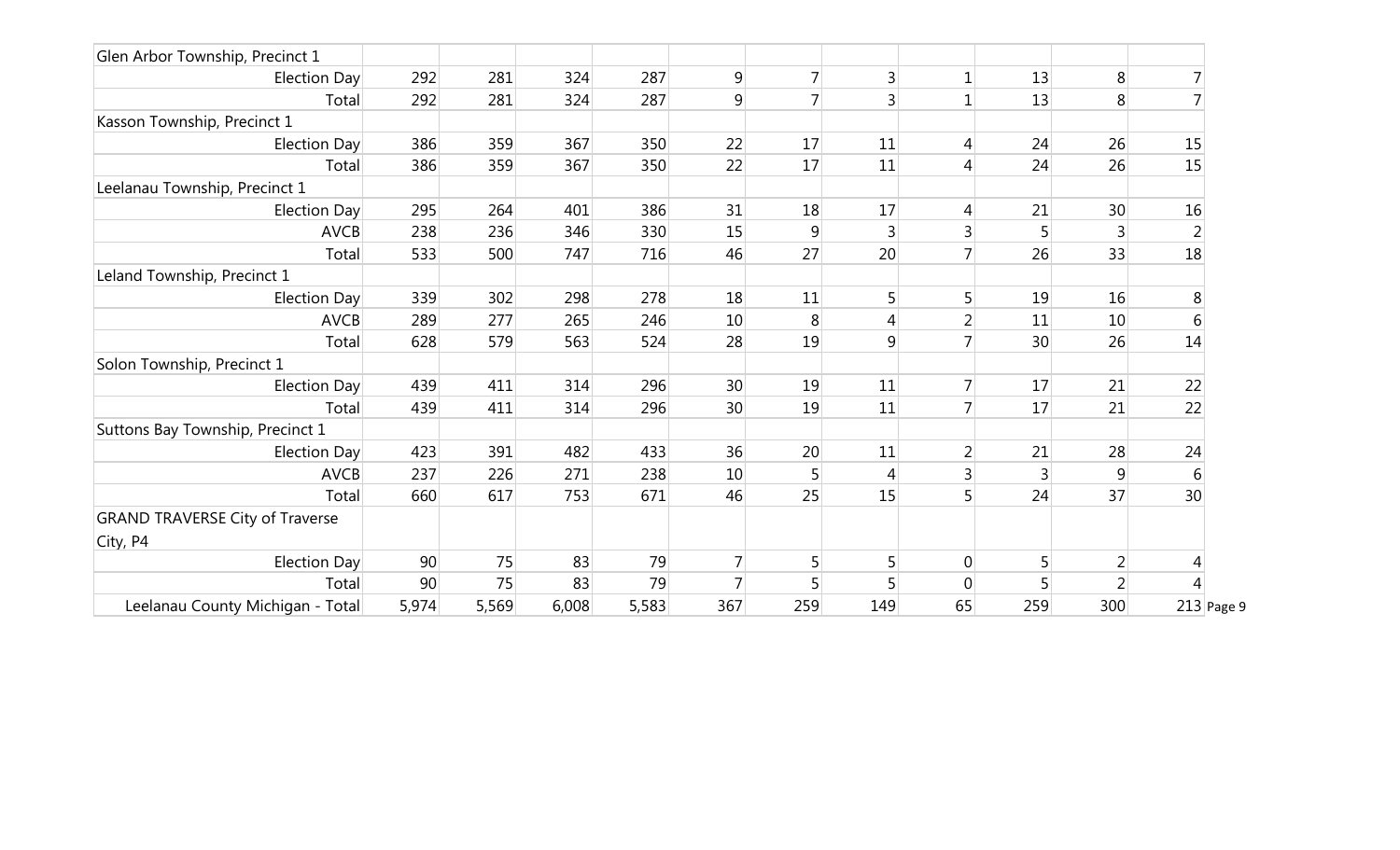## **U of M Regent (Vote for 2)**

| Precinct                         |              | Fischer Newman<br>Andrea F<br>(REP) | Andrew Richner<br>(REP) | Jordan Acker<br>(DEM) | Paul Brown<br>(DEM) | James Lewis Hudler<br>(LIB) | John Jascob<br>(LIB) | Joe Sanger<br>(UST) | Sickle<br>Crystal Van<br>(UST) | Graves<br>Kevin A.<br>(GRN) | Katchmark Sallows<br>Marge I<br>(NLP) |
|----------------------------------|--------------|-------------------------------------|-------------------------|-----------------------|---------------------|-----------------------------|----------------------|---------------------|--------------------------------|-----------------------------|---------------------------------------|
| Bingham Township, Precinct 1     |              |                                     |                         |                       |                     |                             |                      |                     |                                |                             |                                       |
|                                  | Election Day | 474                                 | 451                     | 353                   | 343                 | 22                          | 22                   | $\overline{9}$      | 15                             | 21                          | $\overline{9}$                        |
|                                  | <b>AVCB</b>  | 274                                 | 260                     | 226                   | 230                 | 5                           | $\overline{2}$       | 8                   | 11                             | 6                           | $\overline{3}$                        |
|                                  | Total        | 748                                 | 711                     | 579                   | 573                 | 27                          | 24                   | 17                  | 26                             | 27                          | 12                                    |
| Centerville Township, Precinct 1 |              |                                     |                         |                       |                     |                             |                      |                     |                                |                             |                                       |
|                                  | Election Day | 303                                 | 284                     | 268                   | 255                 | 10                          | 12                   | 5                   | 13                             | 26                          | 11                                    |
|                                  | Total        | 303                                 | 284                     | 268                   | 255                 | 10                          | 12                   | 5                   | 13                             | 26                          | $11\,$                                |
| Cleveland Township, Precinct 1   |              |                                     |                         |                       |                     |                             |                      |                     |                                |                             |                                       |
|                                  | Election Day | 275                                 | 244                     | 300                   | 285                 | 18                          | 17                   | 5                   | 12                             | 24                          | 9                                     |
|                                  | Total        | 275                                 | 244                     | 300                   | 285                 | 18                          | 17                   | 5                   | 12                             | 24                          | $\mathsf 9$                           |
| Elmwood Township, Precinct 1     |              |                                     |                         |                       |                     |                             |                      |                     |                                |                             |                                       |
|                                  | Election Day | 469                                 | 448                     | 445                   | 416                 | 21                          | 24                   | 15                  | 19                             | 30                          | 14                                    |
|                                  | <b>AVCB</b>  | 296                                 | 295                     | 279                   | 270                 | 8                           | 11                   | $\overline{7}$      | 9                              | 12                          | $6 \overline{6}$                      |
|                                  | Total        | 765                                 | 743                     | 724                   | 686                 | 29                          | 35                   | 22                  | 28                             | 42                          | 20                                    |
| Elmwood Township, Precinct 2     |              |                                     |                         |                       |                     |                             |                      |                     |                                |                             |                                       |
|                                  | Election Day | 322                                 | 286                     | 216                   | 212                 | 26                          | 27                   | 7                   | 11                             | 15                          | $\vert 4 \vert$                       |
|                                  | <b>AVCB</b>  | 166                                 | 158                     | 164                   | 161                 | $\overline{2}$              | $\overline{7}$       | 6                   | $\overline{4}$                 | 3                           | $\frac{3}{7}$                         |
|                                  | Total        | 488                                 | 444                     | 380                   | 373                 | 28                          | 34                   | 13                  | 15                             | 18                          |                                       |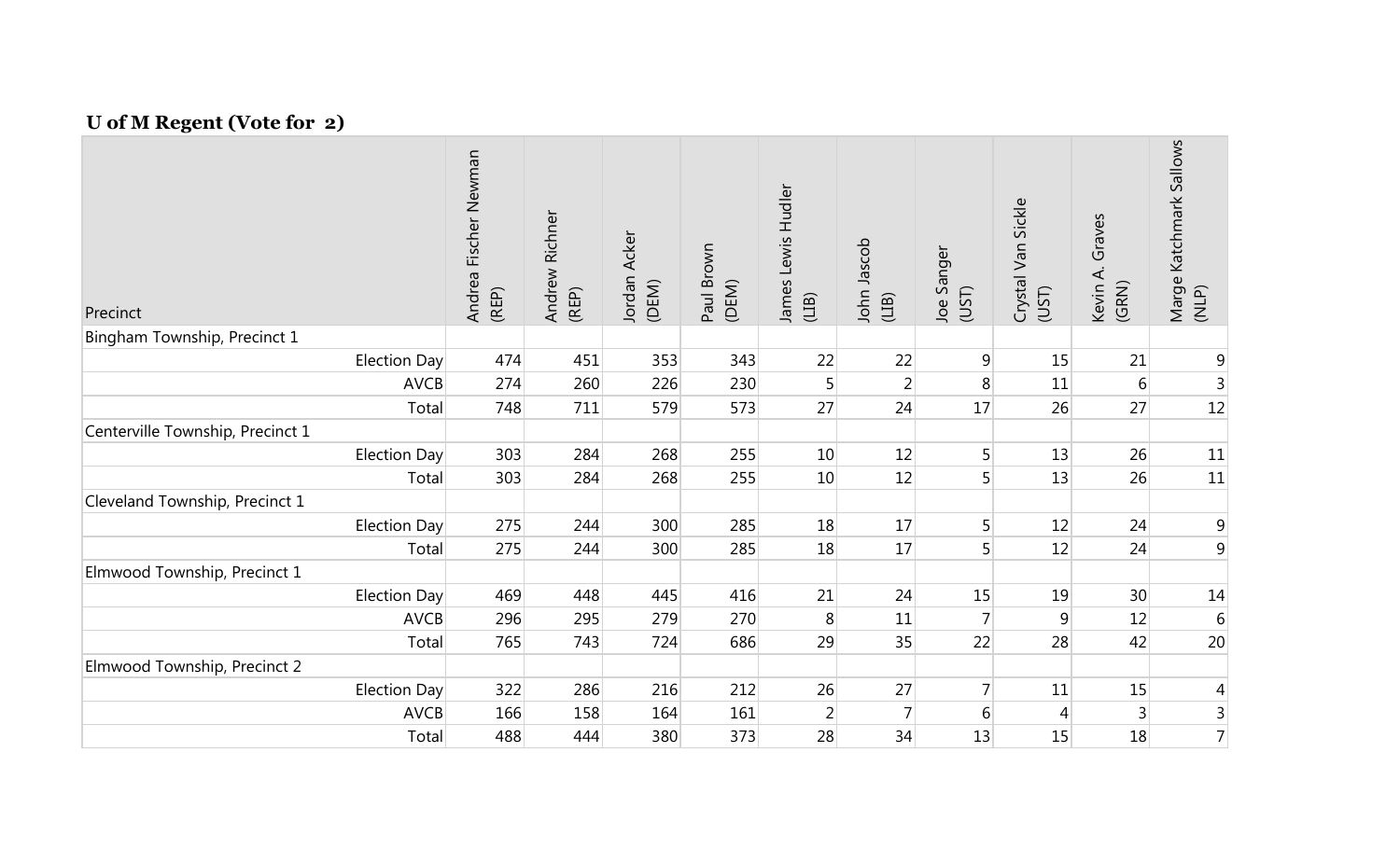| Empire Township, Precinct 1              |       |       |       |       |                |                |                  |     |                |                 |
|------------------------------------------|-------|-------|-------|-------|----------------|----------------|------------------|-----|----------------|-----------------|
| <b>Election Day</b>                      | 302   | 276   | 387   | 384   | 14             | 16             | $6 \mid$         | 13  | 27             | 13              |
| Total                                    | 302   | 276   | 387   | 384   | 14             | 16             | 6                | 13  | 27             | 13              |
| Glen Arbor Township, Precinct 1          |       |       |       |       |                |                |                  |     |                |                 |
| <b>Election Day</b>                      | 293   | 275   | 292   | 289   | $\overline{2}$ | 11             | $6 \overline{6}$ | 8   | 12             | 8               |
| Total                                    | 293   | 275   | 292   | 289   | $\overline{2}$ | 11             | 6                | 8   | 12             | 8               |
| Kasson Township, Precinct 1              |       |       |       |       |                |                |                  |     |                |                 |
| Election Day                             | 396   | 354   | 339   | 319   | 25             | 20             | 12               | 28  | 22             | 10 <sup>°</sup> |
| Total                                    | 396   | 354   | 339   | 319   | 25             | 20             | 12               | 28  | 22             | 10 <sup>°</sup> |
| Leelanau Township, Precinct 1            |       |       |       |       |                |                |                  |     |                |                 |
| <b>Election Day</b>                      | 302   | 268   | 397   | 373   | 22             | 16             | 12               | 19  | 22             | $12\,$          |
| <b>AVCB</b>                              | 239   | 223   | 329   | 324   | 8              | 8              | $\overline{4}$   | 9   | 9              | $\overline{4}$  |
| Total                                    | 541   | 491   | 726   | 697   | 30             | 24             | 16               | 28  | 31             | 16              |
| Leland Township, Precinct 1              |       |       |       |       |                |                |                  |     |                |                 |
| Election Day                             | 320   | 308   | 270   | 272   | 14             | 18             | 7                | 13  | 19             | 6               |
| <b>AVCB</b>                              | 284   | 263   | 243   | 241   | 13             | 15             | 3                | 8   | 11             | 5               |
| Total                                    | 604   | 571   | 513   | 513   | 27             | 33             | 10               | 21  | 30             | 11              |
| Solon Township, Precinct 1               |       |       |       |       |                |                |                  |     |                |                 |
| <b>Election Day</b>                      | 431   | 412   | 299   | 296   | 22             | 22             | 9                | 19  | 15             | 9               |
| Total                                    | 431   | 412   | 299   | 296   | 22             | 22             | 9                | 19  | 15             | $\overline{9}$  |
| Suttons Bay Township, Precinct 1         |       |       |       |       |                |                |                  |     |                |                 |
| <b>Election Day</b>                      | 405   | 394   | 464   | 422   | 23             | 18             | 12               | 20  | 27             | 23              |
| <b>AVCB</b>                              | 230   | 224   | 243   | 246   | 8              | $\overline{7}$ |                  | 6   |                | $\sqrt{6}$      |
| Total                                    | 635   | 618   | 707   | 668   | 31             | 25             | 19               | 26  | 34             | 29              |
| GRAND TRAVERSE City of Traverse City, P4 |       |       |       |       |                |                |                  |     |                |                 |
| <b>Election Day</b>                      | 91    | 78    | 84    | 83    | 3              | 3              | $\theta$         | 4   | $\overline{2}$ |                 |
| Total                                    | 91    | 78    | 84    | 83    | 3              | 3              | $\mathbf{0}$     | 4   | $\overline{2}$ | $\mathbf{1}$    |
| Leelanau County Michigan - Total         | 5,872 | 5,501 | 5,598 | 5,421 | 266            | 276            | 140              | 241 | 310            | 156 Page 10     |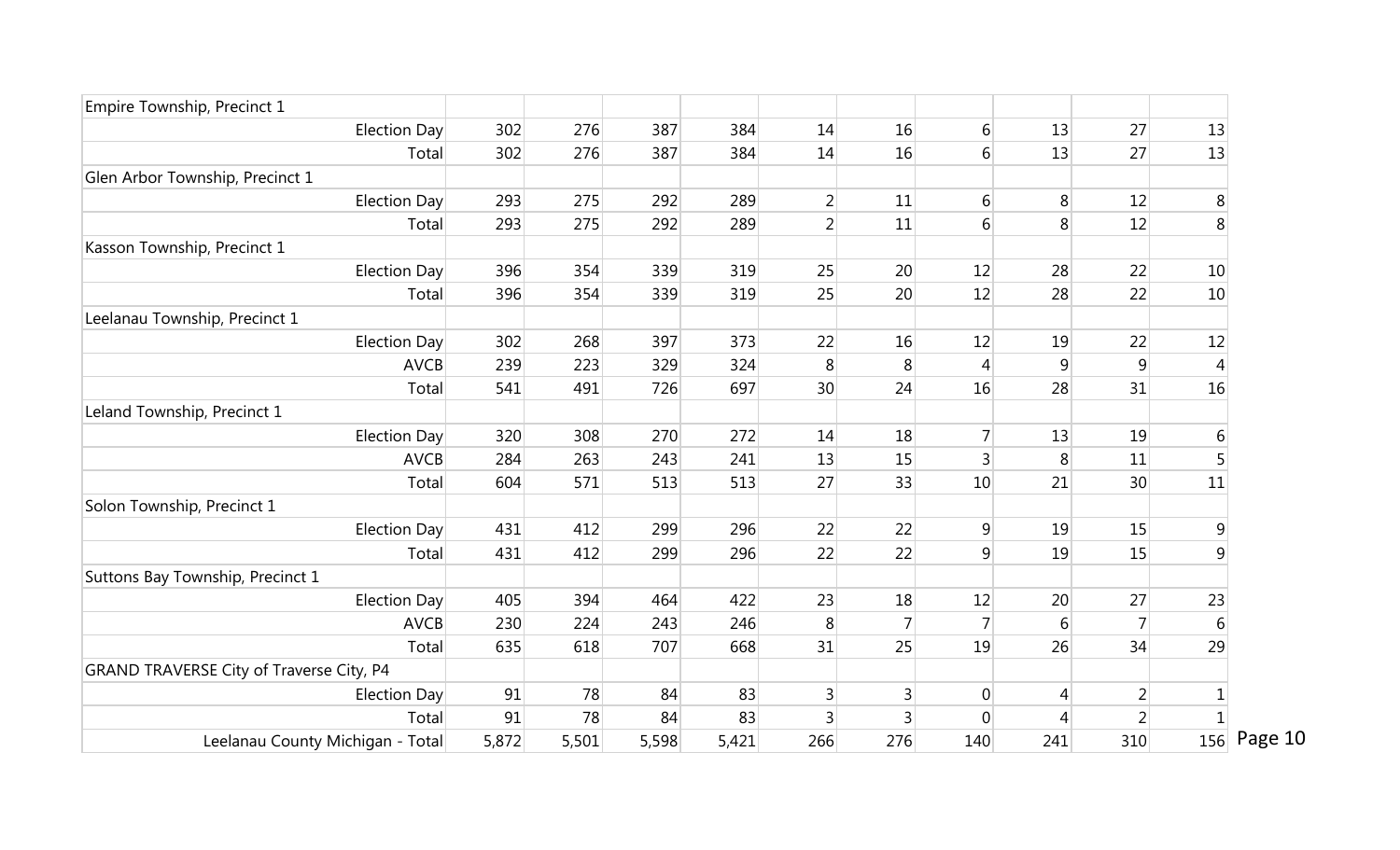## **MSU Trustee (Vote for 2)**

| Precinct                         |                     | Dutch<br>Dave<br>(REP) | Mike Miller<br>(REP) | Brianna T.<br>(DEM)<br>Scott | Kelly Charron<br>(DEM)<br>Tebay | Campbell<br><b>Bruce</b><br>$(LIB)$ | Orzechowski<br>(11B)<br>$\overline{\text{Tim}}$ | Janet M.<br>Sanger<br>(UST) | John Paul<br>Sanger<br>(UST) | (GRN)<br>Briagette i<br>Mariasy<br>Aaron | Abraham-<br>Guzman<br>(NI P) |
|----------------------------------|---------------------|------------------------|----------------------|------------------------------|---------------------------------|-------------------------------------|-------------------------------------------------|-----------------------------|------------------------------|------------------------------------------|------------------------------|
| Bingham Township, Precinct 1     |                     |                        |                      |                              |                                 |                                     |                                                 |                             |                              |                                          |                              |
|                                  | Election Day        | 465                    | 462                  | 375                          | 323                             | 27                                  | 16                                              | 10                          | 12                           | 17                                       | $\overline{7}$               |
|                                  | <b>AVCB</b>         | 265                    | 262                  | 241                          | 225                             | 5                                   | $\overline{4}$                                  | 9                           | $6 \overline{6}$             | $6 \mid$                                 | $\mathsf{3}$                 |
|                                  | Total               | 730                    | 724                  | 616                          | 548                             | 32                                  | 20                                              | 19                          | 18                           | 23                                       | 10                           |
| Centerville Township, Precinct 1 |                     |                        |                      |                              |                                 |                                     |                                                 |                             |                              |                                          |                              |
|                                  | Election Day        | 299                    | 296                  | 278                          | 247                             | 17                                  | 11                                              | $\overline{9}$              | 4                            | 23                                       | 14                           |
|                                  | Total               | 299                    | 296                  | 278                          | 247                             | 17                                  | 11                                              | 9                           | 4                            | 23                                       | 14                           |
| Cleveland Township, Precinct 1   |                     |                        |                      |                              |                                 |                                     |                                                 |                             |                              |                                          |                              |
|                                  | Election Day        | 256                    | 256                  | 306                          | 286                             | 21                                  | 13                                              | 6                           | 5                            | 13                                       | 11                           |
|                                  | Total               | 256                    | 256                  | 306                          | 286                             | 21                                  | 13                                              | 6                           |                              | 13                                       | 11                           |
| Elmwood Township, Precinct 1     |                     |                        |                      |                              |                                 |                                     |                                                 |                             |                              |                                          |                              |
|                                  | Election Day        | 449                    | 462                  | 454                          | 427                             | 34                                  | 24                                              | 20                          | 12                           | 26                                       | 14                           |
|                                  | <b>AVCB</b>         | 287                    | 299                  | 299                          | 282                             | 15                                  | 10                                              | 5                           |                              | 10                                       | 5                            |
|                                  | Total               | 736                    | 761                  | 753                          | 709                             | 49                                  | 34                                              | 25                          | 16                           | 36                                       | 19                           |
| Elmwood Township, Precinct 2     |                     |                        |                      |                              |                                 |                                     |                                                 |                             |                              |                                          |                              |
|                                  | Election Day        | 294                    | 294                  | 235                          | 221                             | 35                                  | 28                                              | 8                           | $\overline{2}$               | 10                                       | $\,$ 6 $\,$                  |
|                                  | <b>AVCB</b>         | 161                    | 165                  | 172                          | 154                             | 9                                   | $\overline{2}$                                  | 5                           | $\vert 3 \vert$              | 6                                        | $\overline{2}$               |
|                                  | Total               | 455                    | 459                  | 407                          | 375                             | 44                                  | 30                                              | 13                          | 5                            | 16                                       | 8                            |
| Empire Township, Precinct 1      |                     |                        |                      |                              |                                 |                                     |                                                 |                             |                              |                                          |                              |
|                                  | <b>Election Day</b> | 277                    | 293                  | 390                          | 384                             | 16                                  | 21                                              | 7                           |                              | 19                                       | $\overline{7}$               |
|                                  | Total               | 277                    | 293                  | 390                          | 384                             | 16                                  | 21                                              | $\overline{7}$              |                              | 19                                       | $\overline{7}$               |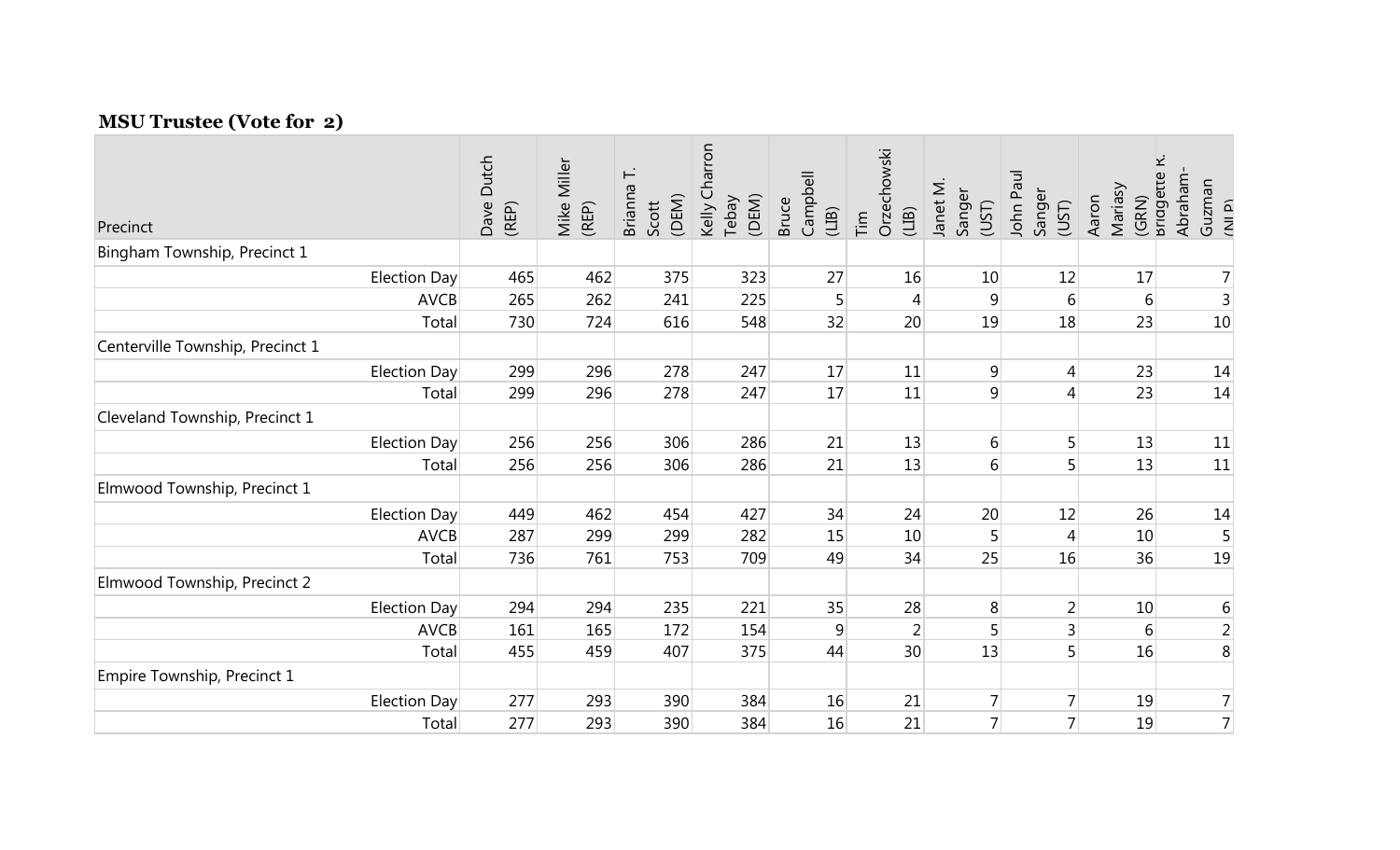| Glen Arbor Township, Precinct 1          |       |       |       |       |     |                |                |                  |                 |                |
|------------------------------------------|-------|-------|-------|-------|-----|----------------|----------------|------------------|-----------------|----------------|
| Election Day                             | 272   | 282   | 308   | 299   | 9   | 8 <sup>°</sup> | 6              | $\overline{3}$   | 8               | 5              |
| Total                                    | 272   | 282   | 308   | 299   | 9   | 8 <sup>1</sup> | 6              | 3 <sup>1</sup>   | 8               | 5              |
| Kasson Township, Precinct 1              |       |       |       |       |     |                |                |                  |                 |                |
| Election Day                             | 369   | 365   | 347   | 338   | 19  | 17             | 20             | 8 <sup>°</sup>   | 14              |                |
| Total                                    | 369   | 365   | 347   | 338   | 19  | 17             | 20             | 8                | 14              |                |
| Leelanau Township, Precinct 1            |       |       |       |       |     |                |                |                  |                 |                |
| Election Day                             | 286   | 278   | 406   | 375   | 29  | 15             | 13             | 8 <sup>°</sup>   | 20              | 11             |
| <b>AVCB</b>                              | 231   | 231   | 345   | 325   | 12  | 10             |                | $\overline{3}$   | 3               |                |
| Total                                    | 517   | 509   | 751   | 700   | 41  | 25             | 18             | 11               | 23              | 14             |
| Leland Township, Precinct 1              |       |       |       |       |     |                |                |                  |                 |                |
| Election Day                             | 308   | 310   | 291   | 274   | 18  | 14             | 10             | $\overline{4}$   | 10              | 4              |
| <b>AVCB</b>                              | 264   | 284   | 258   | 251   | 16  | $\overline{7}$ | $\overline{4}$ | $\overline{2}$   | 10 <sup>1</sup> | $\overline{2}$ |
| Total                                    | 572   | 594   | 549   | 525   | 34  | 21             | 14             | $6 \overline{6}$ | 20              | 6              |
| Solon Township, Precinct 1               |       |       |       |       |     |                |                |                  |                 |                |
| Election Day                             | 414   | 410   | 315   | 293   | 23  | 21             | 17             | 8 <sup>1</sup>   | 15              | $\overline{9}$ |
| Total                                    | 414   | 410   | 315   | 293   | 23  | 21             | 17             | 8 <sup>°</sup>   | 15              | 9              |
| Suttons Bay Township, Precinct 1         |       |       |       |       |     |                |                |                  |                 |                |
| Election Day                             | 394   | 393   | 480   | 437   | 27  | 17             | 19             | 8                | 27              | 22             |
| <b>AVCB</b>                              | 213   | 224   | 258   | 249   | 8   |                | 8              | $5\overline{)}$  | 8               |                |
| Total                                    | 607   | 617   | 738   | 686   | 35  | 24             | 27             | 13               | 35              | 26             |
| GRAND TRAVERSE City of Traverse City, P4 |       |       |       |       |     |                |                |                  |                 |                |
| Election Day                             | 83    | 83    | 89    | 77    | 4   |                | 2              |                  | 2               |                |
| Total                                    | 83    | 83    | 89    | 77    | 4   |                |                |                  | $\overline{2}$  |                |
| Leelanau County Michigan - Total         | 5,587 | 5,649 | 5,847 | 5,467 | 344 | 248            | 183            | 105              | 247             | 138 Page 11    |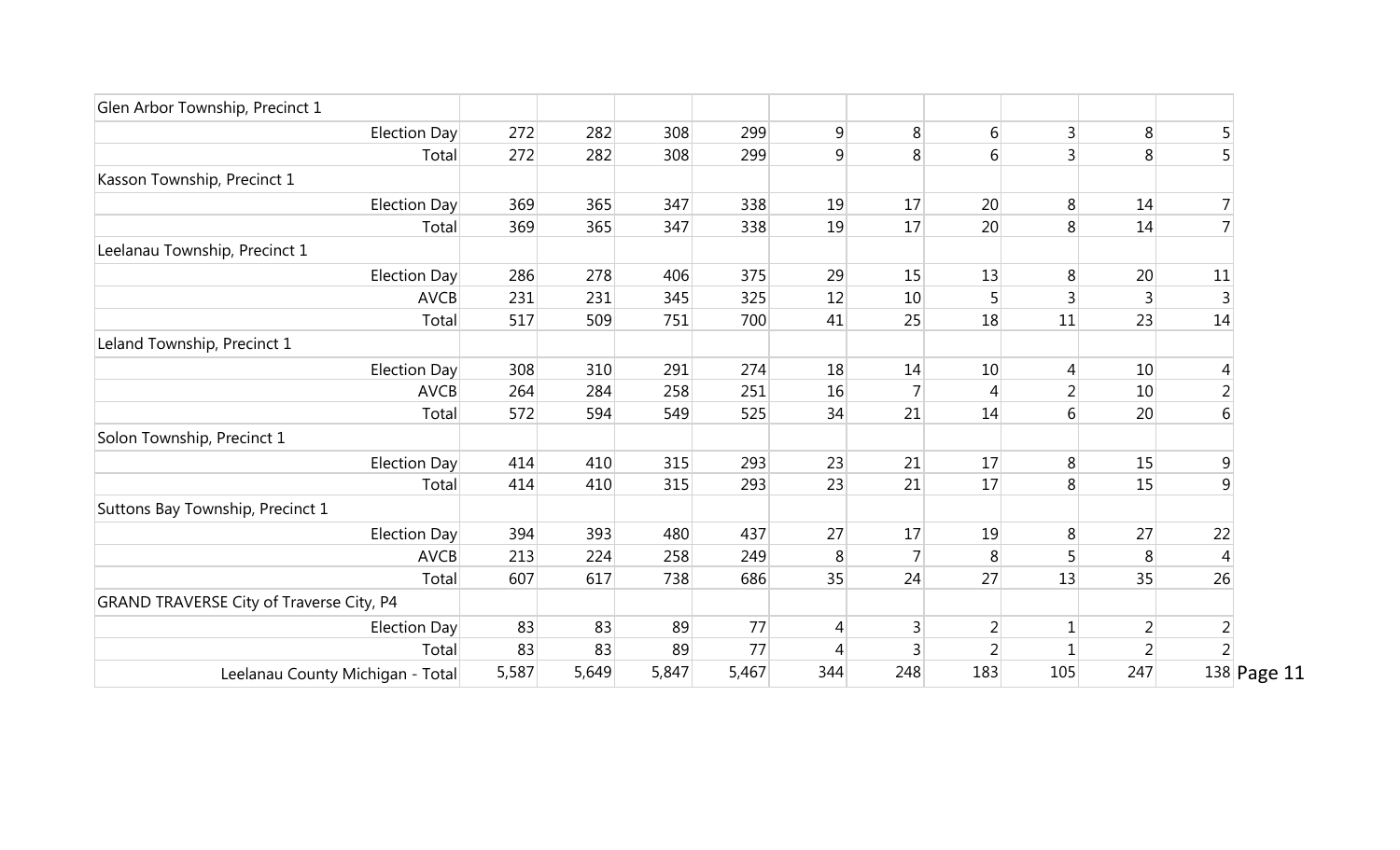## **Wayne State Gov (Vote for 2)**

| Precinct                         | <b>Dunaskiss</b><br>Diane<br>(REP) | David Nicholson<br>(REP) | Barnhill<br>Bryan C.<br>(DEM) | Anil Kumar<br>(DEM) | Jon Elgas<br>(1B) | John T. Hargenrader<br>(UB) | Schwartz<br>Christine C.<br>(UST) | Marc Joseph Sosnowski<br>(UST) |
|----------------------------------|------------------------------------|--------------------------|-------------------------------|---------------------|-------------------|-----------------------------|-----------------------------------|--------------------------------|
| Bingham Township, Precinct 1     |                                    |                          |                               |                     |                   |                             |                                   |                                |
| Election Day                     | 469                                | 435                      | 355                           | 337                 | 20                | 19                          | 17                                | 5                              |
|                                  | <b>AVCB</b><br>271                 | 259                      | 235                           | 221                 | 8                 | 3                           | 12                                | 8                              |
|                                  | Total<br>740                       | 694                      | 590                           | 558                 | 28                | 22                          | 29                                | 13                             |
| Centerville Township, Precinct 1 |                                    |                          |                               |                     |                   |                             |                                   |                                |
| Election Day                     | 301                                | 269                      | 272                           | 261                 | 18                | 15                          | 22                                | $\,8\,$                        |
|                                  | 301<br>Total                       | 269                      | 272                           | 261                 | 18                | 15                          | 22                                | $\,8\,$                        |
| Cleveland Township, Precinct 1   |                                    |                          |                               |                     |                   |                             |                                   |                                |
| Election Day                     | 267                                | 250                      | 295                           | 274                 | 18                | 16                          | 19                                | 8                              |
|                                  | 267<br>Total                       | 250                      | 295                           | 274                 | 18                | 16                          | 19                                | 8                              |
| Elmwood Township, Precinct 1     |                                    |                          |                               |                     |                   |                             |                                   |                                |
| Election Day                     | 474                                | 447                      | 424                           | 414                 | 30                | 27                          | 22                                | 13                             |
|                                  | <b>AVCB</b><br>298                 | 270                      | 266                           | 273                 | 10                | 13                          | 19                                | 6                              |
|                                  | Total<br>772                       | 717                      | 690                           | 687                 | 40                | 40                          | 41                                | 19                             |
| Elmwood Township, Precinct 2     |                                    |                          |                               |                     |                   |                             |                                   |                                |
| Election Day                     | 307                                | 288                      | 221                           | 213                 | 31                | 25                          | 11                                | 6                              |
|                                  | <b>AVCB</b><br>172                 | 160                      | 159                           | 155                 | 6                 | 3                           | 7                                 | 4                              |
|                                  | 479<br>Total                       | 448                      | 380                           | 368                 | 37                | 28                          | 18                                | 10                             |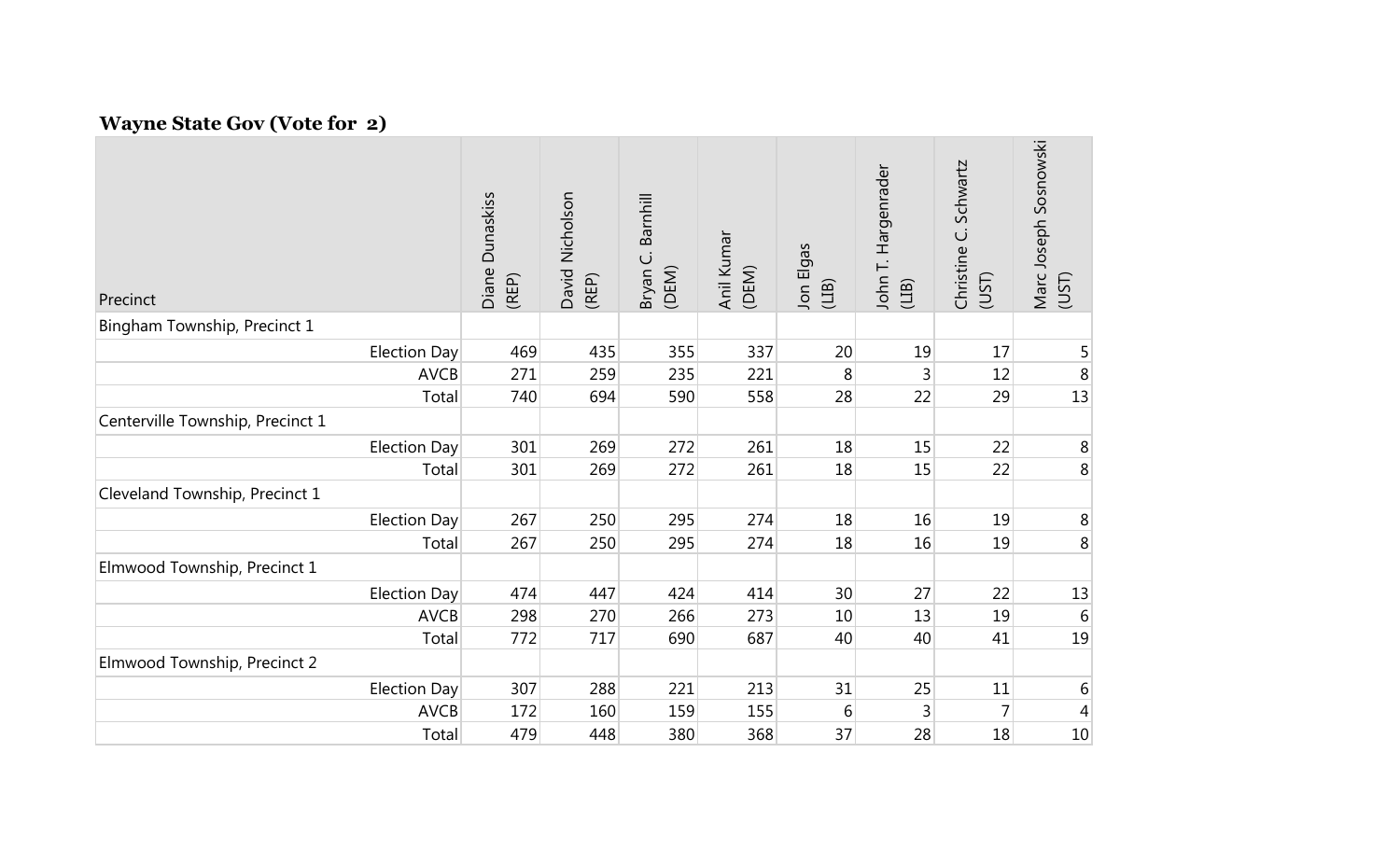| Empire Township, Precinct 1              |       |       |       |       |        |     |     |                |  |
|------------------------------------------|-------|-------|-------|-------|--------|-----|-----|----------------|--|
| <b>Election Day</b>                      | 301   | 270   | 367   | 373   | 24     | 14  | 21  | $\overline{9}$ |  |
| Total                                    | 301   | 270   | 367   | 373   | 24     | 14  | 21  | 9              |  |
| Glen Arbor Township, Precinct 1          |       |       |       |       |        |     |     |                |  |
| <b>Election Day</b>                      | 289   | 271   | 284   | 290   | 13     | 11  | 7   | 4              |  |
| Total                                    | 289   | 271   | 284   | 290   | 13     | 11  | 7   | $\overline{4}$ |  |
| Kasson Township, Precinct 1              |       |       |       |       |        |     |     |                |  |
| <b>Election Day</b>                      | 375   | 350   | 333   | 328   | 23     | 14  | 28  | 14             |  |
| Total                                    | 375   | 350   | 333   | 328   | 23     | 14  | 28  | 14             |  |
| Leelanau Township, Precinct 1            |       |       |       |       |        |     |     |                |  |
| <b>Election Day</b>                      | 292   | 268   | 373   | 374   | 24     | 19  | 26  | 8              |  |
| <b>AVCB</b>                              | 235   | 223   | 325   | 322   | 7      | 11  | 11  | 5              |  |
| Total                                    | 527   | 491   | 698   | 696   | 31     | 30  | 37  | 13             |  |
| Leland Township, Precinct 1              |       |       |       |       |        |     |     |                |  |
| <b>Election Day</b>                      | 326   | 281   | 278   | 270   | 15     | 11  | 17  | 5              |  |
| <b>AVCB</b>                              | 293   | 268   | 231   | 227   | 13     | 5   | 17  | $\mathsf 9$    |  |
| Total                                    | 619   | 549   | 509   | 497   | 28     | 16  | 34  | 14             |  |
| Solon Township, Precinct 1               |       |       |       |       |        |     |     |                |  |
| <b>Election Day</b>                      | 422   | 398   | 300   | 291   | 24     | 18  | 16  | 15             |  |
| Total                                    | 422   | 398   | 300   | 291   | 24     | 18  | 16  | 15             |  |
| Suttons Bay Township, Precinct 1         |       |       |       |       |        |     |     |                |  |
| <b>Election Day</b>                      | 414   | 378   | 436   | 430   | 22     | 19  | 34  | 10             |  |
| <b>AVCB</b>                              | 241   | 208   | 241   | 234   | $10\,$ | 6   | 7   | 5              |  |
| Total                                    | 655   | 586   | 677   | 664   | 32     | 25  | 41  | 15             |  |
| GRAND TRAVERSE City of Traverse City, P4 |       |       |       |       |        |     |     |                |  |
| <b>Election Day</b>                      | 92    | 72    | 80    | 78    | 8      | 4   | 6   |                |  |
| Total                                    | 92    | 72    | 80    | 78    | 8      | 4   | 6   | $\frac{2}{2}$  |  |
| Leelanau County Michigan - Total         | 5,839 | 5,365 | 5,475 | 5,365 | 324    | 253 | 319 | 144 Page 12    |  |
|                                          |       |       |       |       |        |     |     |                |  |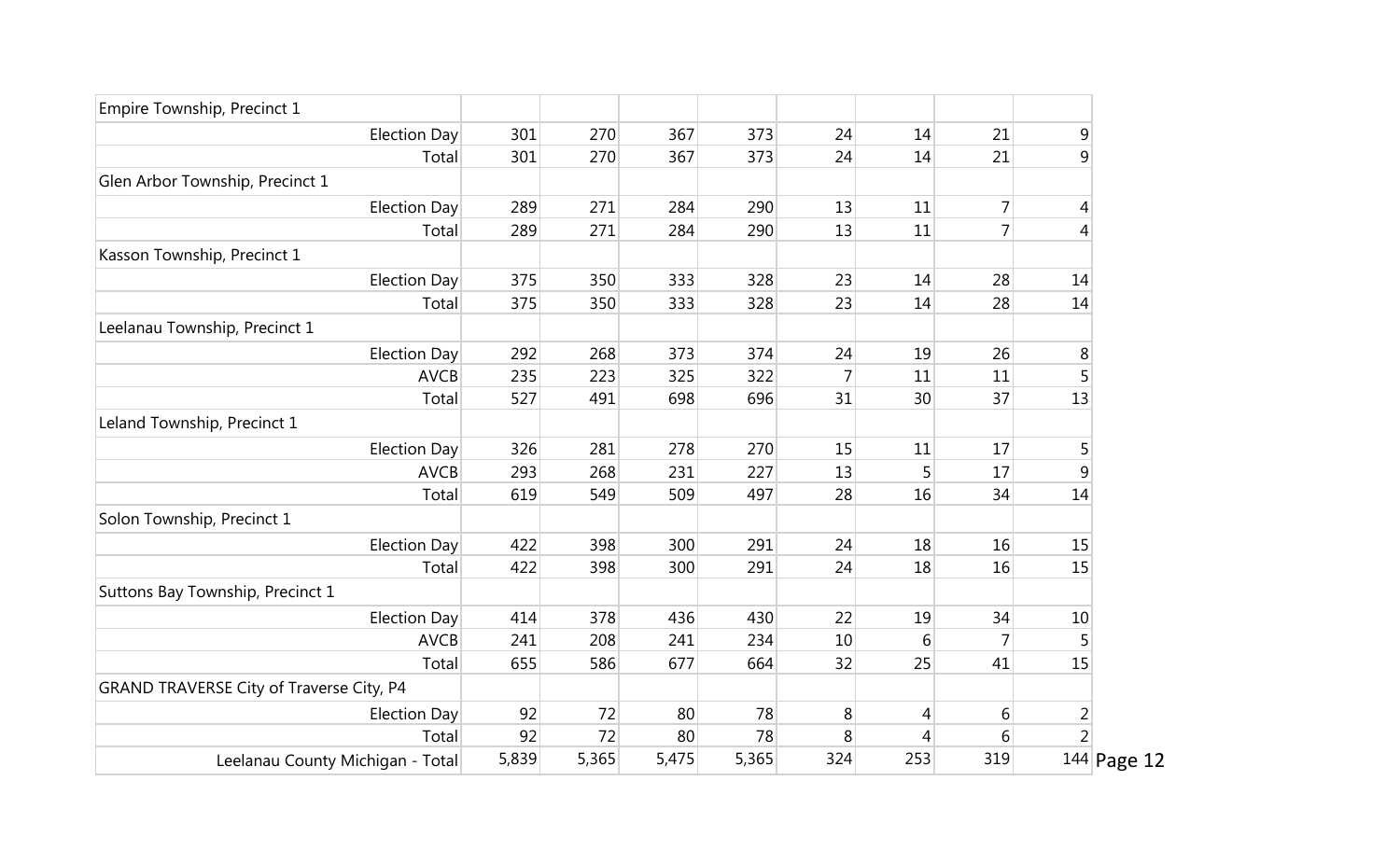### **Leelanau Co Road Comm 6yr (Vote for 2)**

| Precinct                                 | lames Roger Calhoun<br>(REP) | Tom Eckerle<br>(REP) | Garth M. Greenan<br>(DEM) |
|------------------------------------------|------------------------------|----------------------|---------------------------|
| Bingham Township, Precinct 1             |                              |                      |                           |
| <b>Election Day</b>                      | 498                          | 594                  | 396                       |
| <b>AVCB</b>                              | 299                          | 342                  | 256                       |
| Total                                    | 797                          | 936                  | 652                       |
| Centerville Township, Precinct 1         |                              |                      |                           |
| <b>Election Day</b>                      | 332                          | 378                  | 319                       |
| Total                                    | 332                          | 378                  | 319                       |
| Cleveland Township, Precinct 1           |                              |                      |                           |
| <b>Election Day</b>                      | 334                          | 329                  | 345                       |
| Total                                    | 334                          | 329                  | 345                       |
| Elmwood Township, Precinct 1             |                              |                      |                           |
| <b>Election Day</b>                      | 512                          | 539                  | 535                       |
| <b>AVCB</b>                              | 340                          | 372                  | 331                       |
| Total                                    | 852                          | 911                  | 866                       |
| Elmwood Township, Precinct 2             |                              |                      |                           |
| <b>Election Day</b>                      | 353                          | 346                  | 264                       |
| <b>AVCB</b>                              | 195                          | 215                  | 186                       |
| Total                                    | 548                          | 561                  | 450                       |
| Empire Township, Precinct 1              |                              |                      |                           |
| <b>Election Day</b>                      | 345                          | 371                  | 473                       |
| Total                                    | 345                          | 371                  | 473                       |
| Glen Arbor Township, Precinct 1          |                              |                      |                           |
| <b>Election Day</b>                      | 324                          | 319                  | 327                       |
| Total                                    | 324                          | 319                  | 327                       |
| Kasson Township, Precinct 1              |                              |                      |                           |
| <b>Election Day</b>                      | 431                          | 432                  | 412                       |
| Total                                    | 431                          | 432                  | 412                       |
| Leelanau Township, Precinct 1            |                              |                      |                           |
| <b>Election Day</b>                      | 499                          | 339                  | 375                       |
| <b>AVCB</b>                              | 409                          | 274                  | 330                       |
| Total                                    | 908                          | 613                  | 705                       |
| Leland Township, Precinct 1              |                              |                      |                           |
| <b>Election Day</b>                      | 342                          | 411                  | 308                       |
| <b>AVCB</b>                              | 321                          | 366                  | 259                       |
| Total                                    | 663                          | 777                  | 567                       |
| Solon Township, Precinct 1               |                              |                      |                           |
| <b>Election Day</b>                      | 469                          | 458                  | 364                       |
| Total                                    | 469                          | 458                  | 364                       |
| Suttons Bay Township, Precinct 1         |                              |                      |                           |
| <b>Election Day</b>                      | 462                          | 573                  | 513                       |
| <b>AVCB</b>                              | 288                          | 313                  | 275                       |
| Total                                    | 750                          | 886                  | 788                       |
| GRAND TRAVERSE City of Traverse City, P4 |                              |                      |                           |
| <b>Election Day</b>                      | 99                           | 85                   | 97                        |
| Total                                    | 99                           | 85                   | 97                        |
| Leelanau County Michigan - Total         | 6,852                        | 7,056                | 6,365                     |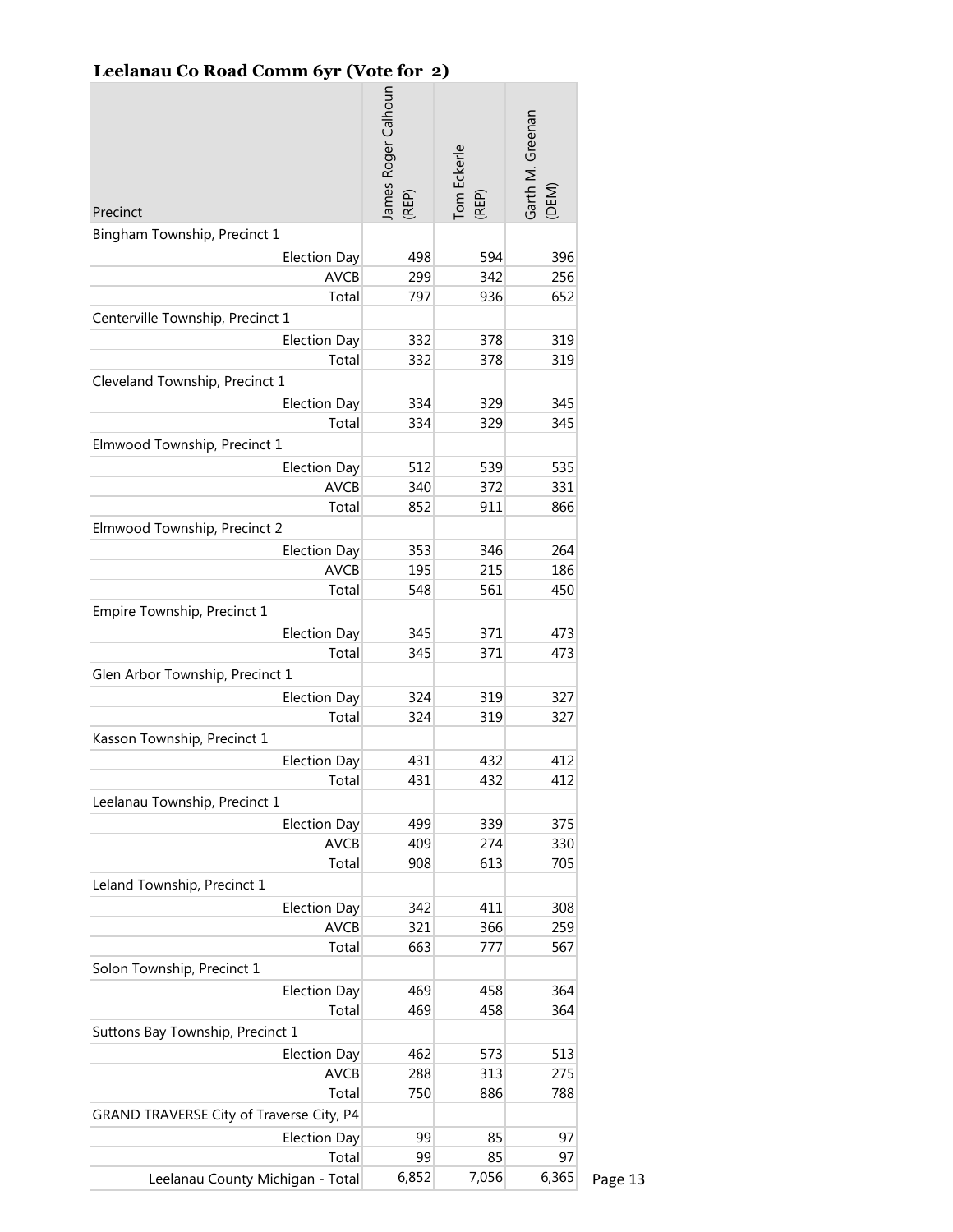# **Leelanau Co Road Comm 4yr (Vote for 1)**

÷

| Precinct                                 | Greg<br>Mikowski<br>(REP) |  |
|------------------------------------------|---------------------------|--|
| Bingham Township, Precinct 1             |                           |  |
| <b>Election Day</b>                      | 820                       |  |
| <b>AVCB</b>                              | 413                       |  |
| Total                                    | 1,233                     |  |
| Centerville Township, Precinct 1         |                           |  |
| <b>Election Day</b>                      | 505                       |  |
| Total                                    | 505                       |  |
| Cleveland Township, Precinct 1           |                           |  |
| <b>Election Day</b>                      | 493                       |  |
| Total                                    | 493                       |  |
| Elmwood Township, Precinct 1             |                           |  |
| <b>Election Day</b>                      | 749                       |  |
| <b>AVCB</b>                              | 452                       |  |
| Total                                    | 1,201                     |  |
| Elmwood Township, Precinct 2             |                           |  |
| <b>Election Day</b>                      | 501                       |  |
| <b>AVCB</b>                              | 264                       |  |
| Total                                    | 765                       |  |
| Empire Township, Precinct 1              |                           |  |
| <b>Election Day</b>                      | 507                       |  |
| Total                                    | 507                       |  |
| Glen Arbor Township, Precinct 1          |                           |  |
| <b>Election Day</b>                      | 440                       |  |
| Total                                    | 440                       |  |
| Kasson Township, Precinct 1              |                           |  |
| <b>Election Day</b>                      | 629                       |  |
| Total                                    | 629                       |  |
| Leelanau Township, Precinct 1            |                           |  |
| <b>Election Day</b>                      | 581                       |  |
| <b>AVCB</b>                              | 413                       |  |
| Total                                    | 994                       |  |
| Leland Township, Precinct 1              |                           |  |
| <b>Election Day</b>                      | 546                       |  |
| <b>AVCB</b>                              | 448                       |  |
| Total                                    | 994                       |  |
| Solon Township, Precinct 1               |                           |  |
| <b>Election Day</b>                      | 649                       |  |
| Total                                    | 649                       |  |
| Suttons Bay Township, Precinct 1         |                           |  |
| <b>Election Day</b>                      | 751                       |  |
| AVCB                                     | 405                       |  |
| Total                                    | 1,156                     |  |
| GRAND TRAVERSE City of Traverse City, P4 |                           |  |
| <b>Election Day</b>                      | 131                       |  |
| Total                                    | 131                       |  |
| Leelanau County Michigan - Total         | 9,697                     |  |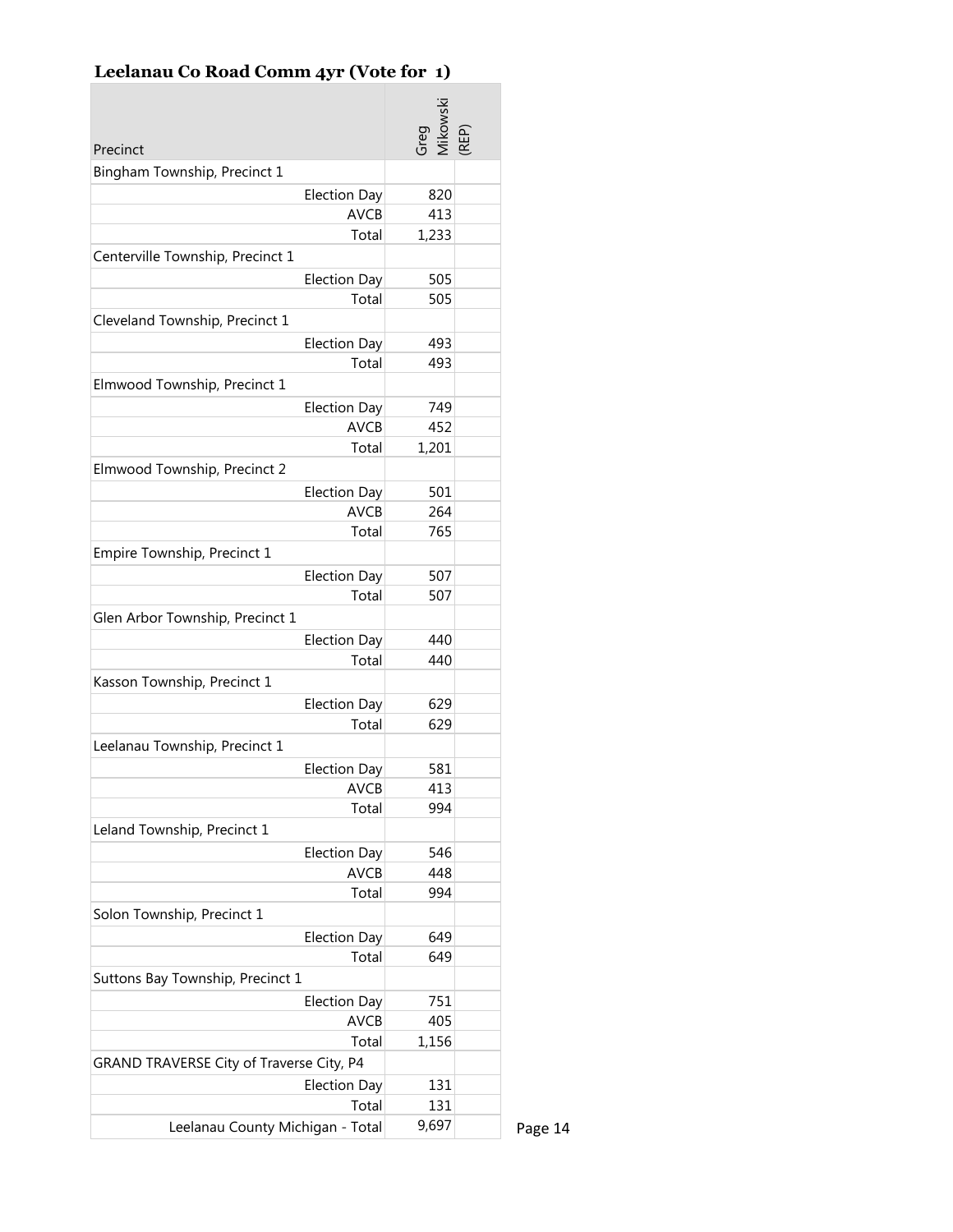## **County Comm 1 (Vote for 1)**

| Precinct                               | Anthony<br>Ansorge<br>(REP) |  |
|----------------------------------------|-----------------------------|--|
| Elmwood Township, Precinct 1           |                             |  |
| <b>Election Day</b>                    | 738                         |  |
| <b>AVCB</b>                            | 447                         |  |
| Total                                  | 1,185                       |  |
| <b>GRAND TRAVERSE City of Traverse</b> |                             |  |
| <b>Election Day</b>                    | 125                         |  |
| <b>AVCB</b>                            |                             |  |
| Total                                  | 125                         |  |
| Leelanau County Michigan - Total       | 1,310                       |  |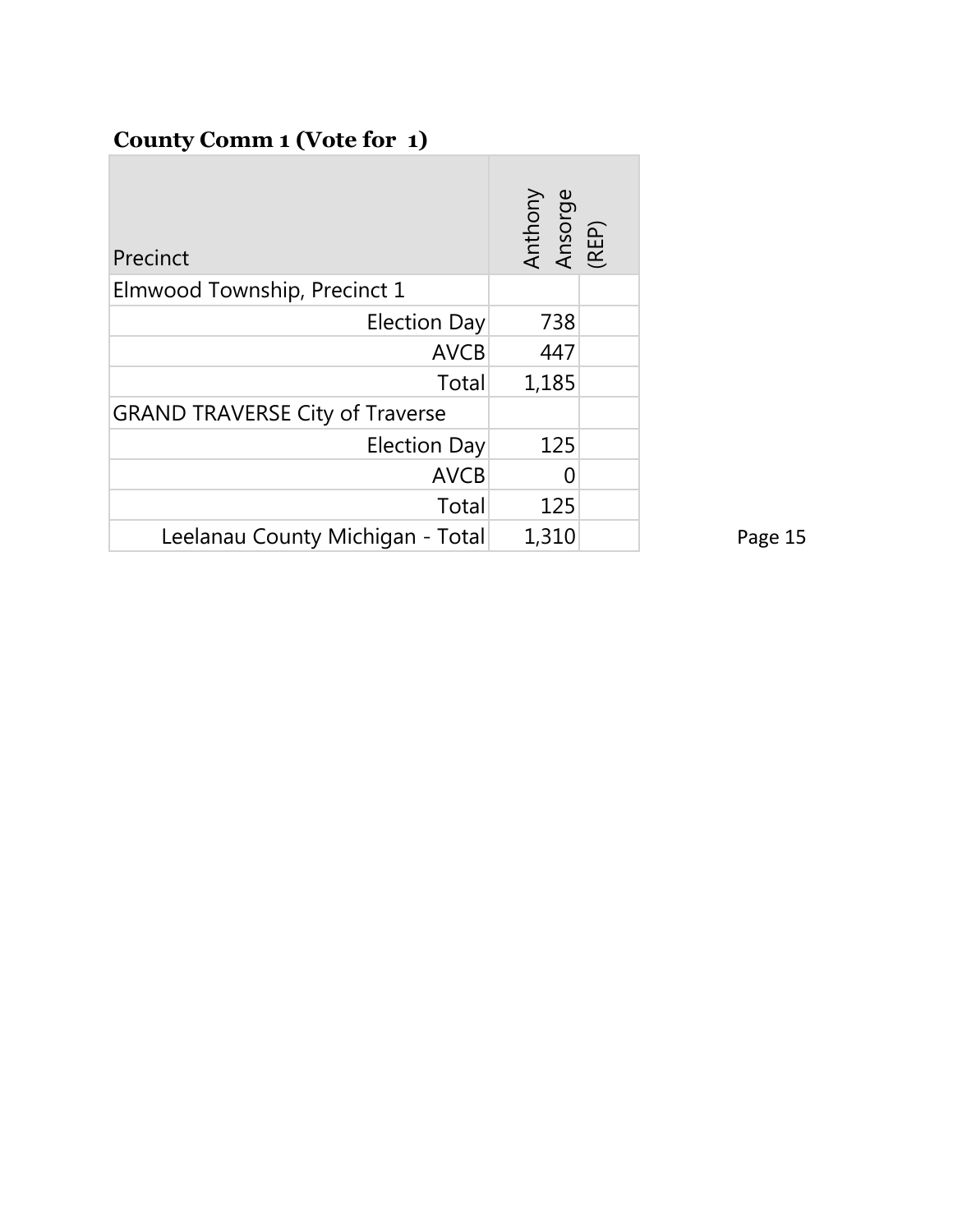# **County Comm 2 (Vote for 1)**

| Precinct                         | Debra L.<br>Rushton<br>(REP) |  |
|----------------------------------|------------------------------|--|
| Bingham Township, Precinct 1     |                              |  |
| <b>Election Day</b>              | 422                          |  |
| <b>AVCB</b>                      | 229                          |  |
| Total                            | 651                          |  |
| Elmwood Township, Precinct 2     |                              |  |
| <b>Election Day</b>              | 477                          |  |
| <b>AVCB</b>                      | 254                          |  |
| Total                            | 731                          |  |
| Leelanau County Michigan - Total | 1,382                        |  |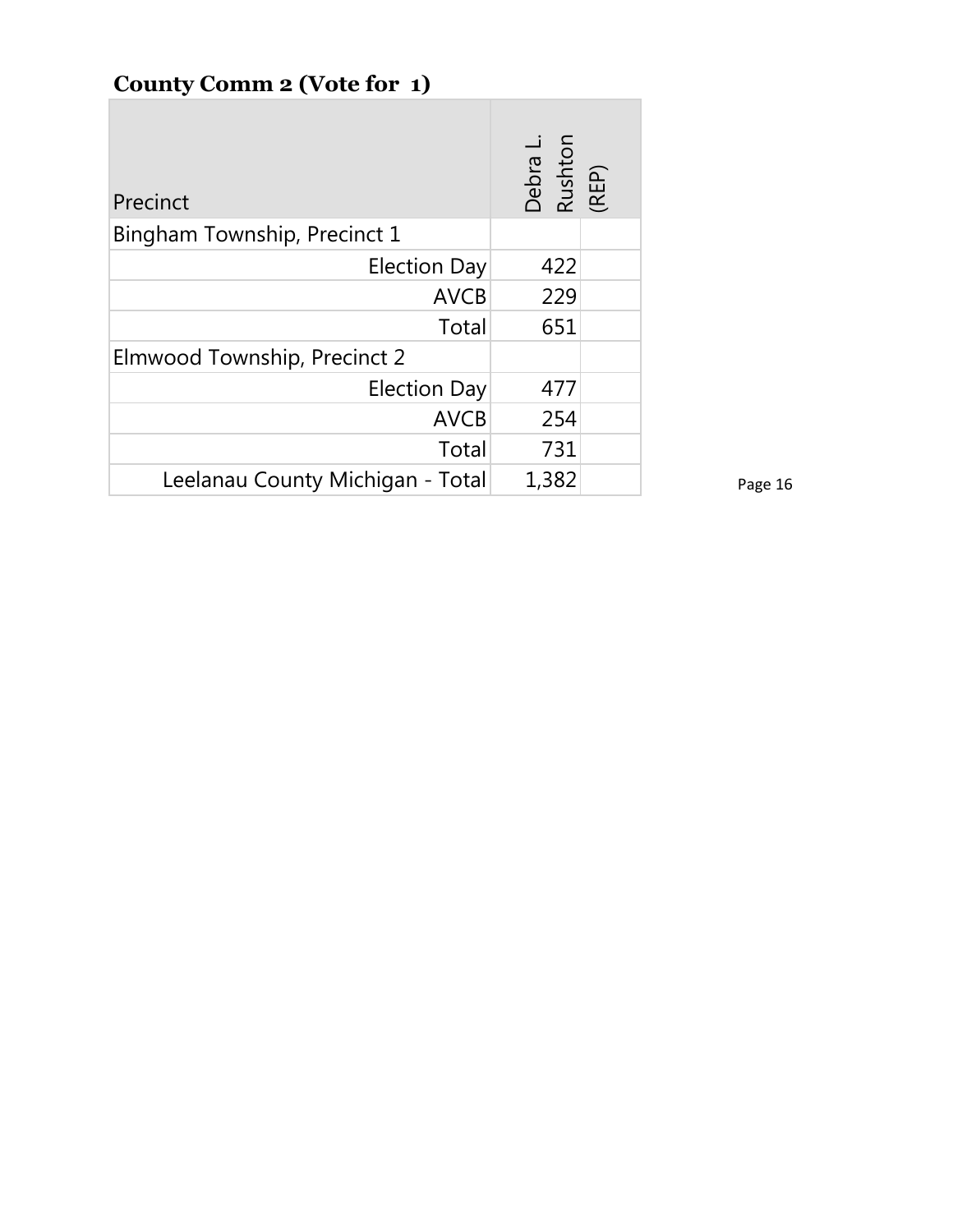## **County Comm 3 (Vote for 1)**

| Precinct                         | William J.<br>Bunek<br>(REP) | Lois Bahle<br>(DEM) |  |
|----------------------------------|------------------------------|---------------------|--|
| Bingham Township, Precinct 1     |                              |                     |  |
| <b>Election Day</b>              | 263                          | 198                 |  |
| <b>AVCB</b>                      | 123                          | 114                 |  |
| Total                            | 386                          | 312                 |  |
| Suttons Bay Township, Precinct 1 |                              |                     |  |
| <b>Election Day</b>              | 433                          | 371                 |  |
| <b>AVCB</b>                      | 242                          | 259                 |  |
| Total                            | 675                          | 630                 |  |
| Leelanau County Michigan - Total | 1,061                        | 942                 |  |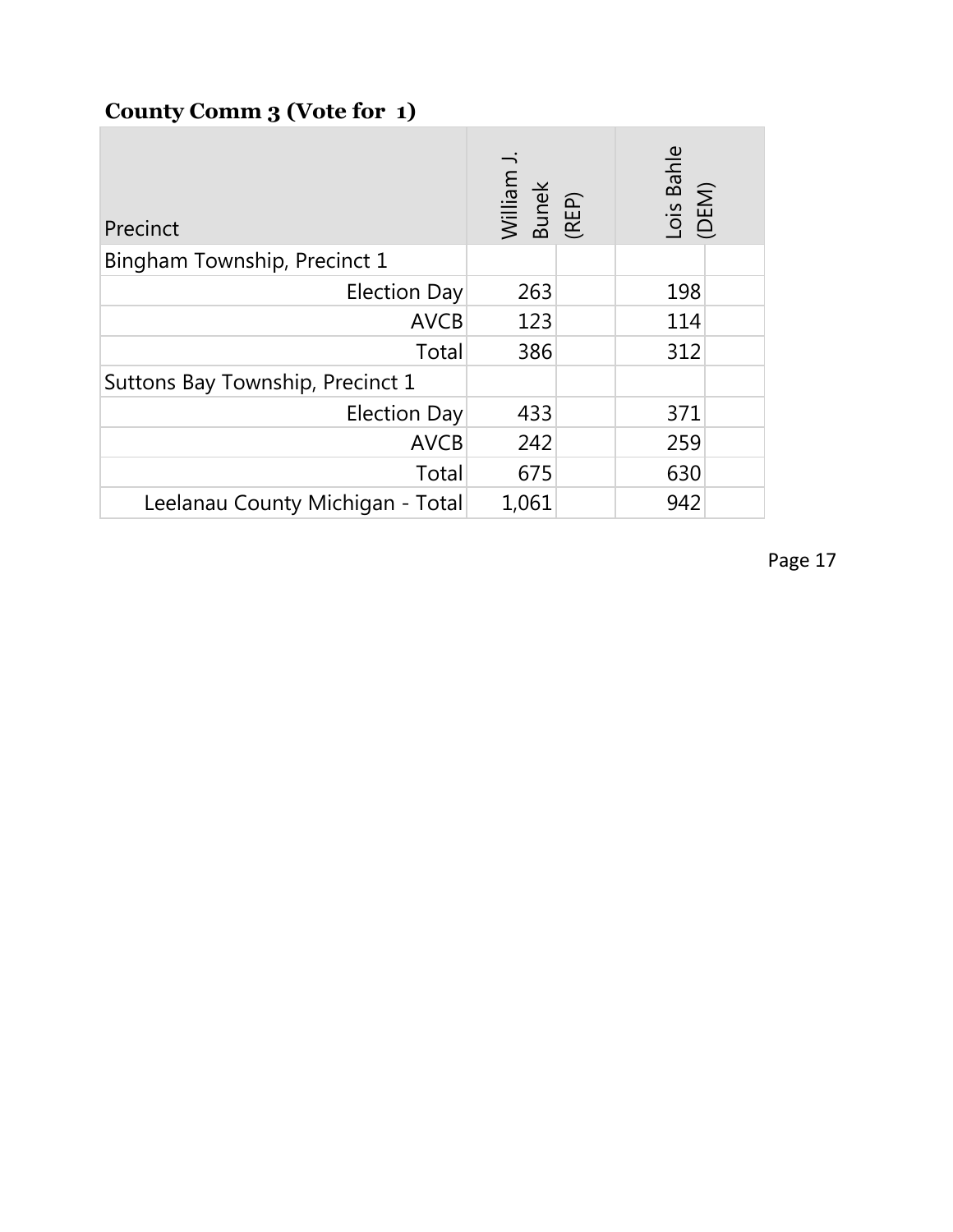# **County Comm 4 (Vote for 1)**

| Precinct                         | Ty Wessell<br>(DEM) |         |
|----------------------------------|---------------------|---------|
| Leelanau Township, Precinct 1    |                     |         |
| <b>Election Day</b>              | 653                 |         |
| <b>AVCB</b>                      | 485                 |         |
| Total                            | 1,138               |         |
| Suttons Bay Township, Precinct 1 |                     |         |
| <b>Election Day</b>              | 209                 |         |
| <b>AVCB</b>                      | 46                  |         |
| Total                            | 255                 |         |
| Leelanau County Michigan - Total | 1,393               | Page 18 |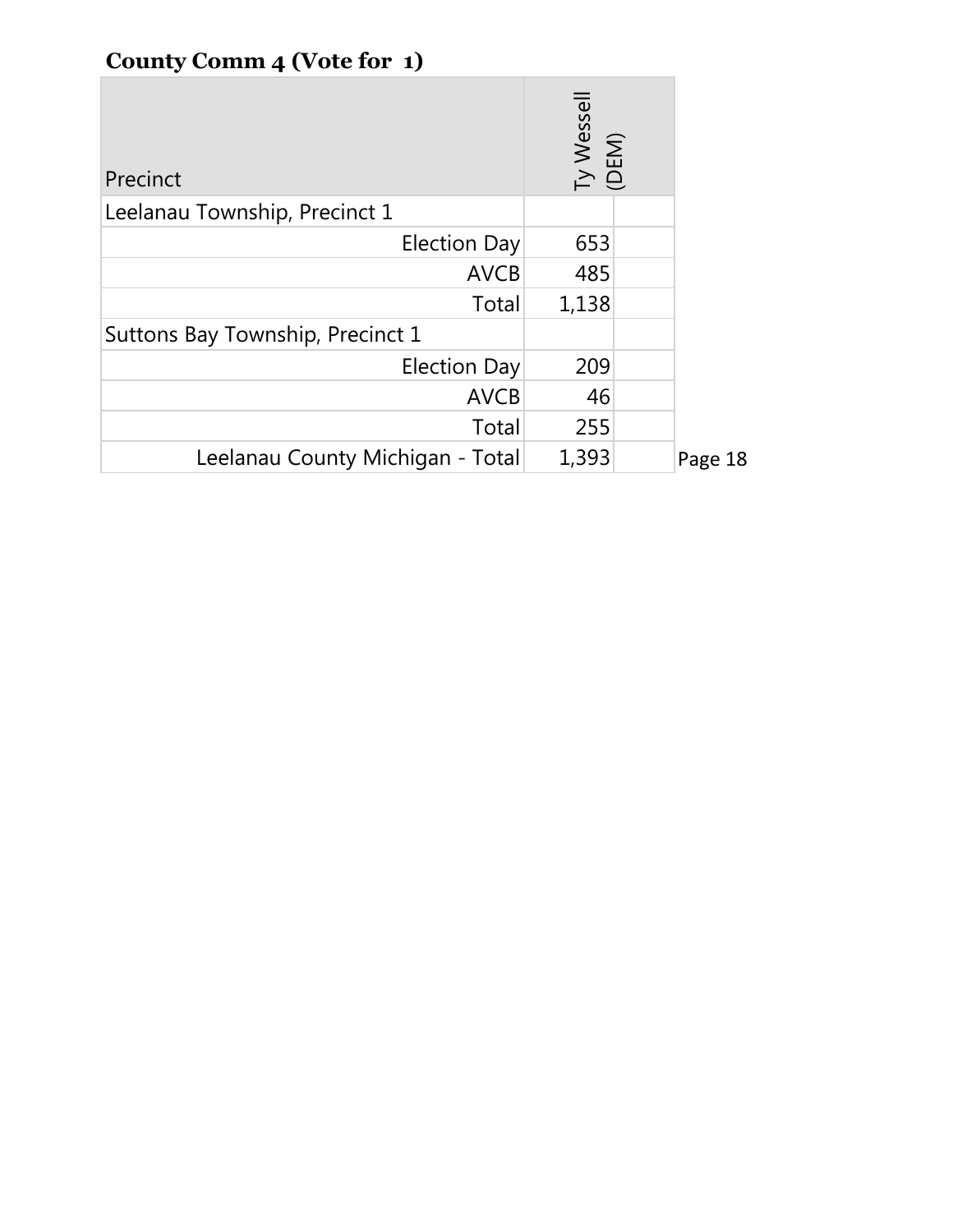# **County Comm 5 (Vote for 1)**

| Precinct                         | Dale T. Schaub<br>(REP) | Patricia Soutas-Little<br>(DEM) |
|----------------------------------|-------------------------|---------------------------------|
| Centerville Township, Precinct 1 |                         |                                 |
| <b>Election Day</b>              | 318                     | 379                             |
| <b>AVCB</b>                      | 0                       |                                 |
| Total                            | 318                     | 379                             |
| Leland Township, Precinct 1      |                         |                                 |
| <b>Election Day</b>              | 326                     | 403                             |
| <b>AVCB</b>                      | 248                     | 369                             |
| Total                            | 574                     | 772                             |
| Leelanau County Michigan - Total | 892                     | 1,151                           |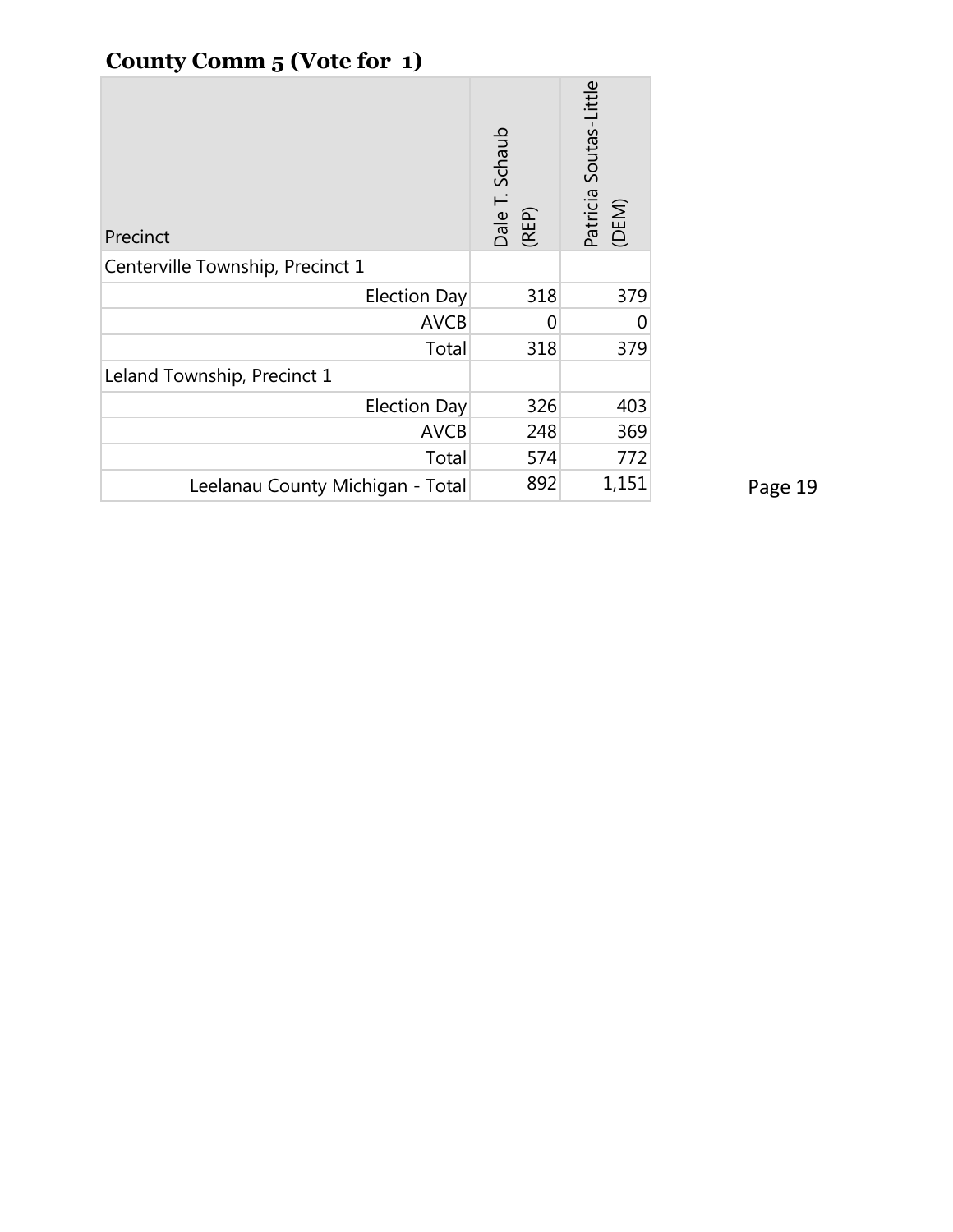# **County Comm 6 (Vote for 1)**

| Precinct                         | Casey Noonan<br>(REP) | Carolyn<br>Rentenbach<br>(DEM) |         |
|----------------------------------|-----------------------|--------------------------------|---------|
| Cleveland Township, Precinct 1   |                       |                                |         |
| <b>Election Day</b>              | 346                   | 354                            |         |
| <b>AVCB</b>                      | 0                     |                                |         |
| Total                            | 346                   | 354                            |         |
| Empire Township, Precinct 1      |                       |                                |         |
| <b>Election Day</b>              | 408                   | 430                            |         |
| <b>AVCB</b>                      | 0                     |                                |         |
| Total                            | 408                   | 430                            |         |
| Glen Arbor Township, Precinct 1  |                       |                                |         |
| <b>Election Day</b>              | 305                   | 346                            |         |
| <b>AVCB</b>                      | 0                     |                                |         |
| Total                            | 305                   | 346                            |         |
| Leelanau County Michigan - Total | 1,059                 | 1,130                          | Page 20 |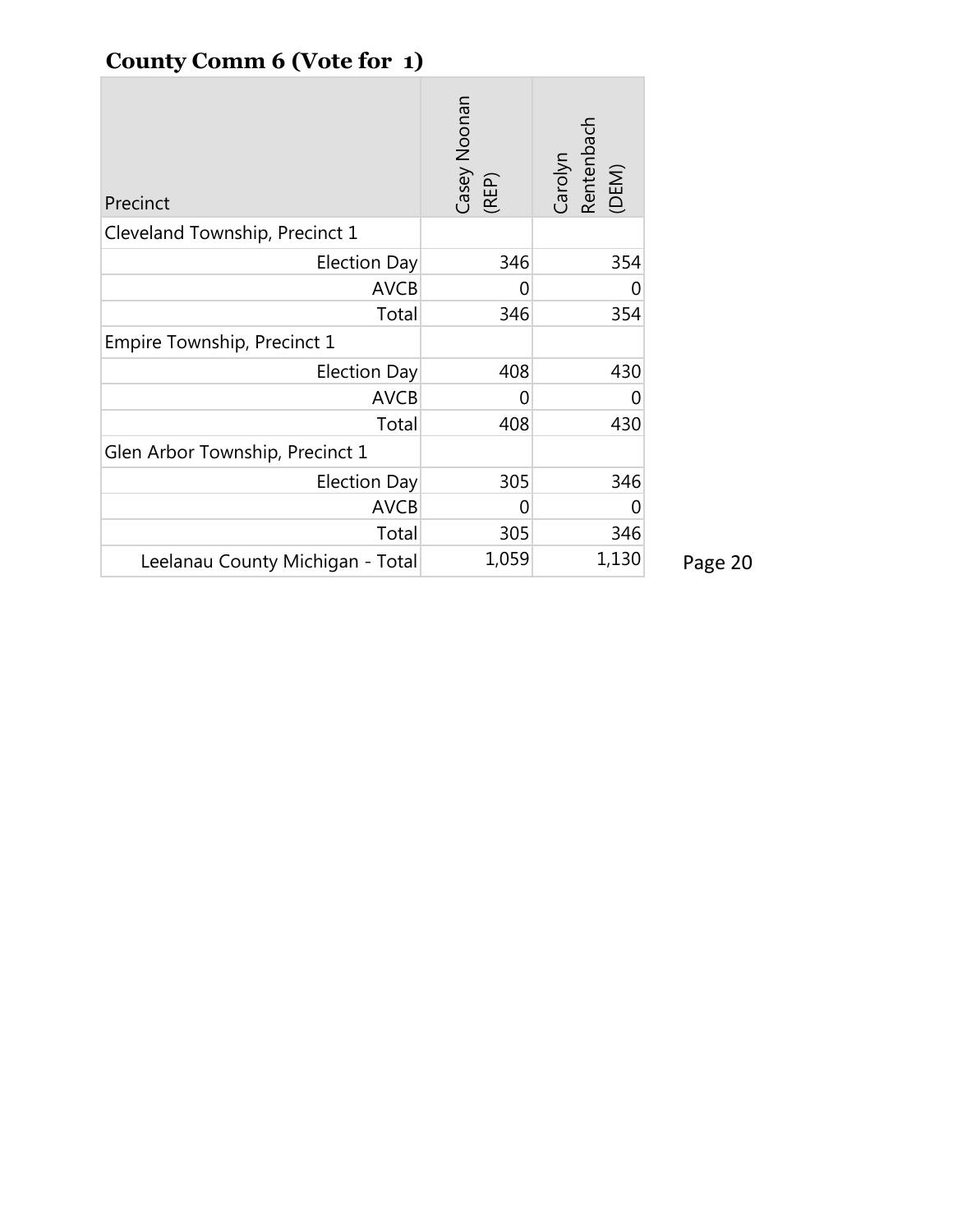## **County Comm 7 (Vote for 1)**

| Precinct                         | Melinda C.<br>Lautner<br>(REP) | Julie Morris<br>(DEM) |
|----------------------------------|--------------------------------|-----------------------|
| Kasson Township, Precinct 1      |                                |                       |
| <b>Election Day</b>              | 448                            | 428                   |
| <b>AVCB</b>                      |                                |                       |
| Total                            | 448                            | 428                   |
| Solon Township, Precinct 1       |                                |                       |
| <b>Election Day</b>              | 511                            | 364                   |
| <b>AVCB</b>                      | U                              |                       |
| Total                            | 511                            | 364                   |
| Leelanau County Michigan - Total | 959                            | 792                   |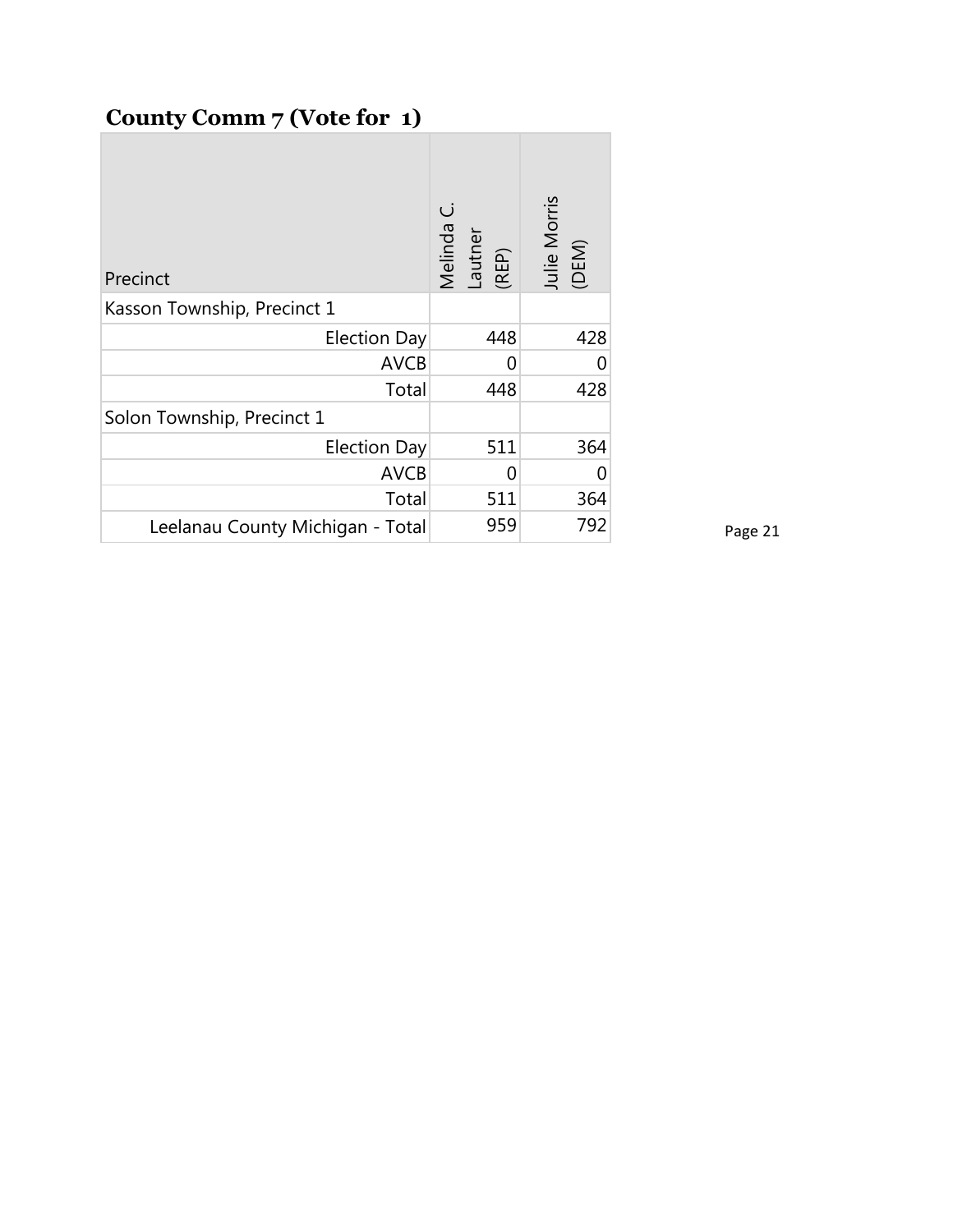#### **Cleveland Twp Treasurer (Vote for 1) T**

| Precinct                         | Angie<br>Diotte<br>(REP) |  |
|----------------------------------|--------------------------|--|
| Cleveland Township, Precinct 1   |                          |  |
| <b>Election Day</b>              | 524                      |  |
| Total                            | 524                      |  |
| Leelanau County Michigan - Total | 524                      |  |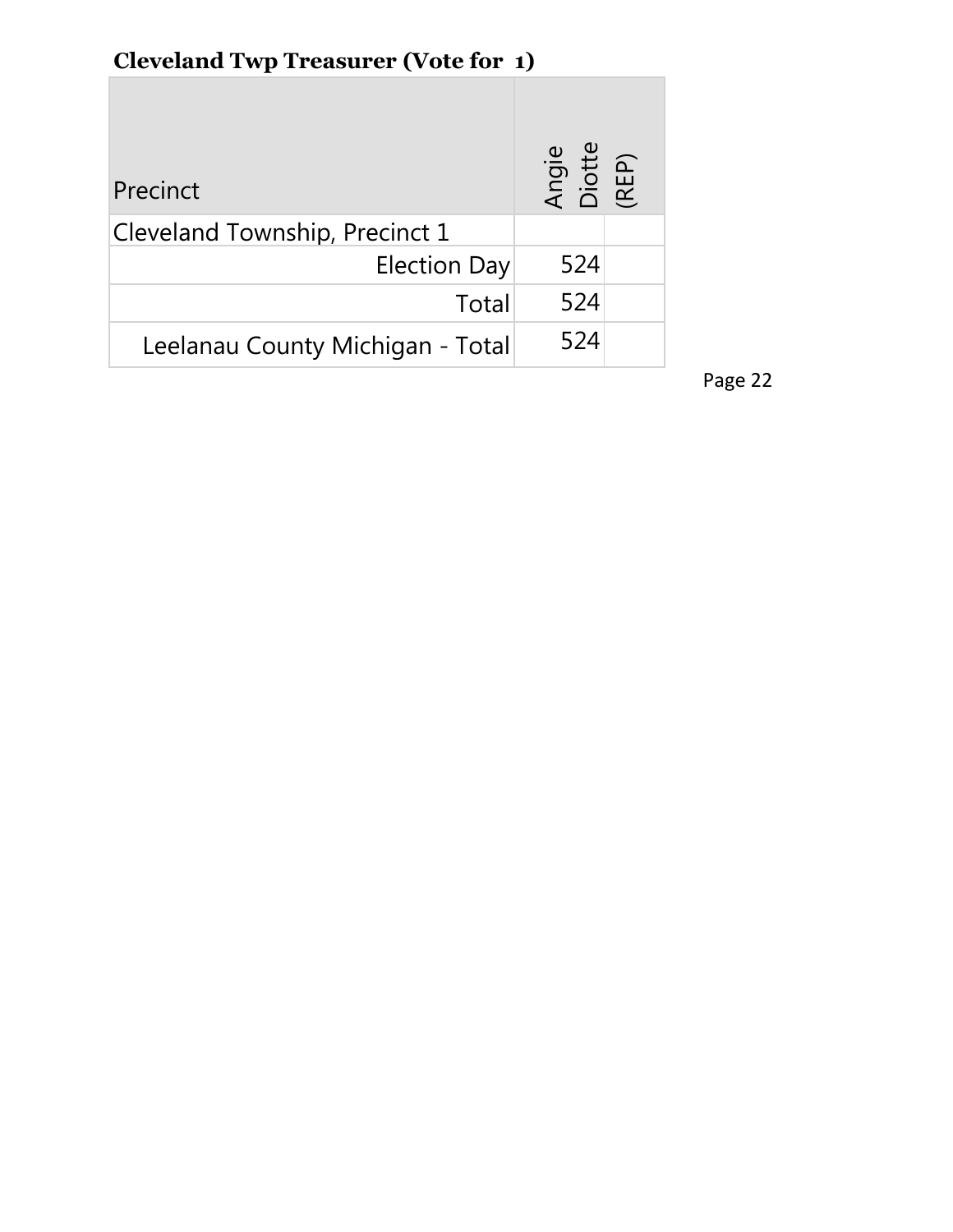# **Glen Arbor Twp Park Comm (Vote for 1)**

| Precinct                         | Ciolek<br>Kelly C<br>(DEM) |
|----------------------------------|----------------------------|
| Glen Arbor Township, Precinct 1  |                            |
| Election Day                     | 464                        |
| <b>AVCB</b>                      |                            |
| Total                            | 464                        |
| Leelanau County Michigan - Total | 464                        |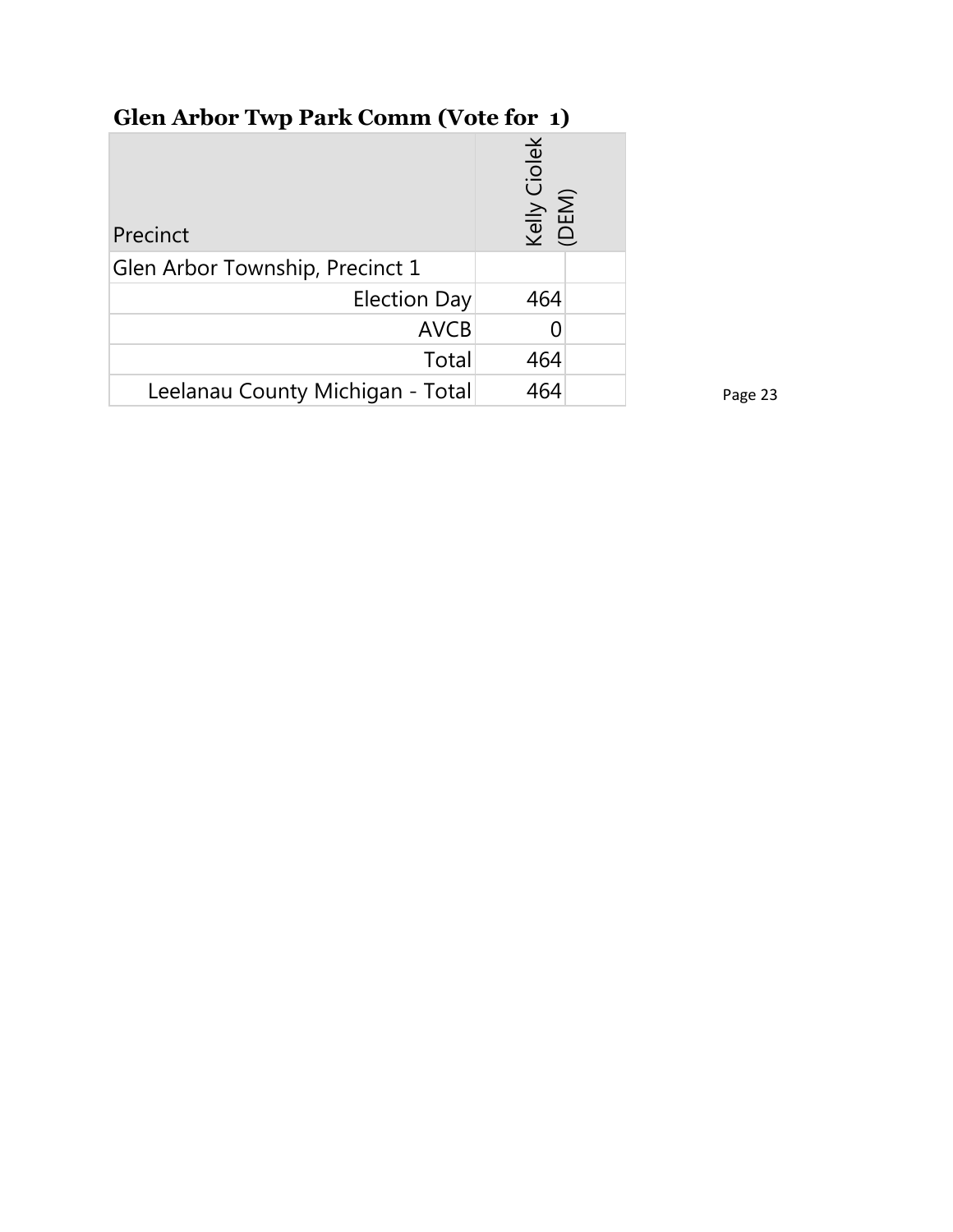### **Justice Supreme Court (Vote for 2)**

| Precinct              | Bagenstos<br>Samuel | Megan<br>Kathleen<br>Cavanagh | Elizabeth T<br>Clement | Doug Dern | Kerry Lee<br>Morgan | Kurtis T.<br>Wilder |
|-----------------------|---------------------|-------------------------------|------------------------|-----------|---------------------|---------------------|
| Bingham Township,     |                     |                               |                        |           |                     |                     |
| <b>Election Day</b>   | 198                 | 411                           | 470                    | 36        | 68                  | 339                 |
| <b>AVCB</b>           | 150                 | 241                           | 297                    | 11        | 32                  | 216                 |
| Total                 | 348                 | 652                           | 767                    | 47        | 100                 | 555                 |
| Centerville           |                     |                               |                        |           |                     |                     |
| <b>Election Day</b>   | 143                 | 316                           | 353                    | 29        | 53                  | 228                 |
| Total                 | 143                 | 316                           | 353                    | 29        | 53                  | 228                 |
| Cleveland Township,   |                     |                               |                        |           |                     |                     |
| <b>Election Day</b>   | 138                 | 250                           | 384                    | 44        | 57                  | 241                 |
| Total                 | 138                 | 250                           | 384                    | 44        | 57                  | 241                 |
| Elmwood Township,     |                     |                               |                        |           |                     |                     |
| <b>Election Day</b>   | 210                 | 431                           | 473                    | 91        | 117                 | 396                 |
| <b>AVCB</b>           | 162                 | 269                           | 329                    | 33        | 60                  | 287                 |
| Total                 | 372                 | 700                           | 802                    | 124       | 177                 | 683                 |
| Elmwood Township,     |                     |                               |                        |           |                     |                     |
| <b>Election Day</b>   | 125                 | 237                           | 300                    | 16        | 77                  | 296                 |
| <b>AVCB</b>           | 92                  | 141                           | 191                    | 5         | 51                  | 177                 |
| Total                 | 217                 | 378                           | 491                    | 21        | 128                 | 473                 |
| Empire Township,      |                     |                               |                        |           |                     |                     |
| <b>Election Day</b>   | 258                 | 414                           | 335                    | 24        | 39                  | 290                 |
| Total                 | 258                 | 414                           | 335                    | 24        | 39                  | 290                 |
| Glen Arbor            |                     |                               |                        |           |                     |                     |
| <b>Election Day</b>   | 205                 | 297                           | 312                    | 11        | 36                  | 206                 |
| Total                 | 205                 | 297                           | 312                    | 11        | 36                  | 206                 |
| Kasson Township,      |                     |                               |                        |           |                     |                     |
| <b>Election Day</b>   | 175                 | 392                           | 445                    | 28        | 58                  | 288                 |
| Total                 | 175                 | 392                           | 445                    | 28        | 58                  | 288                 |
| Leelanau Township,    |                     |                               |                        |           |                     |                     |
| <b>Election Day</b>   | 189                 | 325                           | 391                    | 38        | 95                  | 246                 |
| AVCB                  | 196                 | 280                           | 320                    | 35        | 43                  | 222                 |
| Total                 | 385                 | 605                           | 711                    | 73        | 138                 | 468                 |
| Leland Township,      |                     |                               |                        |           |                     |                     |
| <b>Election Day</b>   | 127                 | 255                           | 323                    | 50        | 82                  | 260                 |
| <b>AVCB</b>           | 144                 | 211                           | 330                    | 26        | 56                  | 283                 |
| Total                 | 271                 | 466                           | 653                    | 76        | 138                 | 543                 |
| Solon Township,       |                     |                               |                        |           |                     |                     |
| <b>Election Day</b>   | 184                 | 309                           | 381                    | 17        | 100                 | 376                 |
| Total                 | 184                 | 309                           | 381                    | 17        | 100                 | 376                 |
| Suttons Bay           |                     |                               |                        |           |                     |                     |
| <b>Election Day</b>   | 217                 | 437                           | 465                    | 27        | 72                  | 427                 |
| <b>AVCB</b>           | 140                 | 245                           | 262                    | 6         | 26                  | 232                 |
| Total                 | 357                 | 682                           | 727                    | 33        | 98                  | 659                 |
| <b>GRAND TRAVERSE</b> |                     |                               |                        |           |                     |                     |
| <b>Election Day</b>   | 55                  | 80                            | 98                     | 4         | 9                   | 67                  |
| Total                 | 55                  | 80                            | 98                     | 4         | 9                   | 67                  |
| Leelanau County       | 3,108               | 5,541                         | 6,459                  | 531       | 1,131               | 5,077               |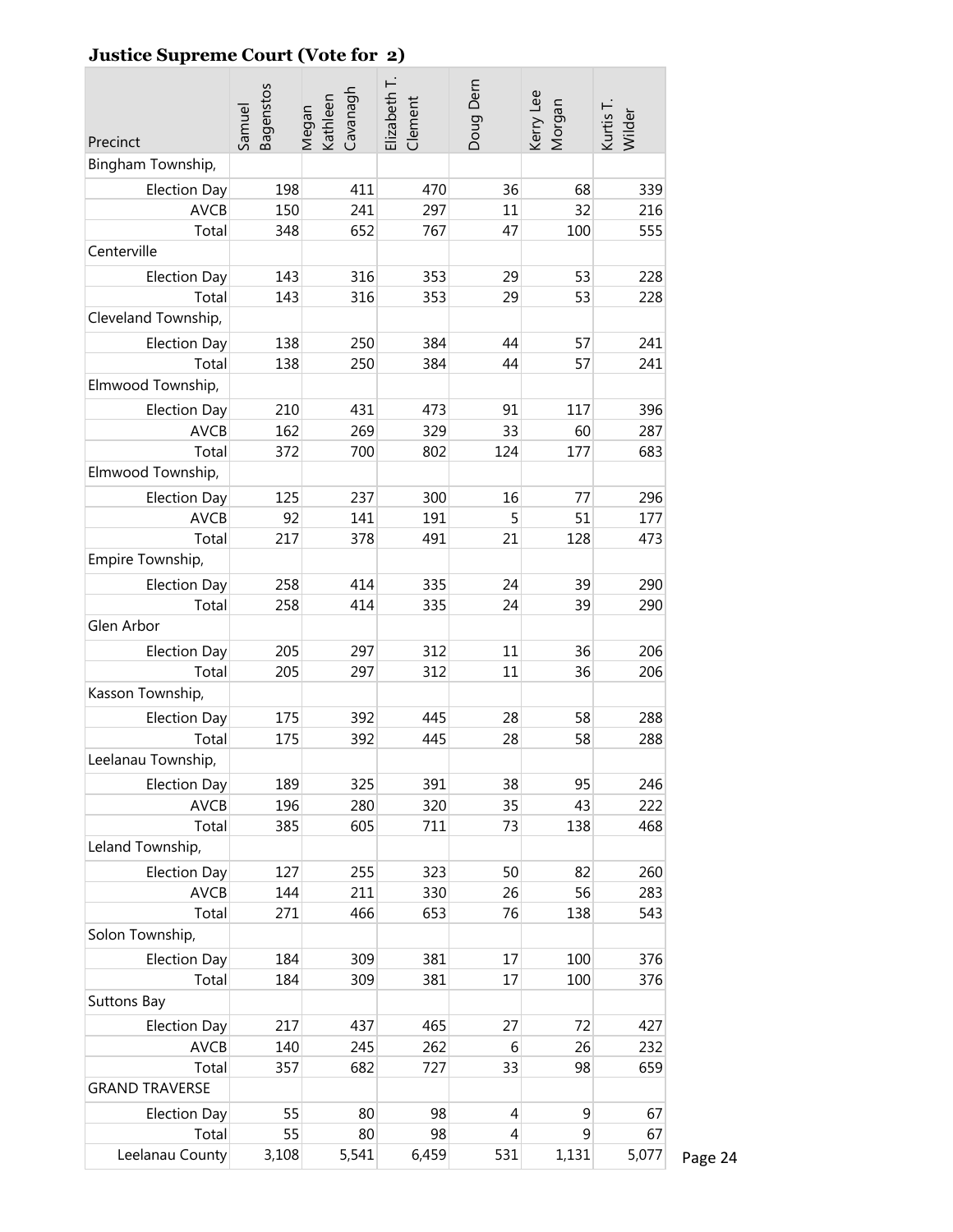#### **Judge Appeals 4 (Vote for 1)**

| Precinct                                 | tephen<br>orrell |
|------------------------------------------|------------------|
| Bingham Township, Precinct 1             |                  |
| <b>Election Day</b>                      | 681              |
| <b>AVCB</b>                              | 361              |
| Total                                    | 1,042            |
| Centerville Township, Precinct 1         |                  |
| <b>Election Day</b>                      | 448              |
| Total                                    | 448              |
| Cleveland Township, Precinct 1           |                  |
| <b>Election Day</b>                      | 449              |
| Total                                    | 449              |
| Elmwood Township, Precinct 1             |                  |
| <b>Election Day</b>                      | 708              |
| <b>AVCB</b>                              | 404              |
| Total                                    | 1,112            |
| Elmwood Township, Precinct 2             |                  |
| <b>Election Day</b>                      | 436              |
| <b>AVCB</b>                              | 259              |
| Total                                    | 695              |
| Empire Township, Precinct 1              |                  |
| <b>Election Day</b>                      | 501              |
| Total                                    | 501              |
| Glen Arbor Township, Precinct 1          |                  |
| <b>Election Day</b>                      | 417              |
| Total                                    | 417              |
| Kasson Township, Precinct 1              |                  |
| <b>Election Day</b>                      | 578              |
| Total                                    | 578              |
| Leelanau Township, Precinct 1            |                  |
| <b>Election Day</b>                      | 531              |
| <b>AVCB</b>                              | 387              |
| Total                                    | 918              |
| Leland Township, Precinct 1              |                  |
| <b>Election Day</b>                      | 476              |
| <b>AVCB</b>                              | 391              |
| Total                                    | 867              |
| Solon Township, Precinct 1               |                  |
| <b>Election Day</b>                      | 565              |
| Total                                    | 565              |
| Suttons Bay Township, Precinct 1         |                  |
| <b>Election Day</b>                      | 711              |
| <b>AVCB</b>                              | 352              |
| Total                                    | 1,063            |
| GRAND TRAVERSE City of Traverse City, P4 |                  |
| <b>Election Day</b>                      | 121              |
| Total                                    | 121              |
| Leelanau County Michigan - Total         | 8,776            |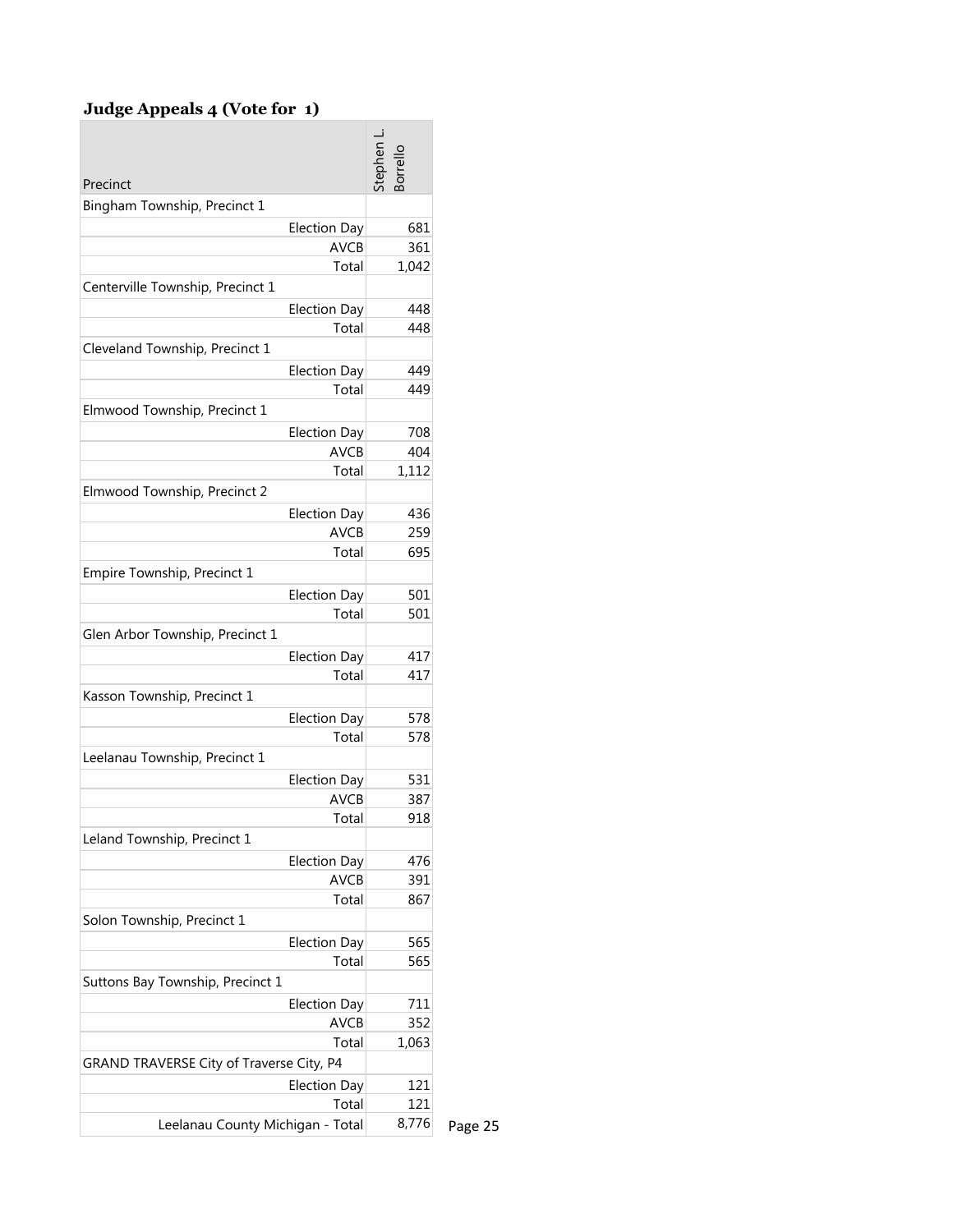### **Judge Appeals 4 Partial (Vote for 1)**

| Precinct                                 | srock A. |
|------------------------------------------|----------|
| Bingham Township, Precinct 1             |          |
| <b>Election Day</b>                      | 680      |
| <b>AVCB</b>                              | 361      |
| Total                                    | 1,041    |
| Centerville Township, Precinct 1         |          |
| <b>Election Day</b>                      | 442      |
| Total                                    | 442      |
| Cleveland Township, Precinct 1           |          |
| <b>Election Day</b>                      | 432      |
| Total                                    | 432      |
| Elmwood Township, Precinct 1             |          |
| <b>Election Day</b>                      | 690      |
| <b>AVCB</b>                              | 405      |
| Total                                    | 1,095    |
| Elmwood Township, Precinct 2             |          |
| <b>Election Day</b>                      | 429      |
| <b>AVCB</b>                              | 254      |
| Total                                    | 683      |
| Empire Township, Precinct 1              |          |
| <b>Election Day</b>                      | 488      |
| Total                                    | 488      |
| Glen Arbor Township, Precinct 1          |          |
| <b>Election Day</b>                      | 393      |
| Total                                    | 393      |
| Kasson Township, Precinct 1              |          |
| <b>Election Day</b>                      | 569      |
| Total                                    | 569      |
| Leelanau Township, Precinct 1            |          |
| <b>Election Day</b>                      | 520      |
| <b>AVCB</b>                              | 378      |
| Total                                    | 898      |
| Leland Township, Precinct 1              |          |
| <b>Election Day</b>                      | 469      |
| <b>AVCB</b>                              | 384      |
| Total                                    | 853      |
| Solon Township, Precinct 1               |          |
| <b>Election Day</b>                      | 563      |
| Total                                    | 563      |
| Suttons Bay Township, Precinct 1         |          |
| <b>Election Day</b>                      | 707      |
| <b>AVCB</b>                              | 338      |
| Total                                    | 1,045    |
| GRAND TRAVERSE City of Traverse City, P4 |          |
| <b>Election Day</b><br>Total             | 116      |
|                                          | 116      |
| Leelanau County Michigan - Total         | 8,618    |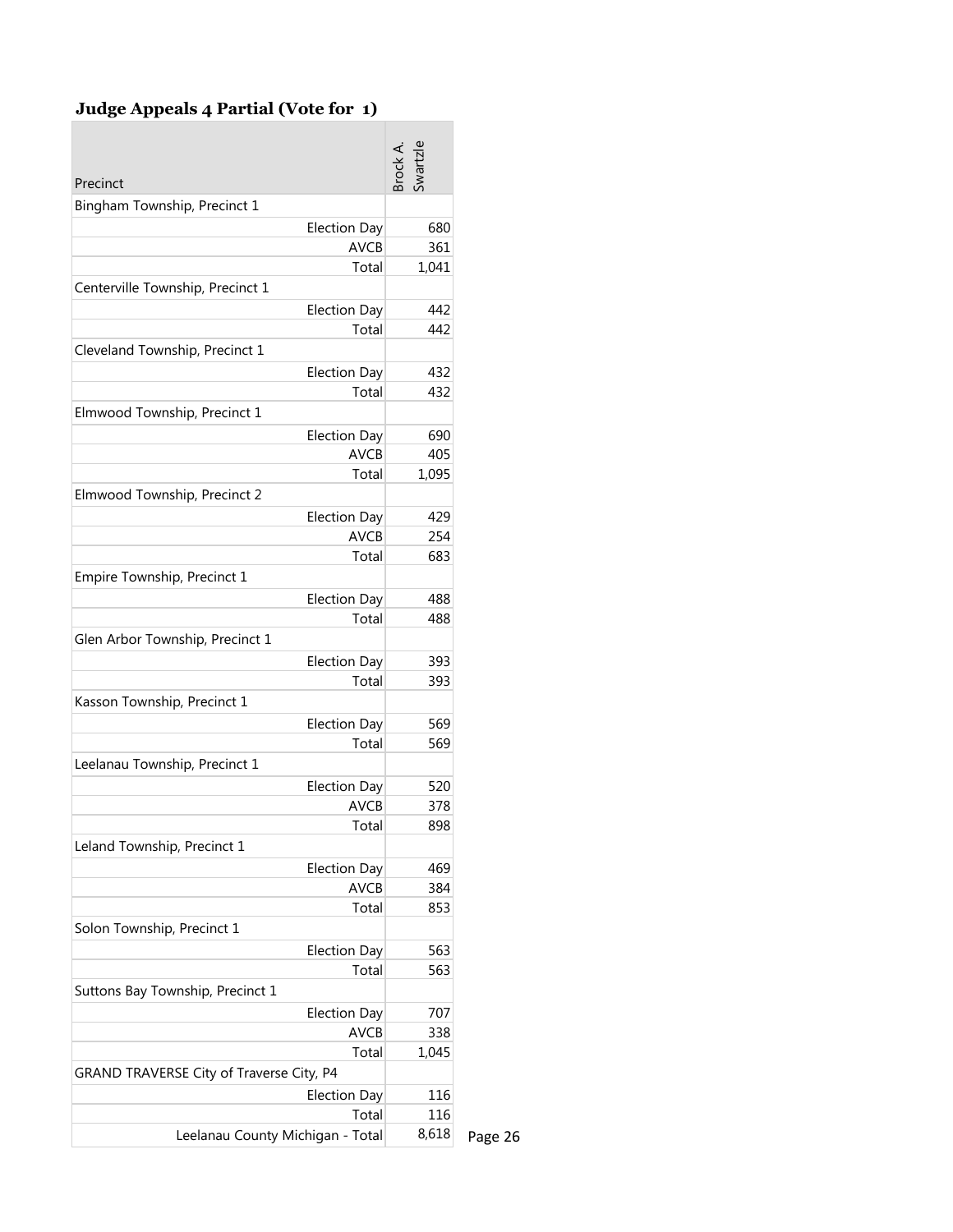## **Judge Circuit Crt (Vote for 1)**

|                                          | Elsenheimer<br>Kevin A. |         |
|------------------------------------------|-------------------------|---------|
| Precinct                                 |                         |         |
| Bingham Township, Precinct 1             |                         |         |
| <b>Election Day</b>                      | 703                     |         |
| <b>AVCB</b>                              | 387                     |         |
| Total                                    | 1,090                   |         |
| Centerville Township, Precinct 1         |                         |         |
| <b>Election Day</b>                      | 455                     |         |
| Total                                    | 455                     |         |
| Cleveland Township, Precinct 1           |                         |         |
| <b>Election Day</b>                      | 451                     |         |
| Total                                    | 451                     |         |
| Elmwood Township, Precinct 1             |                         |         |
| <b>Election Day</b>                      | 724                     |         |
| <b>AVCB</b>                              | 463                     |         |
| Total                                    | 1,187                   |         |
| Elmwood Township, Precinct 2             |                         |         |
| <b>Election Day</b>                      | 446                     |         |
| <b>AVCB</b>                              | 275                     |         |
| Total                                    | 721                     |         |
| Empire Township, Precinct 1              |                         |         |
| <b>Election Day</b>                      | 499                     |         |
| Total                                    | 499                     |         |
| Glen Arbor Township, Precinct 1          |                         |         |
| <b>Election Day</b>                      | 407                     |         |
| Total                                    | 407                     |         |
| Kasson Township, Precinct 1              |                         |         |
| <b>Election Day</b>                      | 588                     |         |
| Total                                    | 588                     |         |
| Leelanau Township, Precinct 1            |                         |         |
| <b>Election Day</b>                      | 512                     |         |
| <b>AVCB</b>                              | 397                     |         |
| Total                                    | 909                     |         |
| Leland Township, Precinct 1              |                         |         |
| <b>Election Day</b>                      | 480                     |         |
| <b>AVCB</b>                              | 419                     |         |
| Total                                    | 899                     |         |
| Solon Township, Precinct 1               |                         |         |
| <b>Election Day</b>                      | 582                     |         |
| Total                                    | 582                     |         |
| Suttons Bay Township, Precinct 1         |                         |         |
| <b>Election Day</b>                      | 712                     |         |
| <b>AVCB</b>                              | 367                     |         |
| Total                                    | 1,079                   |         |
| GRAND TRAVERSE City of Traverse City, P4 |                         |         |
| <b>Election Day</b>                      | 127                     |         |
| Total                                    | 127                     |         |
| Leelanau County Michigan - Total         | 8,994                   | Page 27 |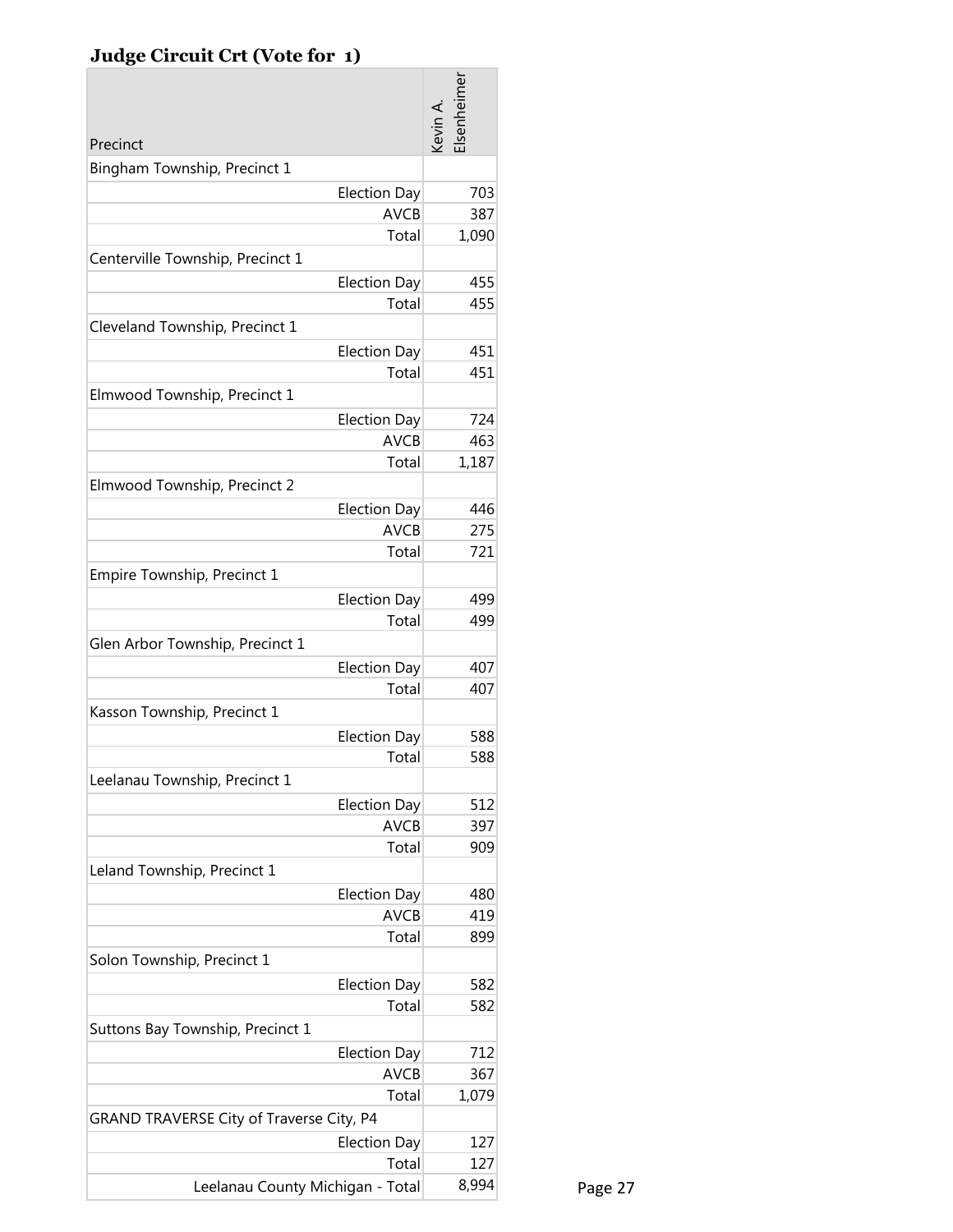## **Judge Probate Ct (Vote for 1)**

| <b>romkowski</b><br>Michael J.<br>Marian<br>puo-<br>Precinct<br>Bingham Township, Precinct 1<br><b>Election Day</b><br>533<br>387<br><b>AVCB</b><br>276<br>256<br>Total<br>663<br>789<br>Centerville Township, Precinct 1<br><b>Election Day</b><br>327<br>315<br>Total<br>327<br>315<br>Cleveland Township, Precinct 1<br><b>Election Day</b><br>342<br>294<br>Total<br>342<br>294<br>Elmwood Township, Precinct 1<br><b>Election Day</b><br>466<br>482<br><b>AVCB</b><br>313<br>303<br>Total<br>785<br>779<br>Elmwood Township, Precinct 2<br><b>Election Day</b><br>302<br>287<br><b>AVCB</b><br>182<br>173<br>Total<br>484<br>460<br>Empire Township, Precinct 1<br><b>Election Day</b><br>430<br>298<br>Total<br>430<br>298<br>Glen Arbor Township, Precinct 1<br><b>Election Day</b><br>348<br>223<br>Total<br>348<br>223<br>Kasson Township, Precinct 1<br><b>Election Day</b><br>374<br>396<br>396<br>Total<br>374<br>Leelanau Township, Precinct 1<br><b>Election Day</b><br>490<br>271<br><b>AVCB</b><br>420<br>178<br>Total<br>910<br>449 |
|------------------------------------------------------------------------------------------------------------------------------------------------------------------------------------------------------------------------------------------------------------------------------------------------------------------------------------------------------------------------------------------------------------------------------------------------------------------------------------------------------------------------------------------------------------------------------------------------------------------------------------------------------------------------------------------------------------------------------------------------------------------------------------------------------------------------------------------------------------------------------------------------------------------------------------------------------------------------------------------------------------------------------------------------------|
|                                                                                                                                                                                                                                                                                                                                                                                                                                                                                                                                                                                                                                                                                                                                                                                                                                                                                                                                                                                                                                                      |
|                                                                                                                                                                                                                                                                                                                                                                                                                                                                                                                                                                                                                                                                                                                                                                                                                                                                                                                                                                                                                                                      |
|                                                                                                                                                                                                                                                                                                                                                                                                                                                                                                                                                                                                                                                                                                                                                                                                                                                                                                                                                                                                                                                      |
|                                                                                                                                                                                                                                                                                                                                                                                                                                                                                                                                                                                                                                                                                                                                                                                                                                                                                                                                                                                                                                                      |
|                                                                                                                                                                                                                                                                                                                                                                                                                                                                                                                                                                                                                                                                                                                                                                                                                                                                                                                                                                                                                                                      |
|                                                                                                                                                                                                                                                                                                                                                                                                                                                                                                                                                                                                                                                                                                                                                                                                                                                                                                                                                                                                                                                      |
|                                                                                                                                                                                                                                                                                                                                                                                                                                                                                                                                                                                                                                                                                                                                                                                                                                                                                                                                                                                                                                                      |
|                                                                                                                                                                                                                                                                                                                                                                                                                                                                                                                                                                                                                                                                                                                                                                                                                                                                                                                                                                                                                                                      |
|                                                                                                                                                                                                                                                                                                                                                                                                                                                                                                                                                                                                                                                                                                                                                                                                                                                                                                                                                                                                                                                      |
|                                                                                                                                                                                                                                                                                                                                                                                                                                                                                                                                                                                                                                                                                                                                                                                                                                                                                                                                                                                                                                                      |
|                                                                                                                                                                                                                                                                                                                                                                                                                                                                                                                                                                                                                                                                                                                                                                                                                                                                                                                                                                                                                                                      |
|                                                                                                                                                                                                                                                                                                                                                                                                                                                                                                                                                                                                                                                                                                                                                                                                                                                                                                                                                                                                                                                      |
|                                                                                                                                                                                                                                                                                                                                                                                                                                                                                                                                                                                                                                                                                                                                                                                                                                                                                                                                                                                                                                                      |
|                                                                                                                                                                                                                                                                                                                                                                                                                                                                                                                                                                                                                                                                                                                                                                                                                                                                                                                                                                                                                                                      |
|                                                                                                                                                                                                                                                                                                                                                                                                                                                                                                                                                                                                                                                                                                                                                                                                                                                                                                                                                                                                                                                      |
|                                                                                                                                                                                                                                                                                                                                                                                                                                                                                                                                                                                                                                                                                                                                                                                                                                                                                                                                                                                                                                                      |
|                                                                                                                                                                                                                                                                                                                                                                                                                                                                                                                                                                                                                                                                                                                                                                                                                                                                                                                                                                                                                                                      |
|                                                                                                                                                                                                                                                                                                                                                                                                                                                                                                                                                                                                                                                                                                                                                                                                                                                                                                                                                                                                                                                      |
|                                                                                                                                                                                                                                                                                                                                                                                                                                                                                                                                                                                                                                                                                                                                                                                                                                                                                                                                                                                                                                                      |
|                                                                                                                                                                                                                                                                                                                                                                                                                                                                                                                                                                                                                                                                                                                                                                                                                                                                                                                                                                                                                                                      |
|                                                                                                                                                                                                                                                                                                                                                                                                                                                                                                                                                                                                                                                                                                                                                                                                                                                                                                                                                                                                                                                      |
|                                                                                                                                                                                                                                                                                                                                                                                                                                                                                                                                                                                                                                                                                                                                                                                                                                                                                                                                                                                                                                                      |
|                                                                                                                                                                                                                                                                                                                                                                                                                                                                                                                                                                                                                                                                                                                                                                                                                                                                                                                                                                                                                                                      |
|                                                                                                                                                                                                                                                                                                                                                                                                                                                                                                                                                                                                                                                                                                                                                                                                                                                                                                                                                                                                                                                      |
|                                                                                                                                                                                                                                                                                                                                                                                                                                                                                                                                                                                                                                                                                                                                                                                                                                                                                                                                                                                                                                                      |
|                                                                                                                                                                                                                                                                                                                                                                                                                                                                                                                                                                                                                                                                                                                                                                                                                                                                                                                                                                                                                                                      |
|                                                                                                                                                                                                                                                                                                                                                                                                                                                                                                                                                                                                                                                                                                                                                                                                                                                                                                                                                                                                                                                      |
|                                                                                                                                                                                                                                                                                                                                                                                                                                                                                                                                                                                                                                                                                                                                                                                                                                                                                                                                                                                                                                                      |
|                                                                                                                                                                                                                                                                                                                                                                                                                                                                                                                                                                                                                                                                                                                                                                                                                                                                                                                                                                                                                                                      |
|                                                                                                                                                                                                                                                                                                                                                                                                                                                                                                                                                                                                                                                                                                                                                                                                                                                                                                                                                                                                                                                      |
|                                                                                                                                                                                                                                                                                                                                                                                                                                                                                                                                                                                                                                                                                                                                                                                                                                                                                                                                                                                                                                                      |
| Leland Township, Precinct 1                                                                                                                                                                                                                                                                                                                                                                                                                                                                                                                                                                                                                                                                                                                                                                                                                                                                                                                                                                                                                          |
| <b>Election Day</b><br>335<br>353                                                                                                                                                                                                                                                                                                                                                                                                                                                                                                                                                                                                                                                                                                                                                                                                                                                                                                                                                                                                                    |
| <b>AVCB</b><br>279<br>303                                                                                                                                                                                                                                                                                                                                                                                                                                                                                                                                                                                                                                                                                                                                                                                                                                                                                                                                                                                                                            |
| Total<br>656<br>614                                                                                                                                                                                                                                                                                                                                                                                                                                                                                                                                                                                                                                                                                                                                                                                                                                                                                                                                                                                                                                  |
| Solon Township, Precinct 1                                                                                                                                                                                                                                                                                                                                                                                                                                                                                                                                                                                                                                                                                                                                                                                                                                                                                                                                                                                                                           |
| <b>Election Day</b><br>371<br>374                                                                                                                                                                                                                                                                                                                                                                                                                                                                                                                                                                                                                                                                                                                                                                                                                                                                                                                                                                                                                    |
| Total<br>371<br>374                                                                                                                                                                                                                                                                                                                                                                                                                                                                                                                                                                                                                                                                                                                                                                                                                                                                                                                                                                                                                                  |
| Suttons Bay Township, Precinct 1                                                                                                                                                                                                                                                                                                                                                                                                                                                                                                                                                                                                                                                                                                                                                                                                                                                                                                                                                                                                                     |
| <b>Election Day</b><br>419<br>576                                                                                                                                                                                                                                                                                                                                                                                                                                                                                                                                                                                                                                                                                                                                                                                                                                                                                                                                                                                                                    |
| <b>AVCB</b><br>266<br>267                                                                                                                                                                                                                                                                                                                                                                                                                                                                                                                                                                                                                                                                                                                                                                                                                                                                                                                                                                                                                            |
| Total<br>685<br>843                                                                                                                                                                                                                                                                                                                                                                                                                                                                                                                                                                                                                                                                                                                                                                                                                                                                                                                                                                                                                                  |
| GRAND TRAVERSE City of Traverse City, P4                                                                                                                                                                                                                                                                                                                                                                                                                                                                                                                                                                                                                                                                                                                                                                                                                                                                                                                                                                                                             |
| <b>Election Day</b><br>97<br>55                                                                                                                                                                                                                                                                                                                                                                                                                                                                                                                                                                                                                                                                                                                                                                                                                                                                                                                                                                                                                      |
| 97<br>55<br>Total                                                                                                                                                                                                                                                                                                                                                                                                                                                                                                                                                                                                                                                                                                                                                                                                                                                                                                                                                                                                                                    |
| Leelanau County Michigan - Total<br>6,424<br>5,937 Page 28                                                                                                                                                                                                                                                                                                                                                                                                                                                                                                                                                                                                                                                                                                                                                                                                                                                                                                                                                                                           |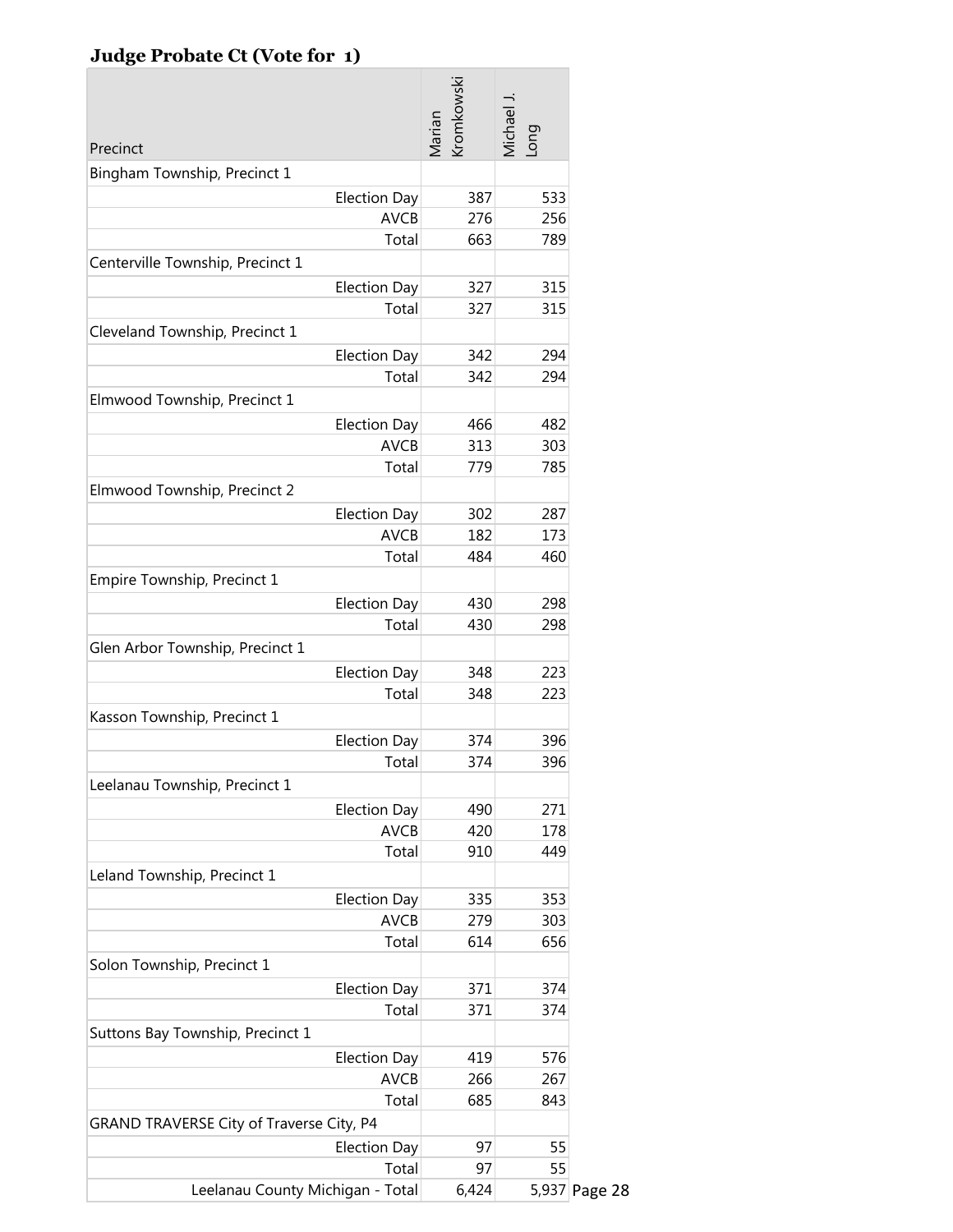## **Judge District Ct (Vote for 1)**

|                                          | <b>Bob Cooney</b> | Paul Jarboe |         |
|------------------------------------------|-------------------|-------------|---------|
| Precinct                                 |                   |             |         |
| Bingham Township, Precinct 1             |                   |             |         |
| <b>Election Day</b>                      | 570               | 232         |         |
| <b>AVCB</b><br>Total                     | 343<br>913        | 133<br>365  |         |
| Centerville Township, Precinct 1         |                   |             |         |
|                                          | 385               | 184         |         |
| <b>Election Day</b><br>Total             | 385               | 184         |         |
| Cleveland Township, Precinct 1           |                   |             |         |
|                                          |                   |             |         |
| <b>Election Day</b>                      | 386               | 169         |         |
| Total                                    | 386               | 169         |         |
| Elmwood Township, Precinct 1             |                   |             |         |
| <b>Election Day</b>                      | 538               | 339         |         |
| <b>AVCB</b>                              | 421               | 170         |         |
| Total                                    | 959               | 509         |         |
| Elmwood Township, Precinct 2             |                   |             |         |
| <b>Election Day</b>                      | 362               | 172         |         |
| <b>AVCB</b>                              | 252               | 80          |         |
| Total                                    | 614               | 252         |         |
| Empire Township, Precinct 1              |                   |             |         |
| <b>Election Day</b>                      | 470               | 172         |         |
| Total                                    | 470               | 172         |         |
| Glen Arbor Township, Precinct 1          |                   |             |         |
| <b>Election Day</b>                      | 363               | 137         |         |
| Total                                    | 363               | 137         |         |
| Kasson Township, Precinct 1              |                   |             |         |
| <b>Election Day</b>                      | 456               | 244         |         |
| Total                                    | 456               | 244         |         |
| Leelanau Township, Precinct 1            |                   |             |         |
| <b>Election Day</b>                      | 467               | 163         |         |
| <b>AVCB</b>                              | 364               | 117         |         |
| Total                                    | 831               | 280         |         |
| Leland Township, Precinct 1              |                   |             |         |
| <b>Election Day</b>                      | 411               | 167         |         |
| <b>AVCB</b>                              | 354               | 126         |         |
| Total                                    | 765               | 293         |         |
| Solon Township, Precinct 1               |                   |             |         |
| <b>Election Day</b>                      | 512               | 215         |         |
| Total                                    | 512               | 215         |         |
| Suttons Bay Township, Precinct 1         |                   |             |         |
| <b>Election Day</b>                      | 555               | 280         |         |
| <b>AVCB</b>                              | 324               | 122         |         |
| Total                                    | 879               | 402         |         |
| GRAND TRAVERSE City of Traverse City, P4 |                   |             |         |
| <b>Election Day</b>                      | 101               | 47          |         |
| Total                                    | 101               | 47          |         |
| Leelanau County Michigan - Total         | 7,634             | 3,269       | Page 29 |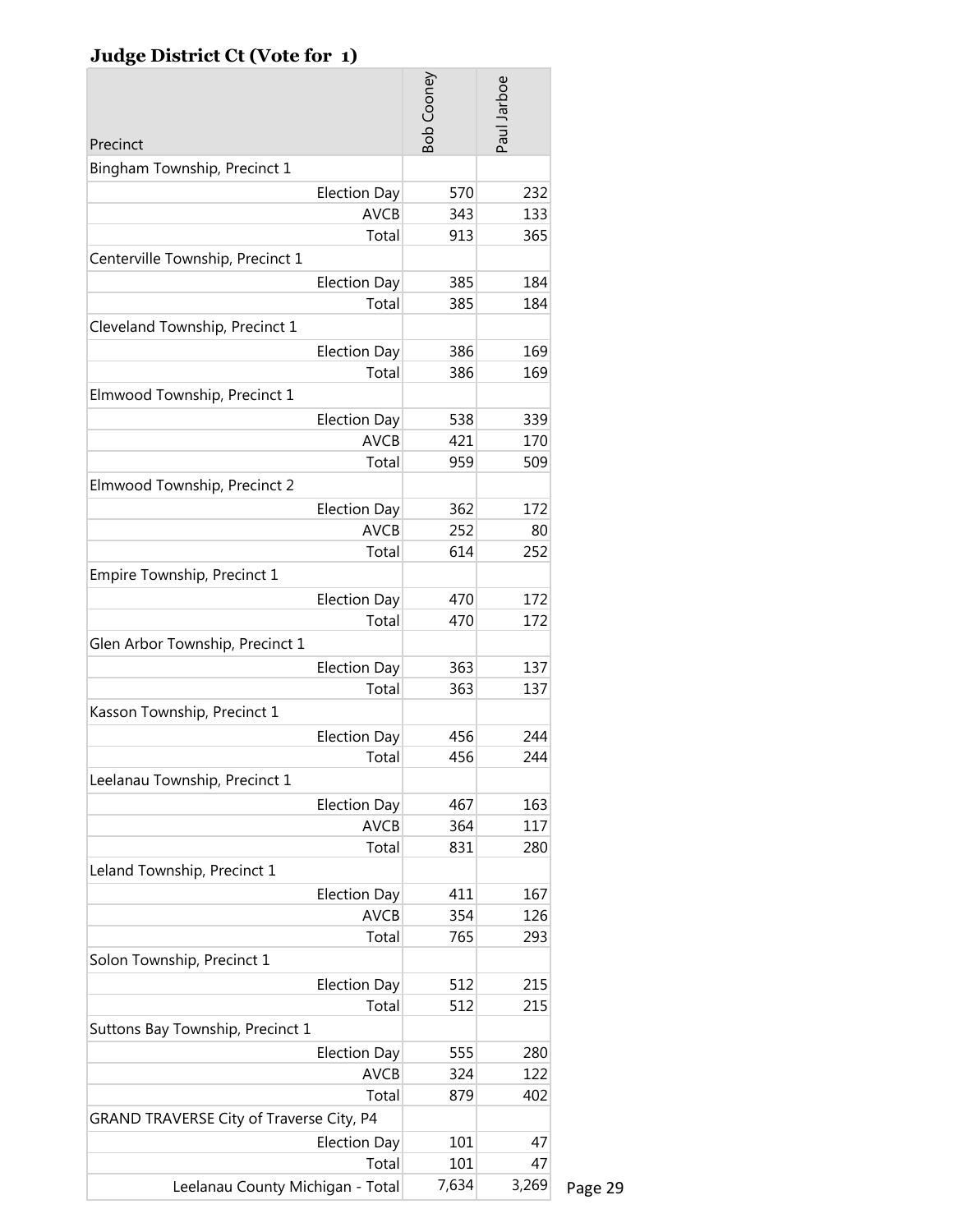# **Empire VIL President (Vote for 1)**

| Precinct                         | Wayne R.<br>Aylsworth | Barr<br>Sam I |         |
|----------------------------------|-----------------------|---------------|---------|
| Empire Township, Precinct 1      |                       |               |         |
| <b>Election Day</b>              | 146                   | 129           |         |
| <b>AVCB</b>                      |                       |               |         |
| Total                            | 146                   | 129           |         |
| Leelanau County Michigan - Total | 146                   | 129           | Page 30 |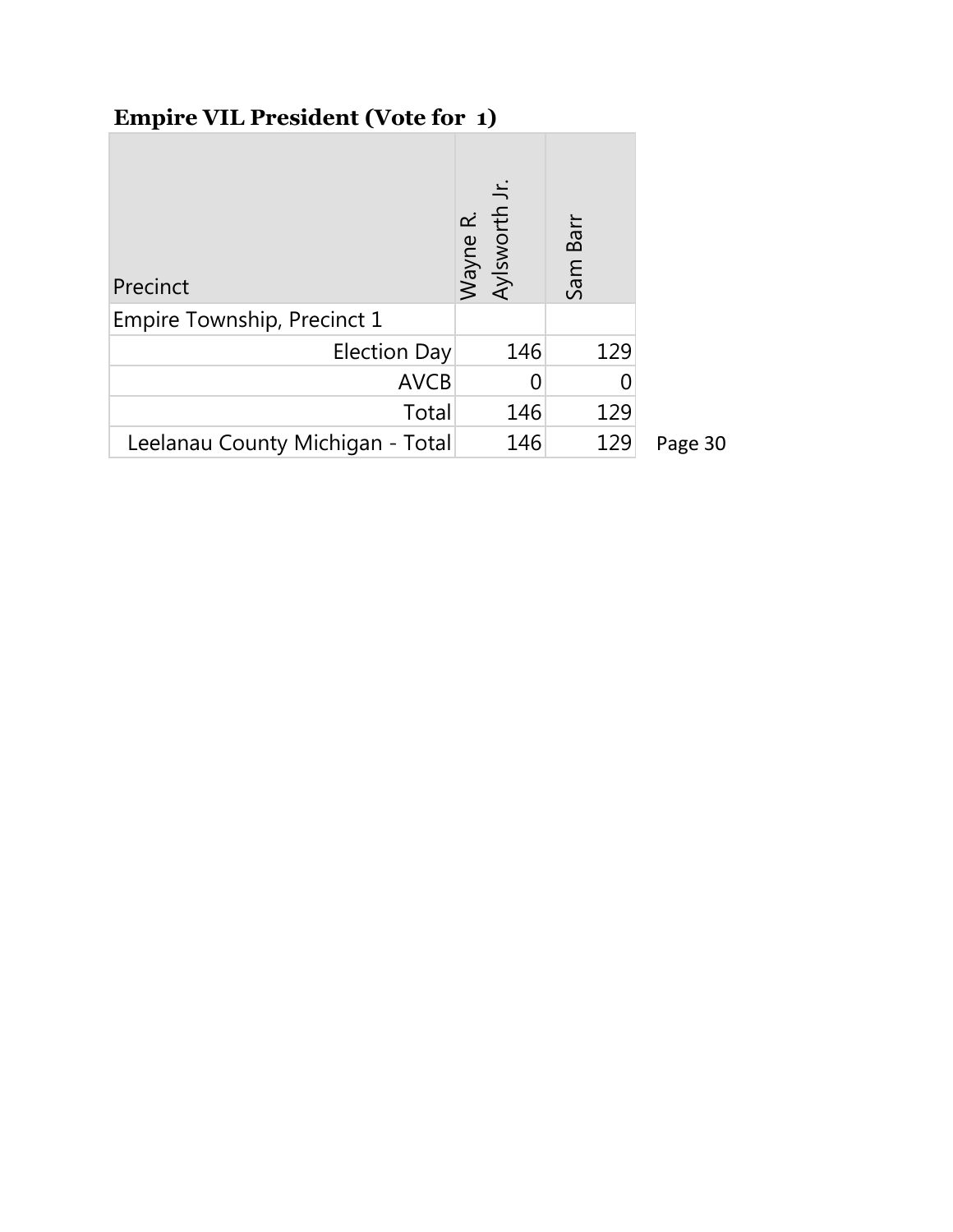# **Northport VIL President (Vote for 1)**

| Precinct                         | Campbell<br>McLeod | Michael<br>Stoffel | Steve<br>Wetherbee |               |
|----------------------------------|--------------------|--------------------|--------------------|---------------|
| Leelanau Township, Precinct 1    |                    |                    |                    |               |
| Election Day                     | 55                 | 44                 | 113                |               |
| <b>AVCB</b>                      | 38                 | 37                 | 80                 |               |
| Total                            | 93                 | 81                 | 193                |               |
| Leelanau County Michigan - Total | 93                 | 81                 |                    | $193$ Page 31 |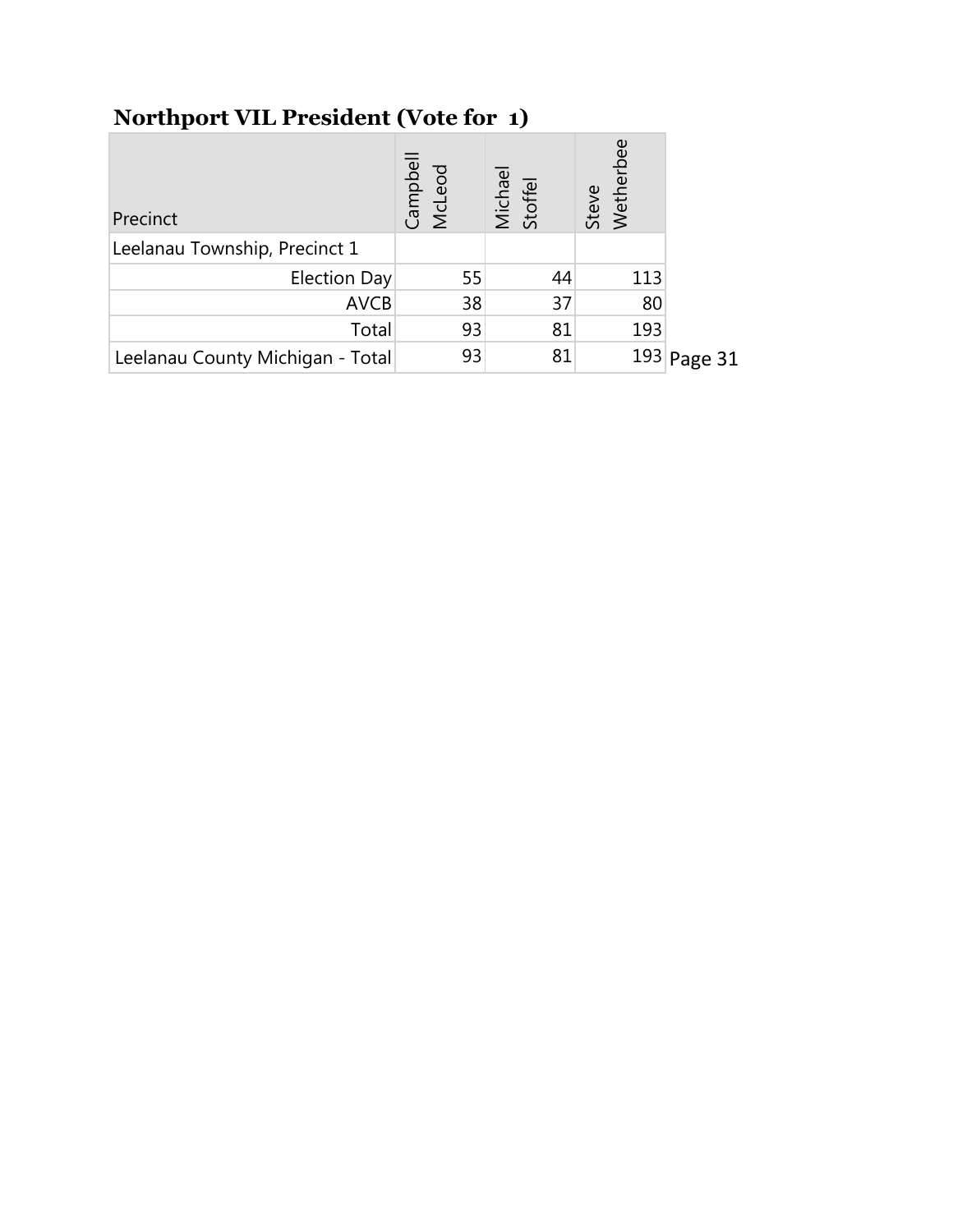|  | <b>Northport VIL Clerk (Vote for 1)</b> |  |
|--|-----------------------------------------|--|
|--|-----------------------------------------|--|

| Precinct                         | Frank<br>Goodroe | Joni Scott |         |
|----------------------------------|------------------|------------|---------|
| Leelanau Township, Precinct 1    |                  |            |         |
| Election Day                     | 58               | 155        |         |
| <b>AVCB</b>                      | 36               | 118        |         |
| Total                            | 94               | 273        |         |
| Leelanau County Michigan - Total | 94               | 273        | Page 32 |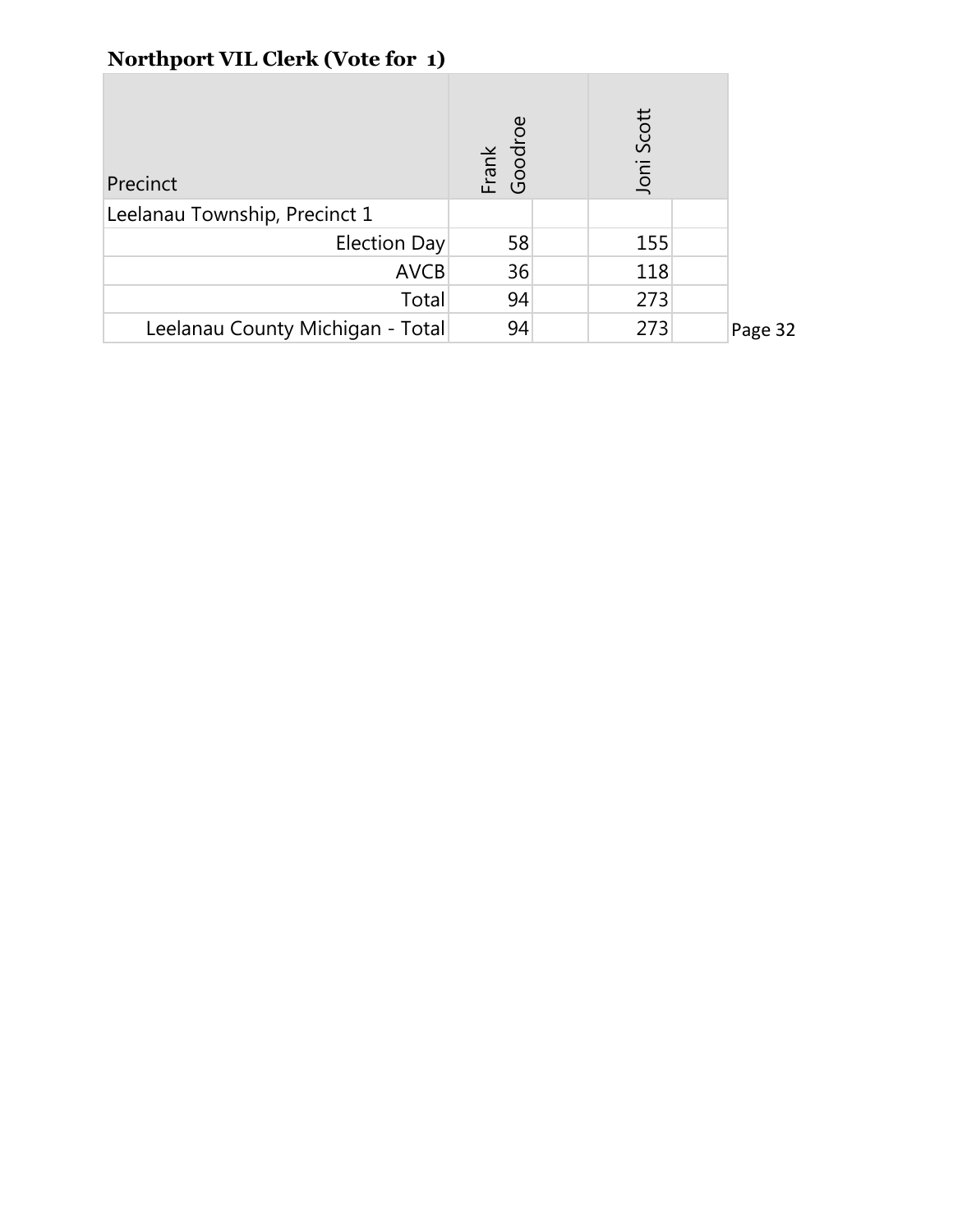| <b>Northport VIL Treasurer (Vote for 1)</b> |  |
|---------------------------------------------|--|
|---------------------------------------------|--|

| Precinct                         | $\overline{()}$<br>Merilee<br>Scripps |  |
|----------------------------------|---------------------------------------|--|
| Leelanau Township, Precinct 1    |                                       |  |
| <b>Election Day</b>              | 174                                   |  |
| <b>AVCB</b>                      | 124                                   |  |
| Total                            | 298                                   |  |
| Leelanau County Michigan - Total | 298                                   |  |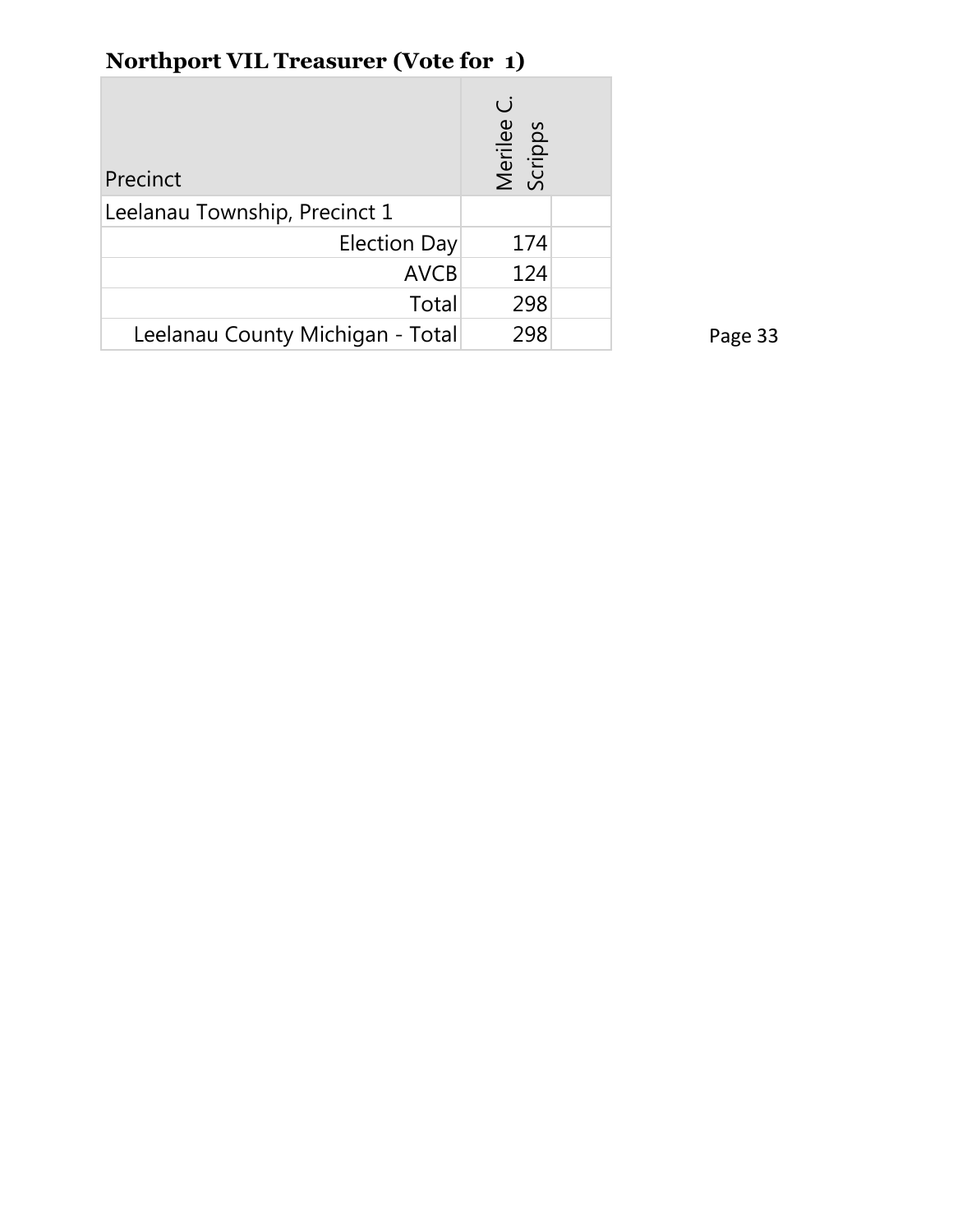# **Empire VIL Trustee (Vote for 3)**

| Precinct         | Don Cunningham | Daniel Davis | Rademacher<br>Thomas | Beryl Skrocki | Stier<br>Mae |               |
|------------------|----------------|--------------|----------------------|---------------|--------------|---------------|
| Empire Township, |                |              |                      |               |              |               |
| Election Day     | 117            | 156          | 132                  | 148           | 141          |               |
| <b>AVCB</b>      |                |              |                      |               |              |               |
| Total            | 117            | 156          | 132                  | 148           | 141          |               |
| Leelanau County  | 117            | 156          | 132                  | 148           |              | $141$ Page 34 |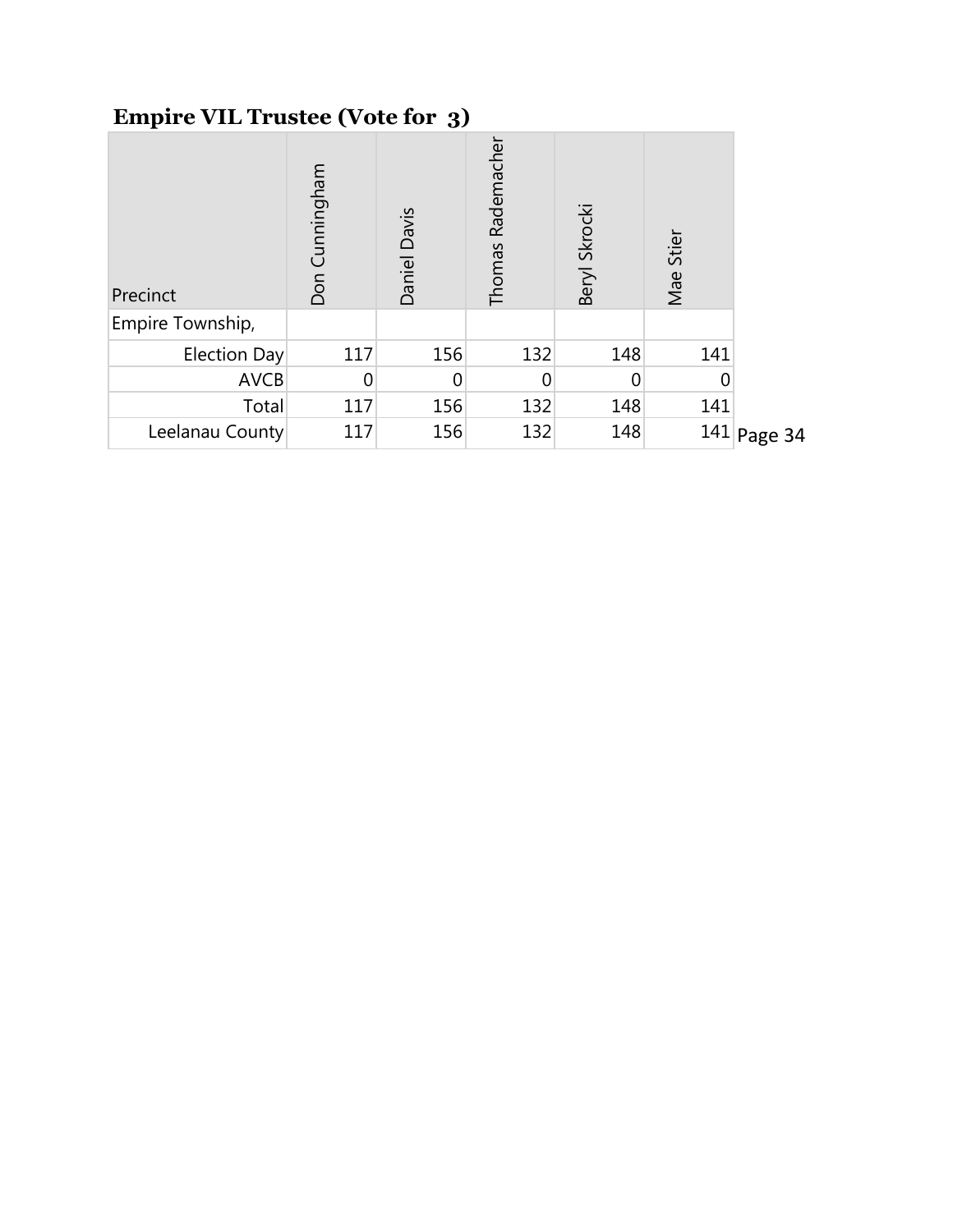## **Northport VIL Trustee (Vote for 3)**

| Precinct                      | Hugh Cook | Michael A.<br>Dujanowicz | Thomas<br>Gremel | Will Harper | Rogers<br>Charles I |               |
|-------------------------------|-----------|--------------------------|------------------|-------------|---------------------|---------------|
| Leelanau Township, Precinct 1 |           |                          |                  |             |                     |               |
| Election Day                  | 139       | 62                       | 127              | 114         | 75                  |               |
| <b>AVCB</b>                   | 126       | 34                       | 114              | 74          | 45                  |               |
| Total                         | 265       | 96                       | 241              | 188         | 120                 |               |
| Leelanau County Michigan -    | 265       | 96                       | 241              | 188         |                     | $120$ Page 35 |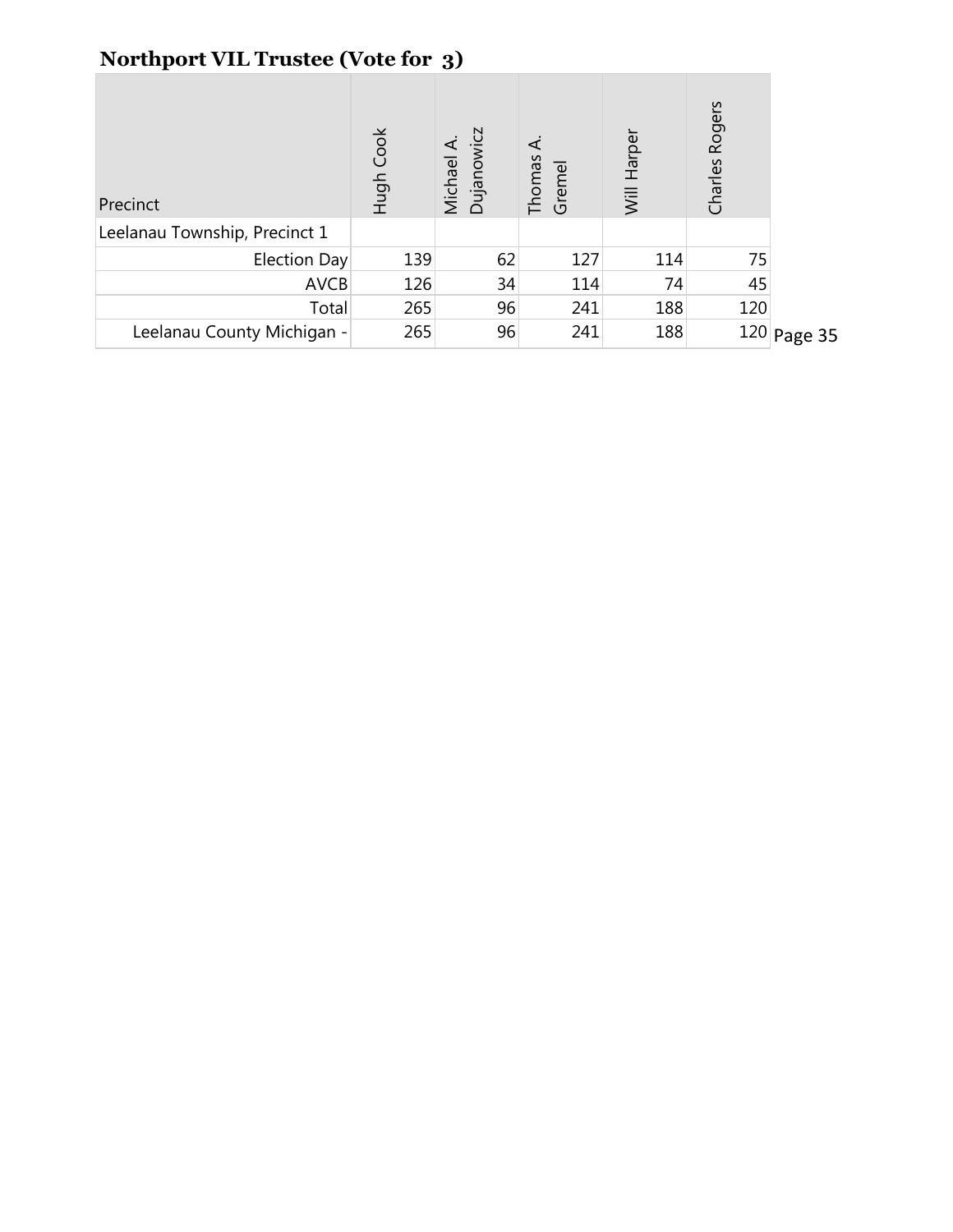| -                                |              |               |                  |         |
|----------------------------------|--------------|---------------|------------------|---------|
| Precinct                         | Gale<br>Jane | Lande<br>Arne | Steffens<br>Fred |         |
| Leelanau Township, Precinct 1    |              |               |                  |         |
| Election Day                     | 118          | 19            | 58               |         |
| <b>AVCB</b>                      | 85           | 20            | 42               |         |
| Total                            | 203          | 39            | 100              |         |
| Leelanau County Michigan - Total | 203          | 39            | 100              | Page 36 |
|                                  |              |               |                  |         |

## **Northport VIL Trustee Partial (Vote for 1)**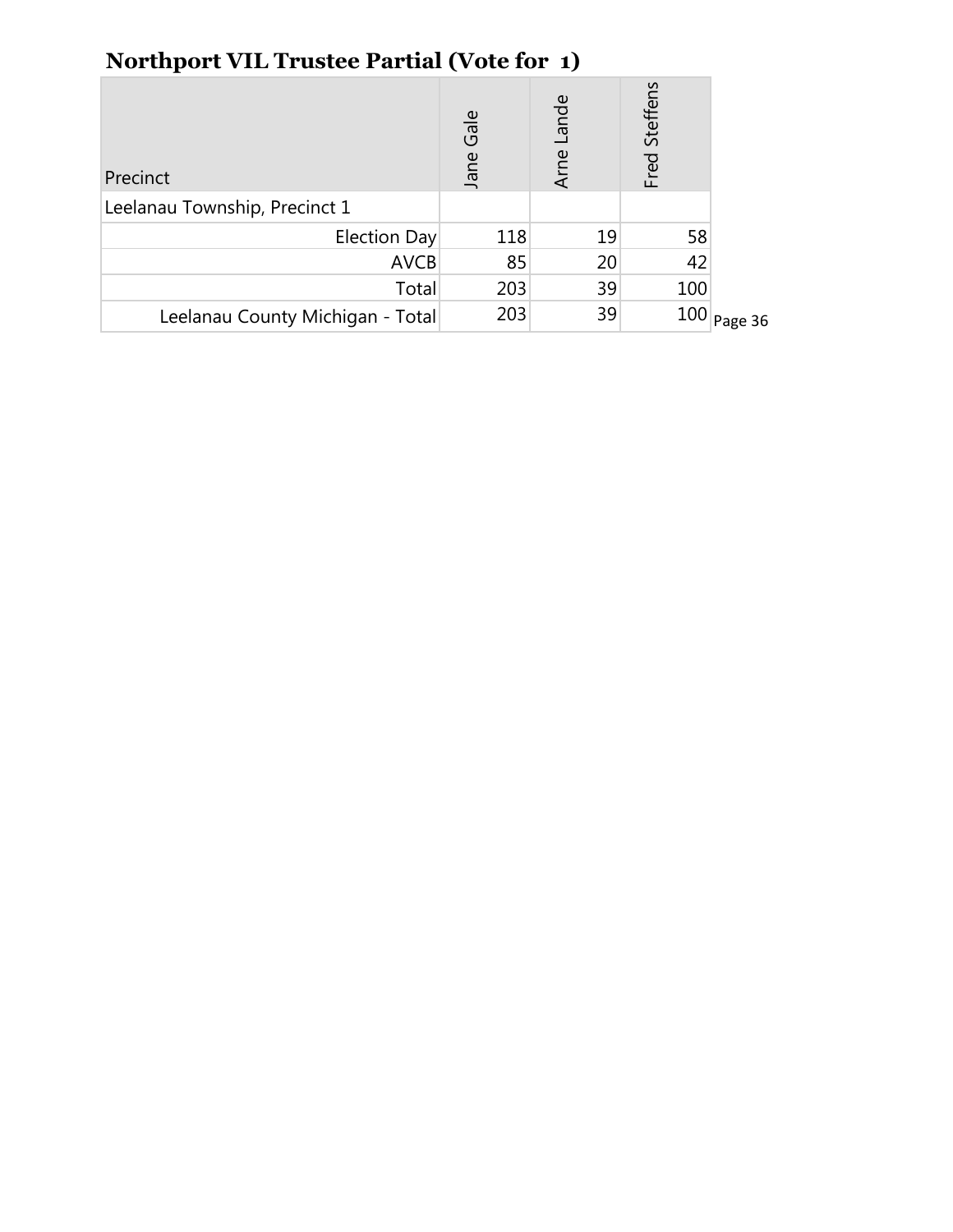# **Suttons Bay VIL Trustee (Vote for 3)**

| Precinct                         | Karl Bahle | Egan<br>Kathleen | Richard Hylwa | Newcor<br>Kent |               |
|----------------------------------|------------|------------------|---------------|----------------|---------------|
| Suttons Bay Township, Precinct 1 |            |                  |               |                |               |
| Election Day                     | 121        | 141              | 84            | 123            |               |
| <b>AVCB</b>                      | 92         | 118              | 80            | 108            |               |
| Total                            | 213        | 259              | 164           | 231            |               |
| Leelanau County Michigan - Total | 213        | 259              | 164           |                | $231$ Page 37 |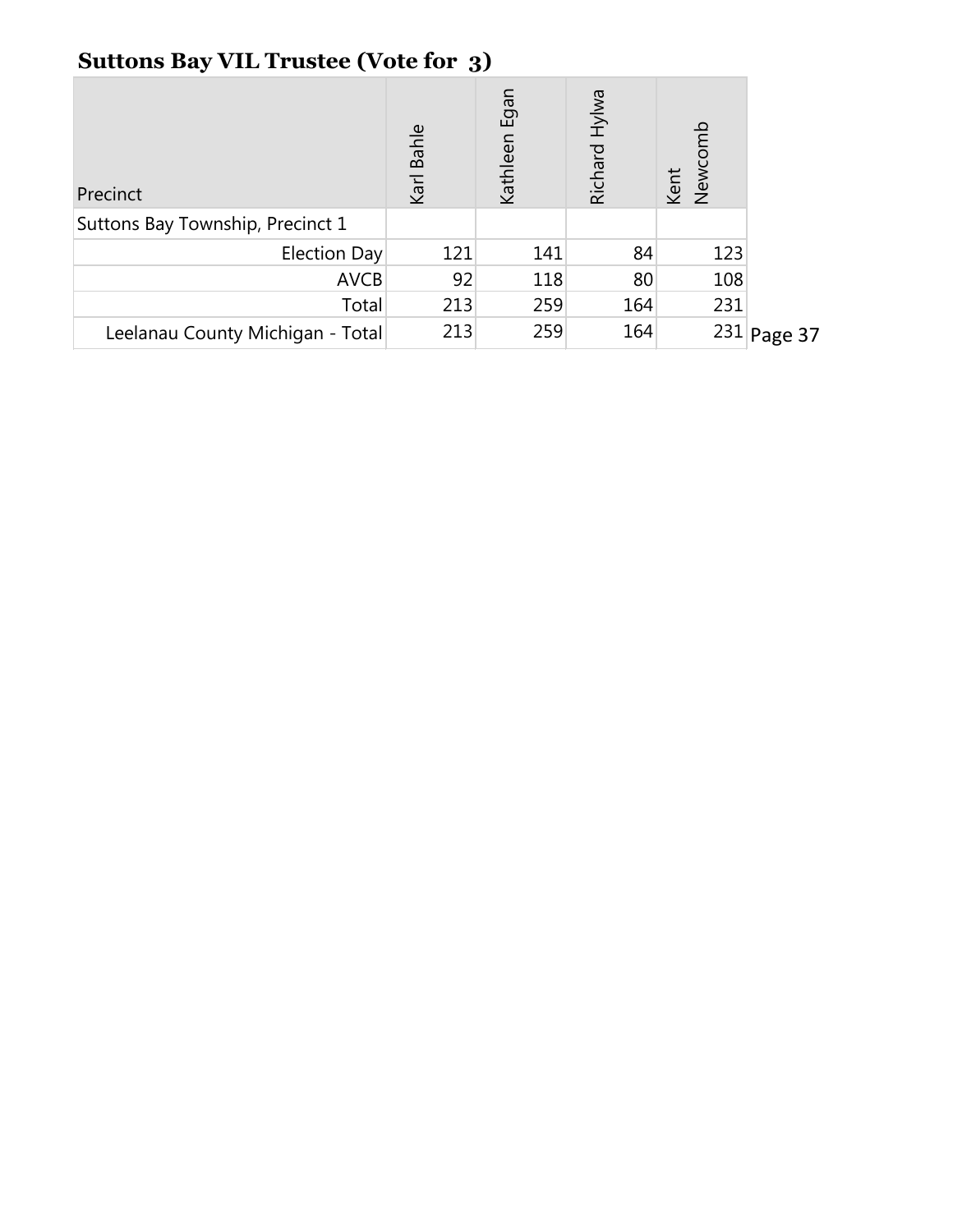# **Glen Lk School Bd (Vote for 2)**

| Precinct                         | Massieux<br>Hazael-<br>srooke | <b>Cory McNitt</b> | Virginia H.<br>Noessner |               |
|----------------------------------|-------------------------------|--------------------|-------------------------|---------------|
| Centerville Township, Precinct 1 |                               |                    |                         |               |
| <b>Election Day</b>              | 115                           | 146                | 124                     |               |
| Total                            | 115                           | 146                | 124                     |               |
| Cleveland Township, Precinct 1   |                               |                    |                         |               |
| <b>Election Day</b>              | 153                           | 156                | 173                     |               |
| Total                            | 153                           | 156                | 173                     |               |
| Empire Township, Precinct 1      |                               |                    |                         |               |
| <b>Election Day</b>              | 369                           | 377                | 414                     |               |
| Total                            | 369                           | 377                | 414                     |               |
| Glen Arbor Township, Precinct 1  |                               |                    |                         |               |
| <b>Election Day</b>              | 378                           | 310                | 274                     |               |
| Total                            | 378                           | 310                | 274                     |               |
| Kasson Township, Precinct 1      |                               |                    |                         |               |
| <b>Election Day</b>              | 371                           | 425                | 395                     |               |
| Total                            | 371                           | 425                | 395                     |               |
| Solon Township, Precinct 1       |                               |                    |                         |               |
| <b>Election Day</b>              | 128                           | 149                | 155                     |               |
| Total                            | 128                           | 149                | 155                     |               |
| <b>BENZIE Platte Twp Pct 1</b>   |                               |                    |                         |               |
| <b>Election Day</b>              | 3                             | 2                  | 0                       |               |
| Total                            | 3                             | 2                  | 0                       |               |
| Leelanau County Michigan - Total | 1,517                         | 1,565              |                         | 1,535 Page 38 |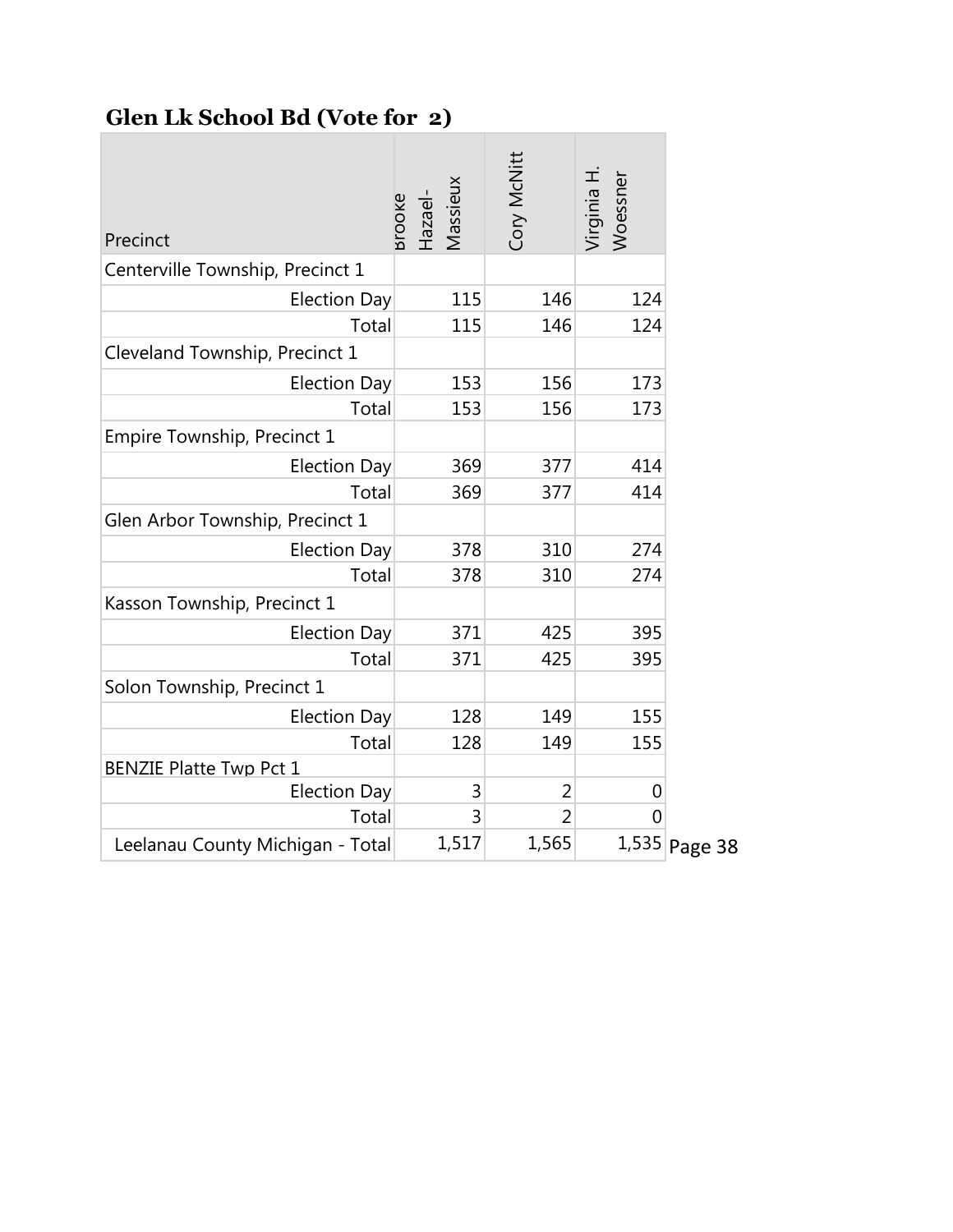# **Leland School Bd (Vote for 2)**

| Precinct                         | Donald R.<br>McMullen | Tanja C.<br>Wittrock |         |
|----------------------------------|-----------------------|----------------------|---------|
| Centerville Township, Precinct 1 |                       |                      |         |
| <b>Election Day</b>              | 217                   | 221                  |         |
| Total                            | 217                   | 221                  |         |
| Cleveland Township, Precinct 1   |                       |                      |         |
| <b>Election Day</b>              | 187                   | 194                  |         |
| Total                            | 187                   | 194                  |         |
| Leelanau Township, Precinct 1    |                       |                      |         |
| <b>Election Day</b>              | 3                     | 3                    |         |
| <b>AVCB</b>                      | 2                     | $\mathbf 1$          |         |
| Total                            | 5                     | 4                    |         |
| Leland Township, Precinct 1      |                       |                      |         |
| <b>Election Day</b>              | 447                   | 406                  |         |
| <b>AVCB</b>                      | 402                   | 375                  |         |
| Total                            | 849                   | 781                  |         |
| Suttons Bay Township, Precinct 1 |                       |                      |         |
| <b>Election Day</b>              | 23                    | 32                   |         |
| <b>AVCB</b>                      | 13                    | 11                   |         |
| Total                            | 36                    | 43                   |         |
| Leelanau County Michigan - Total | 1,294                 | 1,243                | Page 39 |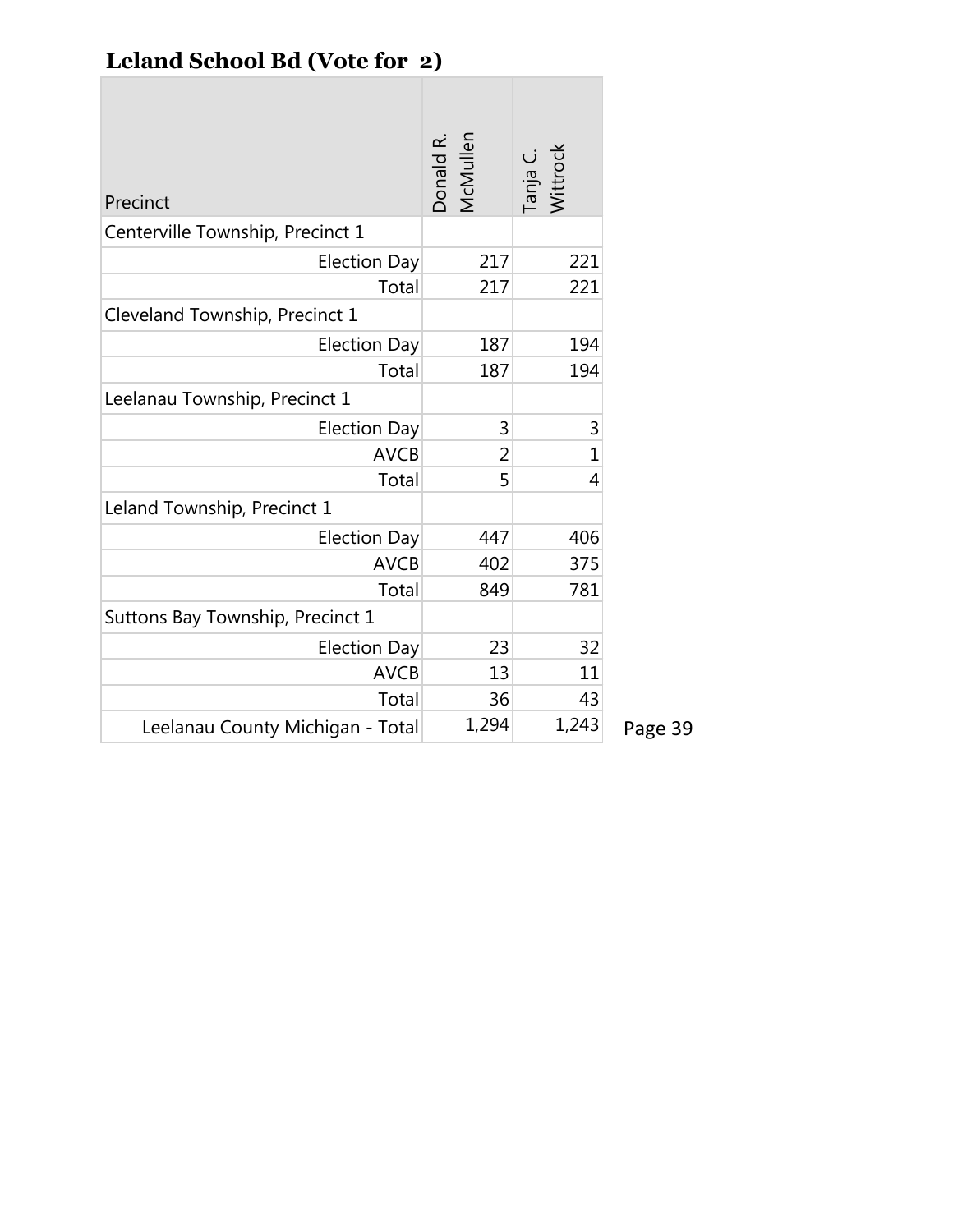# **Northport School Bd (Vote for 2)**

| Precinct                         | Kirk Richards | Thomas M.<br>Wetherbee |             |
|----------------------------------|---------------|------------------------|-------------|
| Leelanau Township, Precinct 1    |               |                        |             |
| Election Day                     | 386           | 525                    |             |
| <b>AVCB</b>                      | 351           | 430                    |             |
| Total                            | 737           | 955                    |             |
| Leelanau County Michigan - Total | 737           |                        | 955 Page 40 |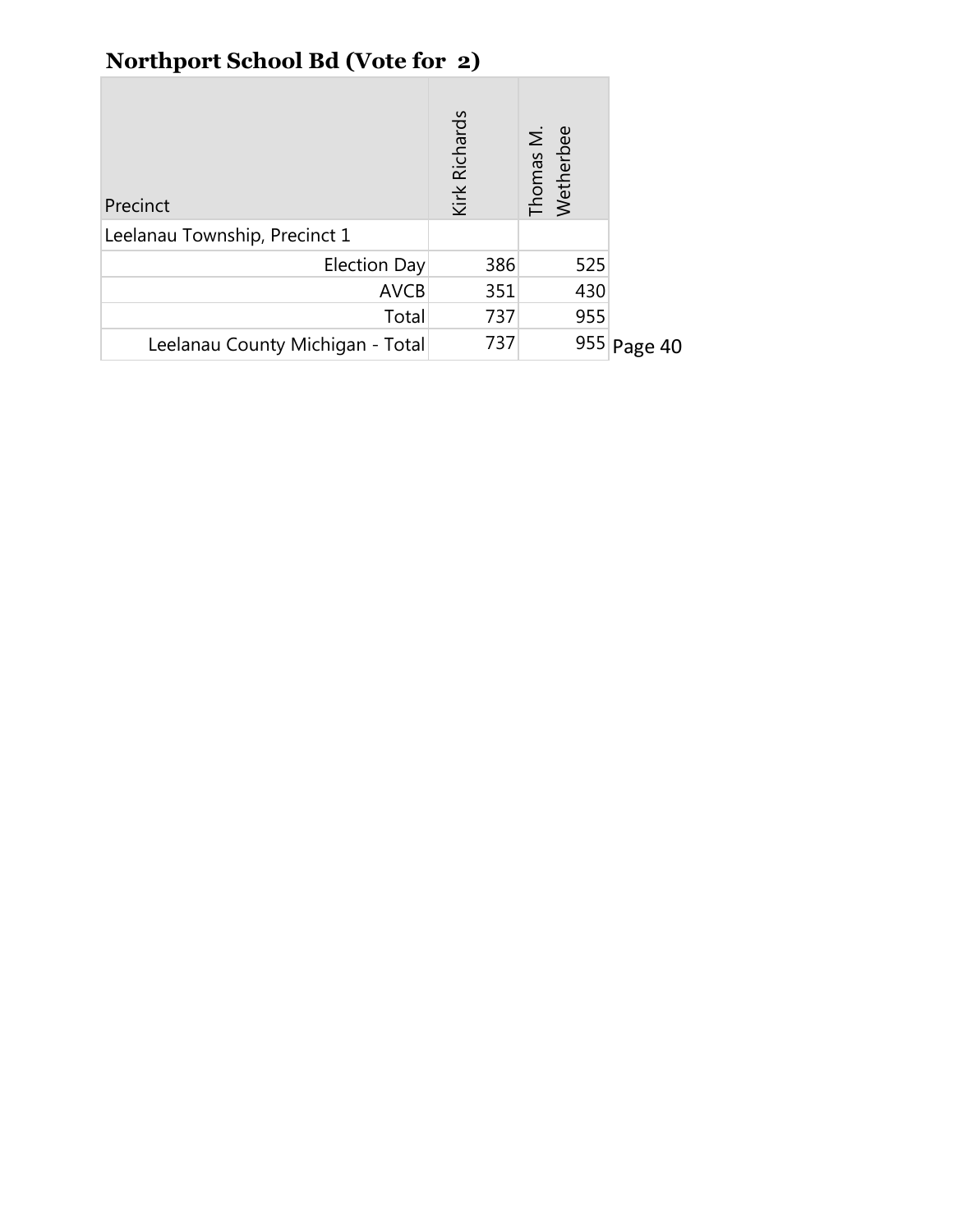# **Northport School Bd Partial (Vote for 1)**

| Precinct                         | Purdy<br>န<br>മ |         |
|----------------------------------|-----------------|---------|
| Leelanau Township, Precinct 1    |                 |         |
| Election Day                     | 550             |         |
| <b>AVCB</b>                      | 426             |         |
| Total                            | 976             |         |
| Leelanau County Michigan - Total | 976             | Page 41 |

L.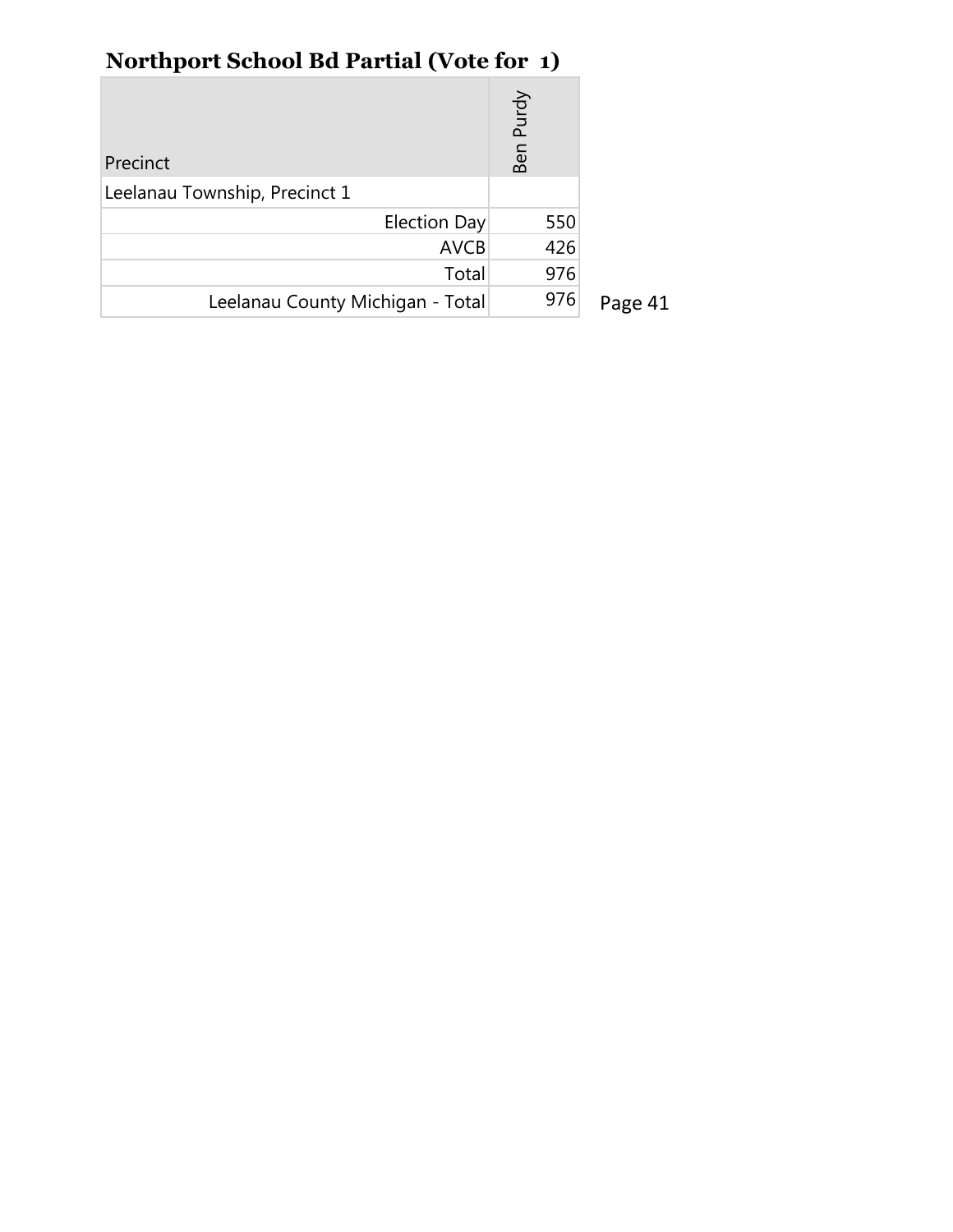|  | <b>Suttons Bay School Bd (Vote for 3)</b> |  |  |  |
|--|-------------------------------------------|--|--|--|
|--|-------------------------------------------|--|--|--|

| Precinct                         | Lee Grant      | Casey Petz     | Chris DeJong<br>Write-In | Stephen Brent Shook<br>Write-In |         |
|----------------------------------|----------------|----------------|--------------------------|---------------------------------|---------|
| Bingham Township, Precinct 1     |                |                |                          |                                 |         |
| <b>Election Day</b>              | 691            | 466            | 23                       | $\mathbf{1}$                    |         |
| <b>AVCB</b>                      | 383            | 297            | 9                        | $\overline{c}$                  |         |
| Total                            | 1,074          | 763            | 32                       | 3                               |         |
| Elmwood Township, Precinct 2     |                |                |                          |                                 |         |
| <b>Election Day</b>              | 132            | 105            | 8                        |                                 |         |
| <b>AVCB</b>                      | 78             | 71             | 3                        |                                 |         |
| Total                            | 210            | 176            | 11                       |                                 |         |
| Leland Township, Precinct 1      |                |                |                          |                                 |         |
| <b>Election Day</b>              | $\overline{4}$ | $\overline{2}$ |                          |                                 |         |
| <b>AVCB</b>                      | 3              | 1              |                          |                                 |         |
| Total                            | 7              | 3              |                          |                                 |         |
| Suttons Bay Township, Precinct 1 |                |                |                          |                                 |         |
| <b>Election Day</b>              | 648            | 529            | 22                       | $\mathbf 1$                     |         |
| <b>AVCB</b>                      | 365            | 301            | 9                        | $\overline{c}$                  |         |
| Total                            | 1,013          | 830            | 31                       | $\overline{3}$                  |         |
| Leelanau County Michigan - Total | 2,304          | 1,772          | 74                       | $\,$ 6 $\,$                     | Page 42 |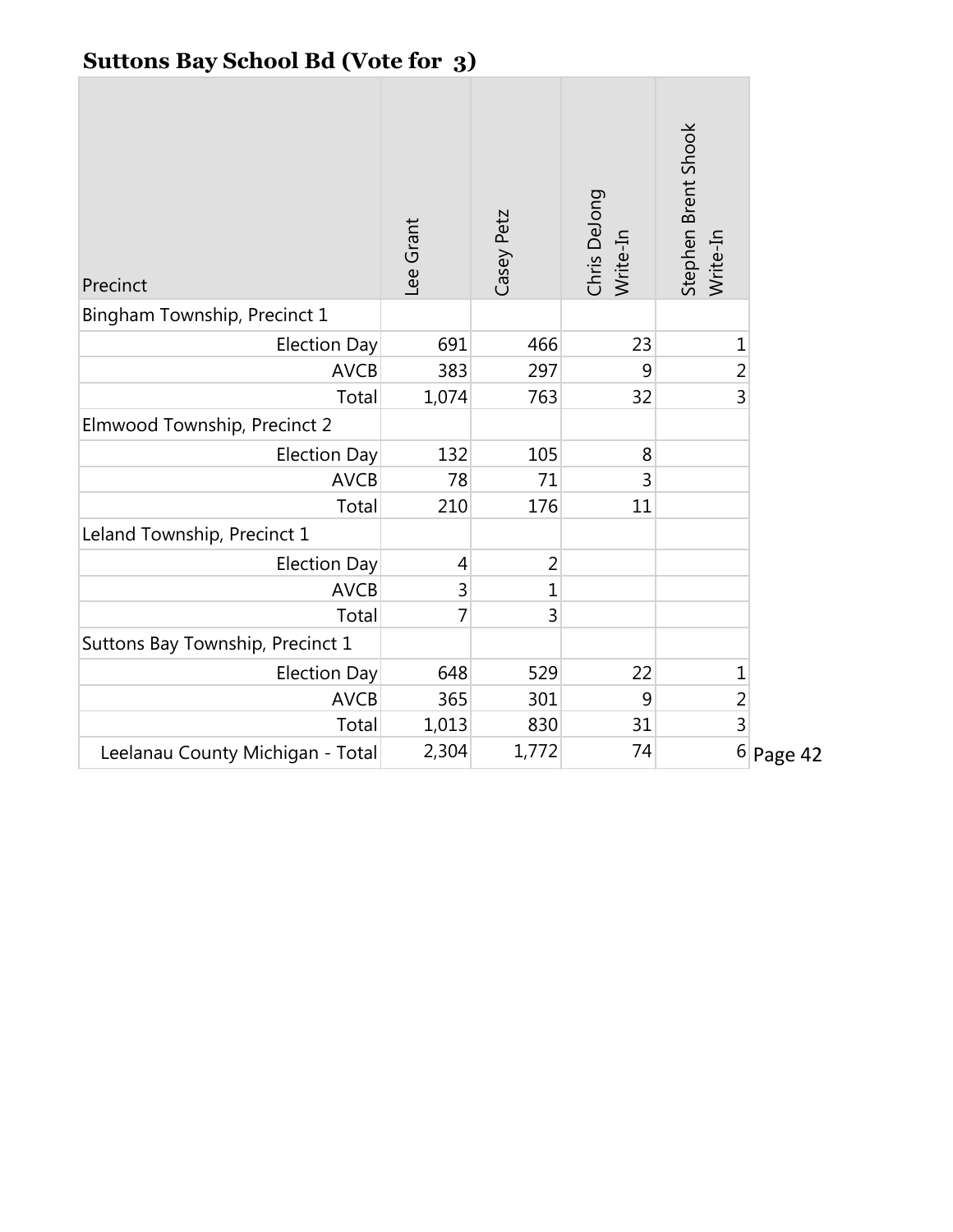## **Suttons Bay School Bd Partial (Vote for 2)**

| Precinct                         | Thor Mikesell | Lizabeth<br>Venie<br>Write-In |            |
|----------------------------------|---------------|-------------------------------|------------|
| Bingham Township, Precinct 1     |               |                               |            |
| <b>Election Day</b>              | 733           | 40                            |            |
| <b>AVCB</b>                      | 382           | 11                            |            |
| Total                            | 1,115         | 51                            |            |
| Elmwood Township, Precinct 2     |               |                               |            |
| <b>Election Day</b>              | 149           | 2                             |            |
| <b>AVCB</b>                      | 83            | 0                             |            |
| Total                            | 232           | $\overline{2}$                |            |
| Leland Township, Precinct 1      |               |                               |            |
| <b>Election Day</b>              | 4             |                               |            |
| <b>AVCB</b>                      | 2             |                               |            |
| Total                            | 6             |                               |            |
| Suttons Bay Township, Precinct 1 |               |                               |            |
| <b>Election Day</b>              | 755           | 32                            |            |
| <b>AVCB</b>                      | 392           | 13                            |            |
| Total                            | 1,147         | 45                            |            |
| Leelanau County Michigan - Total | 2,500         |                               | 98 Page 43 |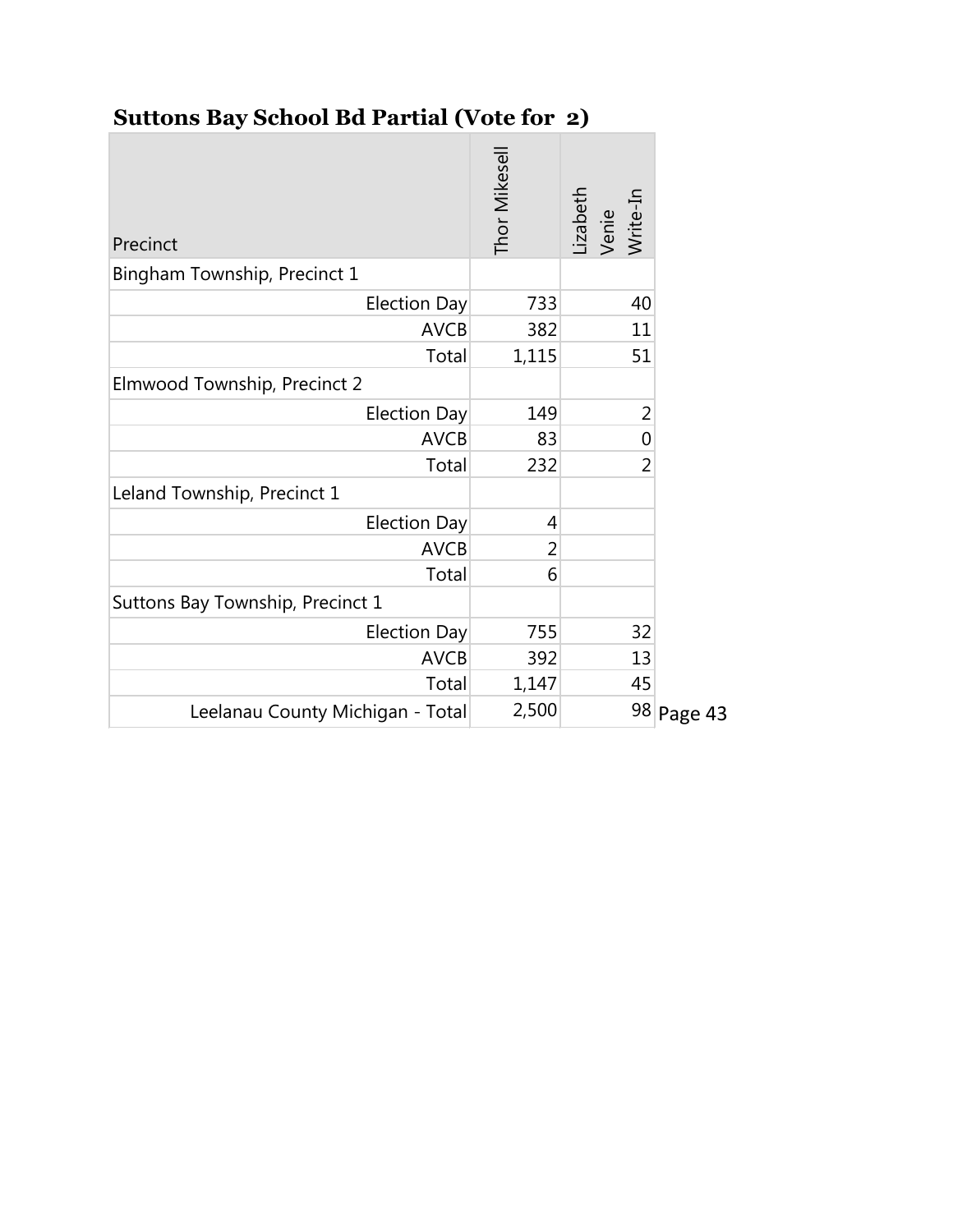#### **Traverse City School Bd (Vote for 4)**

| Precinct                                 | Matt Anderson | <b>Busch</b><br>Rhonda K. | Forton<br>Pamela | Patricia Henkel | Melissa Hogan | M. Sue Kelly | Cathy Meyer<br>Looze | Erica Moon<br>Mohr |
|------------------------------------------|---------------|---------------------------|------------------|-----------------|---------------|--------------|----------------------|--------------------|
| Elmwood Township, Precinct 1             |               |                           |                  |                 |               |              |                      |                    |
| Election Day                             | 504           | 306                       | 475              | 298             | 239           | 422          | 277                  | 315                |
| <b>AVCB</b>                              | 309           | 200                       | 279              | 201             | 150           | 257          | 205                  | 190                |
| Total                                    | 813           | 506                       | 754              | 499             | 389           | 679          | 482                  | 505                |
| Elmwood Township, Precinct 2             |               |                           |                  |                 |               |              |                      |                    |
| Election Day                             | 175           | 124                       | 168              | 119             | 97            | 153          | 114                  | 139                |
| <b>AVCB</b>                              | 115           | 90                        | 102              | 84              | 69            | 105          | 69                   | 68                 |
| Total                                    | 290           | 214                       | 270              | 203             | 166           | 258          | 183                  | 207                |
| Solon Township, Precinct 1               |               |                           |                  |                 |               |              |                      |                    |
| <b>Election Day</b>                      | 188           | 136                       | 210              | 139             | 131           | 203          | 137                  | 130                |
| Total                                    | 188           | 136                       | 210              | 139             | 131           | 203          | 137                  | 130                |
| GRAND TRAVERSE City of Traverse City, P4 |               |                           |                  |                 |               |              |                      |                    |
| <b>Election Day</b>                      | 90            | 55                        | 79               | 63              | 56            | 52           | 60                   | 71                 |
| <b>AVCB</b>                              | $\Omega$      | $\Omega$                  | $\Omega$         | $\Omega$        | $\Omega$      | $\Omega$     | $\Omega$             | $\overline{0}$     |
| Total                                    | 90            | 55                        | 79               | 63              | 56            | 52           | 60                   | 71                 |
| Leelanau County Michigan - Total         | 1,381         | 911                       | 1,313            | 904             | 742           | 1,192        | 862                  | 913                |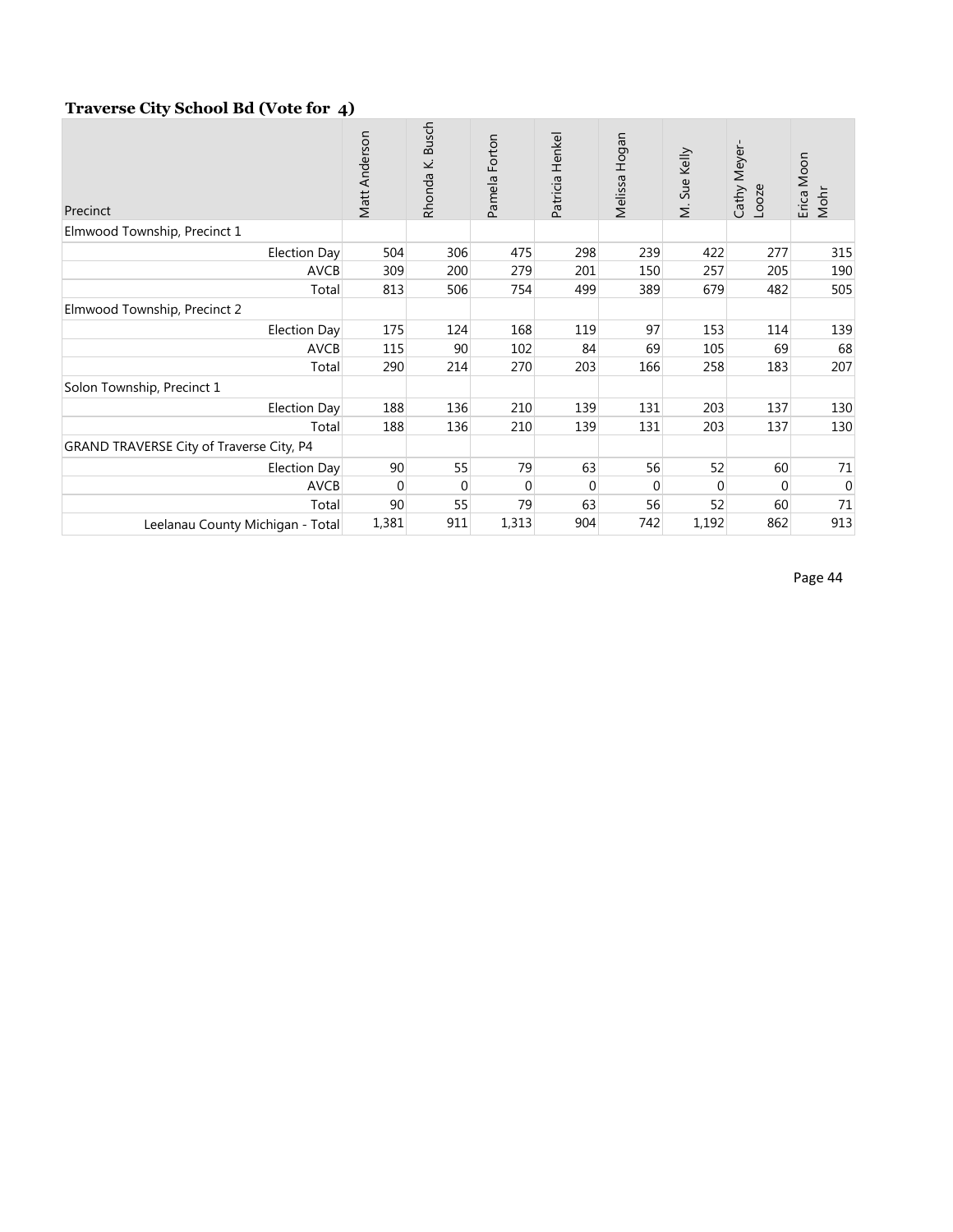| Precinct                                 | Deyar Jamil | Jeff Leonhardt  |
|------------------------------------------|-------------|-----------------|
| Elmwood Township, Precinct 1             |             |                 |
| <b>Election Day</b>                      | 308         | 462             |
| <b>AVCB</b>                              | 203         | 291             |
| Total                                    | 511         | 753             |
| Elmwood Township, Precinct 2             |             |                 |
| <b>Election Day</b>                      | 106         | 192             |
| <b>AVCB</b>                              | 64          | 128             |
| Total                                    | 170         | 320             |
| Solon Township, Precinct 1               |             |                 |
| <b>Election Day</b>                      | 137         | 221             |
| <b>AVCB</b>                              | 0           | 0               |
| Total                                    | 137         | 221             |
| GRAND TRAVERSE City of Traverse City, P4 |             |                 |
| <b>Election Day</b>                      | 50          | 80              |
| <b>AVCB</b>                              | 0           | $\Omega$        |
| Total                                    | 50          | 80              |
| Leelanau County Michigan - Total         | 868         | $1,374$ Page 45 |

# **Traverse City School Bd Partial (Vote for 1)**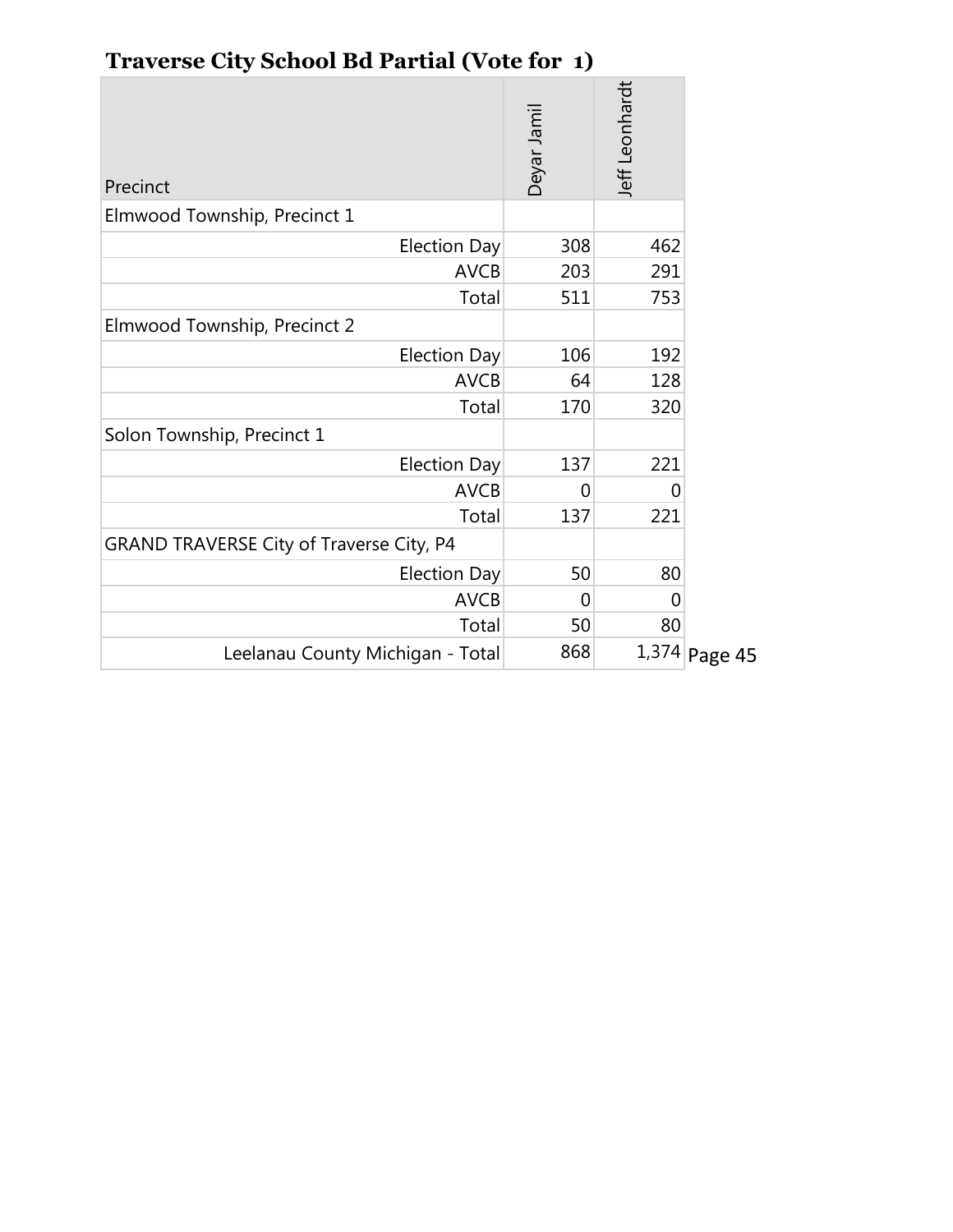| Precinct                                 |                                    | Yes   | $\frac{1}{2}$ |
|------------------------------------------|------------------------------------|-------|---------------|
| Bingham Township, Precinct 1             |                                    |       |               |
|                                          | <b>Election Day</b>                | 535   | 521           |
|                                          | <b>AVCB</b>                        | 211   | 365           |
|                                          | Total                              | 746   | 886           |
| Centerville Township, Precinct 1         |                                    |       |               |
|                                          | <b>Election Day</b>                | 355   | 358           |
|                                          | Total                              | 355   | 358           |
| Cleveland Township, Precinct 1           |                                    |       |               |
|                                          | <b>Election Day</b>                | 384   | 326           |
|                                          | Total                              | 384   | 326           |
| Elmwood Township, Precinct 1             |                                    |       |               |
|                                          | <b>Election Day</b>                | 671   | 526           |
|                                          | <b>AVCB</b>                        | 283   | 430           |
|                                          | Total                              | 954   | 956           |
| Elmwood Township, Precinct 2             |                                    |       |               |
|                                          | <b>Election Day</b>                | 352   | 351           |
|                                          | <b>AVCB</b>                        | 193   | 209           |
|                                          | Total                              | 545   | 560           |
| Empire Township, Precinct 1              |                                    |       |               |
|                                          | <b>Election Day</b>                | 423   | 432           |
|                                          | Total                              | 423   | 432           |
| Glen Arbor Township, Precinct 1          |                                    |       |               |
|                                          | <b>Election Day</b>                | 306   | 352           |
|                                          | Total                              | 306   | 352           |
| Kasson Township, Precinct 1              |                                    |       |               |
|                                          | <b>Election Day</b><br>Total       | 499   | 416           |
|                                          |                                    | 499   | 416           |
| Leelanau Township, Precinct 1            |                                    | 508   | 334           |
|                                          | <b>Election Day</b><br><b>AVCB</b> | 343   | 314           |
|                                          | Total                              | 851   | 648           |
| Leland Township, Precinct 1              |                                    |       |               |
|                                          | <b>Election Day</b>                | 414   | 323           |
|                                          | <b>AVCB</b>                        | 271   | 355           |
|                                          | Total                              | 685   | 678           |
| Solon Township, Precinct 1               |                                    |       |               |
|                                          | <b>Election Day</b>                | 421   | 473           |
|                                          | Total                              | 421   | 473           |
| Suttons Bay Township, Precinct 1         |                                    |       |               |
|                                          | <b>Election Day</b>                | 625   | 454           |
|                                          | <b>AVCB</b>                        | 272   | 298           |
|                                          | Total                              | 897   | 752           |
| GRAND TRAVERSE City of Traverse City, P4 |                                    |       |               |
|                                          | <b>Election Day</b>                | 108   | 99            |
|                                          | Total                              | 108   | 99            |
| Leelanau County Michigan - Total         |                                    | 7,174 | 6,936         |

Page 46

### **State Prop 18-1 Marijuana (Vote for 1)**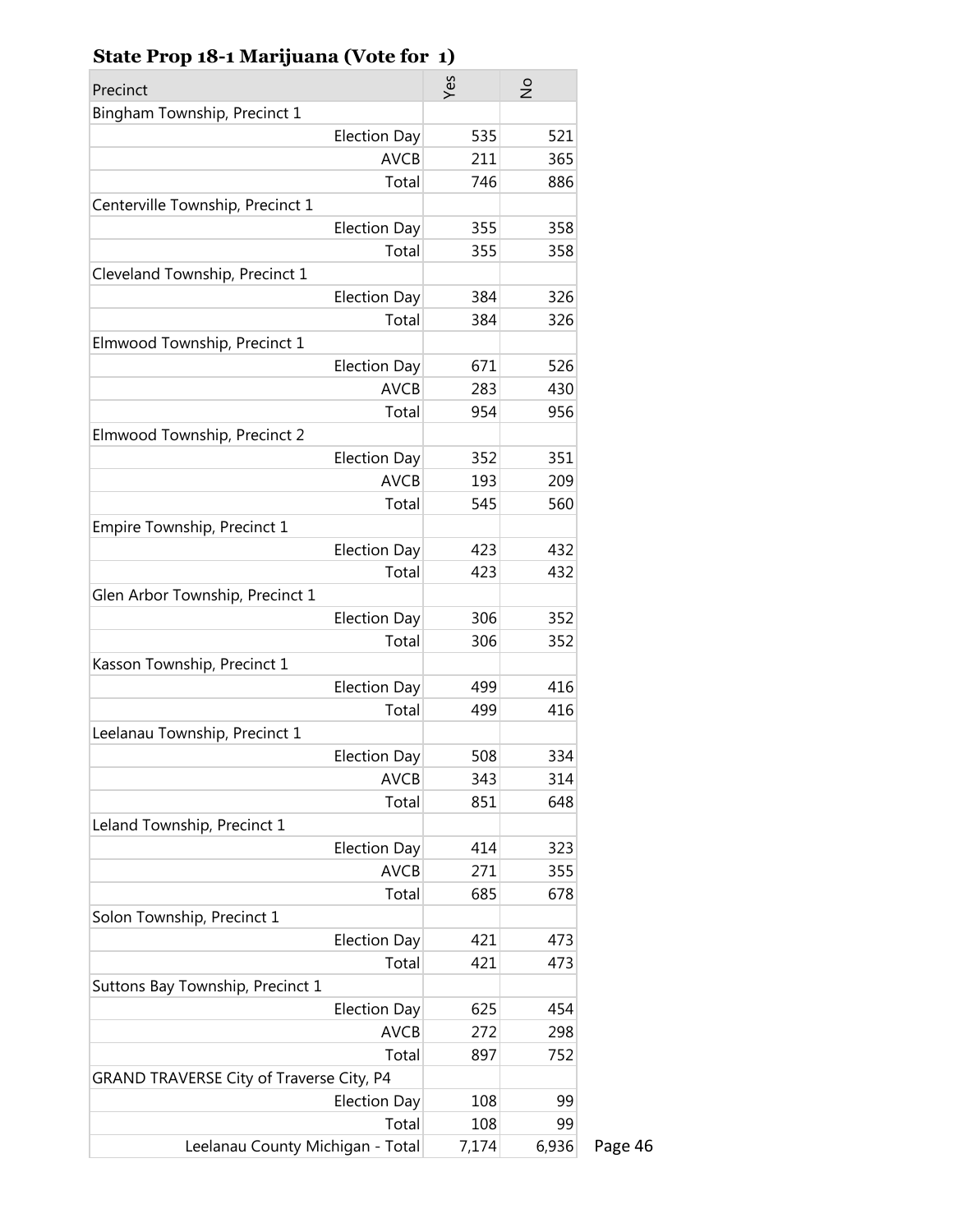| Precinct                                 | Yes                | $\frac{1}{2}$ |
|------------------------------------------|--------------------|---------------|
| Bingham Township, Precinct 1             |                    |               |
| <b>Election Day</b>                      | 570                | 474           |
|                                          | <b>AVCB</b><br>334 | 233           |
|                                          | Total<br>904       | 707           |
| Centerville Township, Precinct 1         |                    |               |
| <b>Election Day</b>                      | 395                | 304           |
|                                          | Total<br>395       | 304           |
| Cleveland Township, Precinct 1           |                    |               |
| <b>Election Day</b>                      | 438                | 258           |
|                                          | Total<br>438       | 258           |
| Elmwood Township, Precinct 1             |                    |               |
| <b>Election Day</b>                      | 683                | 480           |
|                                          | <b>AVCB</b><br>423 | 266           |
|                                          | Total<br>1,106     | 746           |
| Elmwood Township, Precinct 2             |                    |               |
| <b>Election Day</b>                      | 379                | 313           |
|                                          | <b>AVCB</b><br>250 | 151           |
|                                          | Total<br>629       | 464           |
| Empire Township, Precinct 1              |                    |               |
| <b>Election Day</b>                      | 542                | 296           |
|                                          | Total<br>542       | 296           |
| Glen Arbor Township, Precinct 1          |                    |               |
| <b>Election Day</b>                      | 404                | 241           |
|                                          | Total<br>404       | 241           |
| Kasson Township, Precinct 1              |                    |               |
| <b>Election Day</b>                      | 507                | 379           |
|                                          | Total<br>507       | 379           |
| Leelanau Township, Precinct 1            |                    |               |
| <b>Election Day</b>                      | 534                | 292           |
|                                          | <b>AVCB</b><br>438 | 206           |
|                                          | Total<br>972       | 498           |
| Leland Township, Precinct 1              |                    |               |
| <b>Election Day</b>                      | 423                | 303           |
|                                          | <b>AVCB</b><br>354 | 258           |
|                                          | Total<br>777       | 561           |
| Solon Township, Precinct 1               |                    |               |
| <b>Election Day</b>                      | 461                | 417           |
|                                          | Total<br>461       | 417           |
| Suttons Bay Township, Precinct 1         |                    |               |
| <b>Election Day</b>                      | 665                | 404           |
|                                          | <b>AVCB</b><br>348 | 203           |
|                                          | Total<br>1,013     | 607           |
| GRAND TRAVERSE City of Traverse City, P4 |                    |               |
| <b>Election Day</b>                      | 131                | 68            |
|                                          | Total<br>131       | 68            |
| Leelanau County Michigan - Total         | 8,279              | 5,546         |

### **State Prop 18-2 Redistricting (Vote for 1)**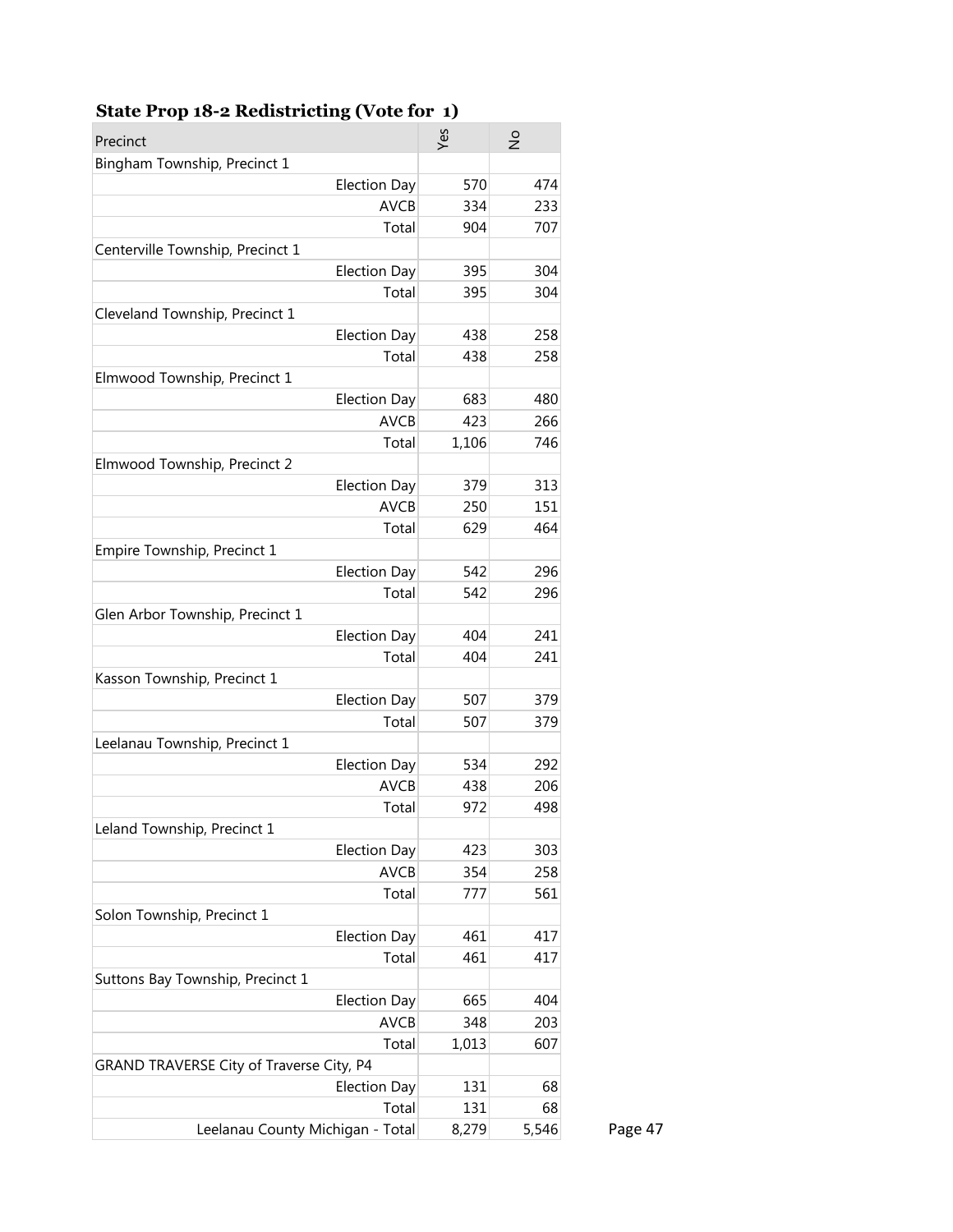| Precinct                                 | Yes   | $\frac{1}{2}$ |         |
|------------------------------------------|-------|---------------|---------|
| Bingham Township, Precinct 1             |       |               |         |
| <b>Election Day</b>                      | 644   | 397           |         |
| <b>AVCB</b>                              | 314   | 260           |         |
| Total                                    | 958   | 657           |         |
| Centerville Township, Precinct 1         |       |               |         |
| <b>Election Day</b>                      | 441   | 268           |         |
| Total                                    | 441   | 268           |         |
| Cleveland Township, Precinct 1           |       |               |         |
| <b>Election Day</b>                      | 471   | 238           |         |
| Total                                    | 471   | 238           |         |
| Elmwood Township, Precinct 1             |       |               |         |
| <b>Election Day</b>                      | 772   | 409           |         |
| <b>AVCB</b>                              | 426   | 278           |         |
| Total                                    | 1,198 | 687           |         |
| Elmwood Township, Precinct 2             |       |               |         |
| <b>Election Day</b>                      | 450   | 249           |         |
| <b>AVCB</b>                              | 237   | 165           |         |
| Total                                    | 687   | 414           |         |
| Empire Township, Precinct 1              |       |               |         |
| <b>Election Day</b>                      | 560   | 288           |         |
| Total                                    | 560   | 288           |         |
| Glen Arbor Township, Precinct 1          |       |               |         |
| <b>Election Day</b>                      | 423   | 228           |         |
| Total                                    | 423   | 228           |         |
| Kasson Township, Precinct 1              |       |               |         |
| <b>Election Day</b>                      | 565   | 335           |         |
| Total                                    | 565   | 335           |         |
| Leelanau Township, Precinct 1            |       |               |         |
| <b>Election Day</b>                      | 578   | 259           |         |
| <b>AVCB</b>                              | 436   | 219           |         |
| Total                                    | 1,014 | 478           |         |
| Leland Township, Precinct 1              |       |               |         |
| <b>Election Day</b>                      | 471   | 262           |         |
| <b>AVCB</b>                              | 352   | 267           |         |
| Total                                    | 823   | 529           |         |
| Solon Township, Precinct 1               |       |               |         |
| <b>Election Day</b>                      | 494   | 383           |         |
| Total                                    | 494   | 383           |         |
| Suttons Bay Township, Precinct 1         |       |               |         |
| <b>Election Day</b>                      | 711   | 373           |         |
| <b>AVCB</b>                              | 367   | 199           |         |
| Total                                    | 1,078 | 572           |         |
| GRAND TRAVERSE City of Traverse City, P4 |       |               |         |
| <b>Election Day</b>                      | 142   | 58            |         |
| Total                                    | 142   | 58            |         |
| Leelanau County Michigan - Total         | 8,854 | 5,135         | Page 48 |

### **State Prop 18-3 Voting (Vote for 1)**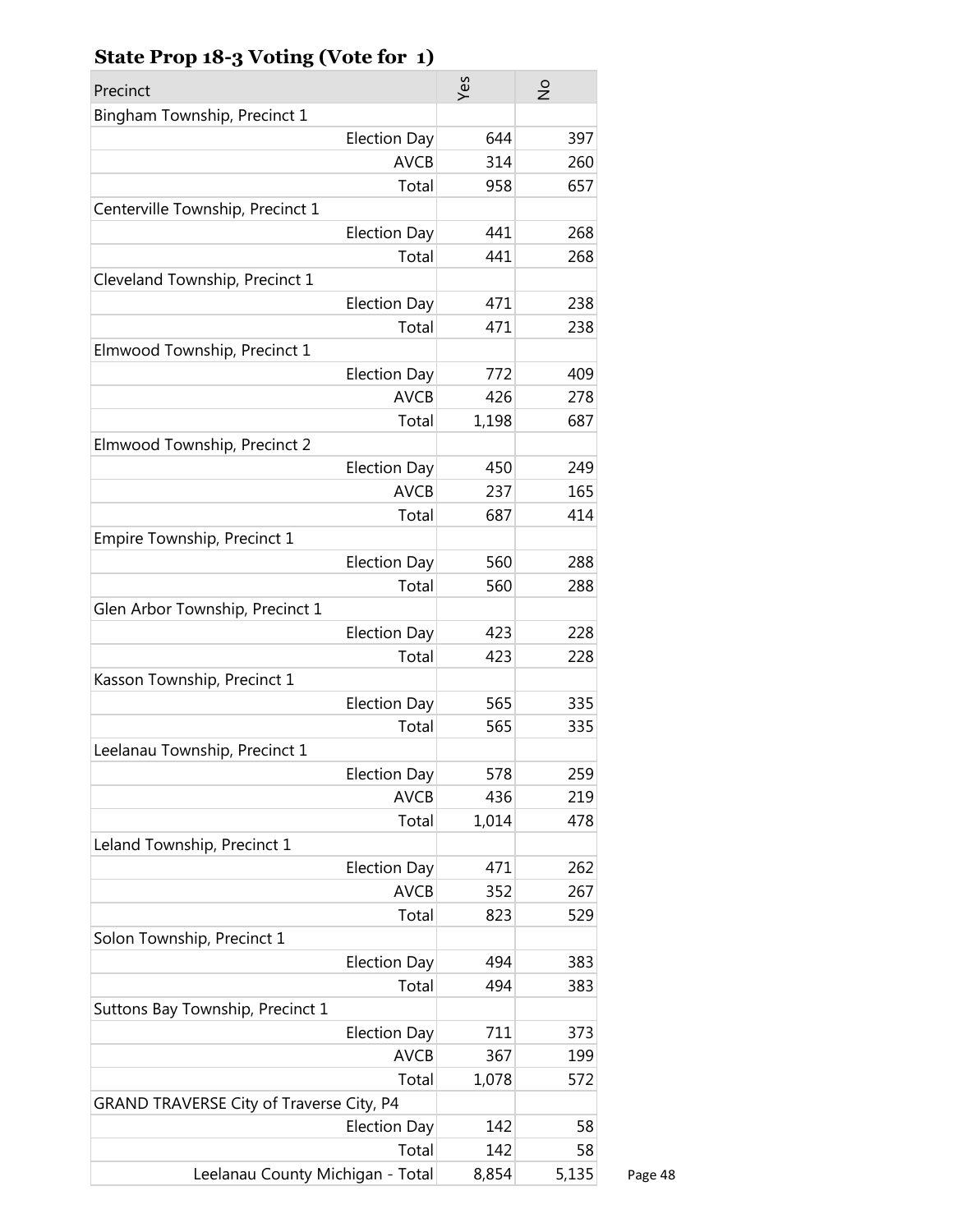| Precinct                         | Yes   | $\frac{1}{2}$ |         |
|----------------------------------|-------|---------------|---------|
| Bingham Township, Precinct 1     |       |               |         |
| <b>Election Day</b>              | 722   | 320           |         |
| <b>AVCB</b>                      | 387   | 190           |         |
| Total                            | 1,109 | 510           |         |
| Suttons Bay Township, Precinct 1 |       |               |         |
| Election Day                     | 782   | 292           |         |
| <b>AVCB</b>                      | 420   | 144           |         |
| Total                            | 1,202 | 436           |         |
| Leelanau County Michigan - Total | 2,311 | 946           | Page 49 |

# **Suttons Bay-Bingham Fire Auth (Vote for 1)**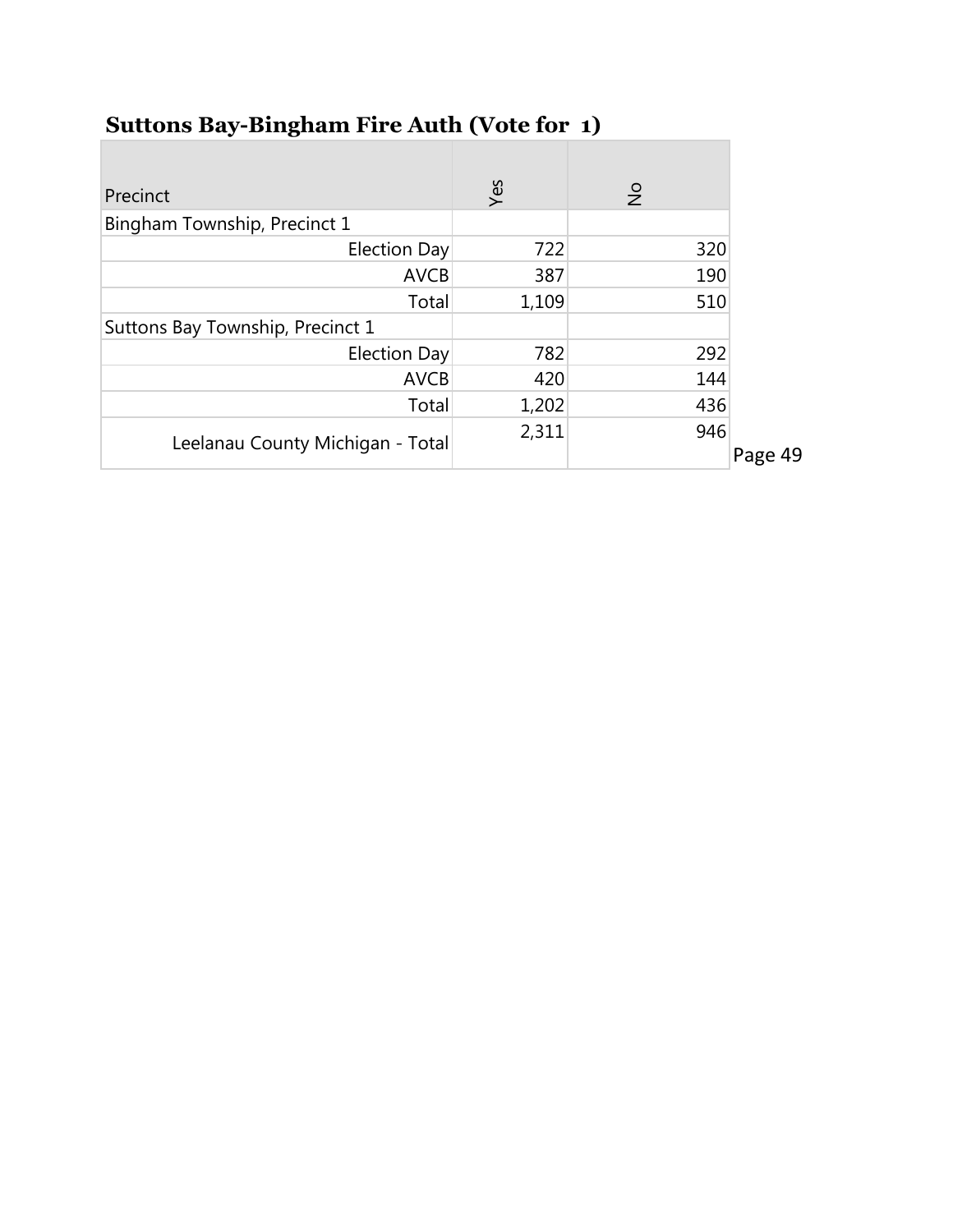| Precinct                         | Yes   | $\frac{1}{2}$  |
|----------------------------------|-------|----------------|
| Centerville Township, Precinct 1 |       |                |
| <b>Election Day</b>              | 192   | 116            |
| Total                            | 192   | 116            |
| Cleveland Township, Precinct 1   |       |                |
| <b>Election Day</b>              | 238   | 109            |
| Total                            | 238   | 109            |
| Empire Township, Precinct 1      |       |                |
| <b>Election Day</b>              | 626   | 191            |
| Total                            | 626   | 191            |
| Glen Arbor Township, Precinct 1  |       |                |
| <b>Election Day</b>              | 493   | 138            |
| Total                            | 493   | 138            |
| Kasson Township, Precinct 1      |       |                |
| <b>Election Day</b>              | 592   | 285            |
| Total                            | 592   | 285            |
| Solon Township, Precinct 1       |       |                |
| <b>Election Day</b>              | 211   | 120            |
| Total                            | 211   | 120            |
| <b>BENZIE Platte Twp Pct 1</b>   |       |                |
| <b>Election Day</b>              | 4     | 1              |
| Total                            | 4     | $\overline{1}$ |
| Leelanau County Michigan - Total | 2,356 | 960            |

# **Glen Lk Comm Sch Prop (Vote for 1)**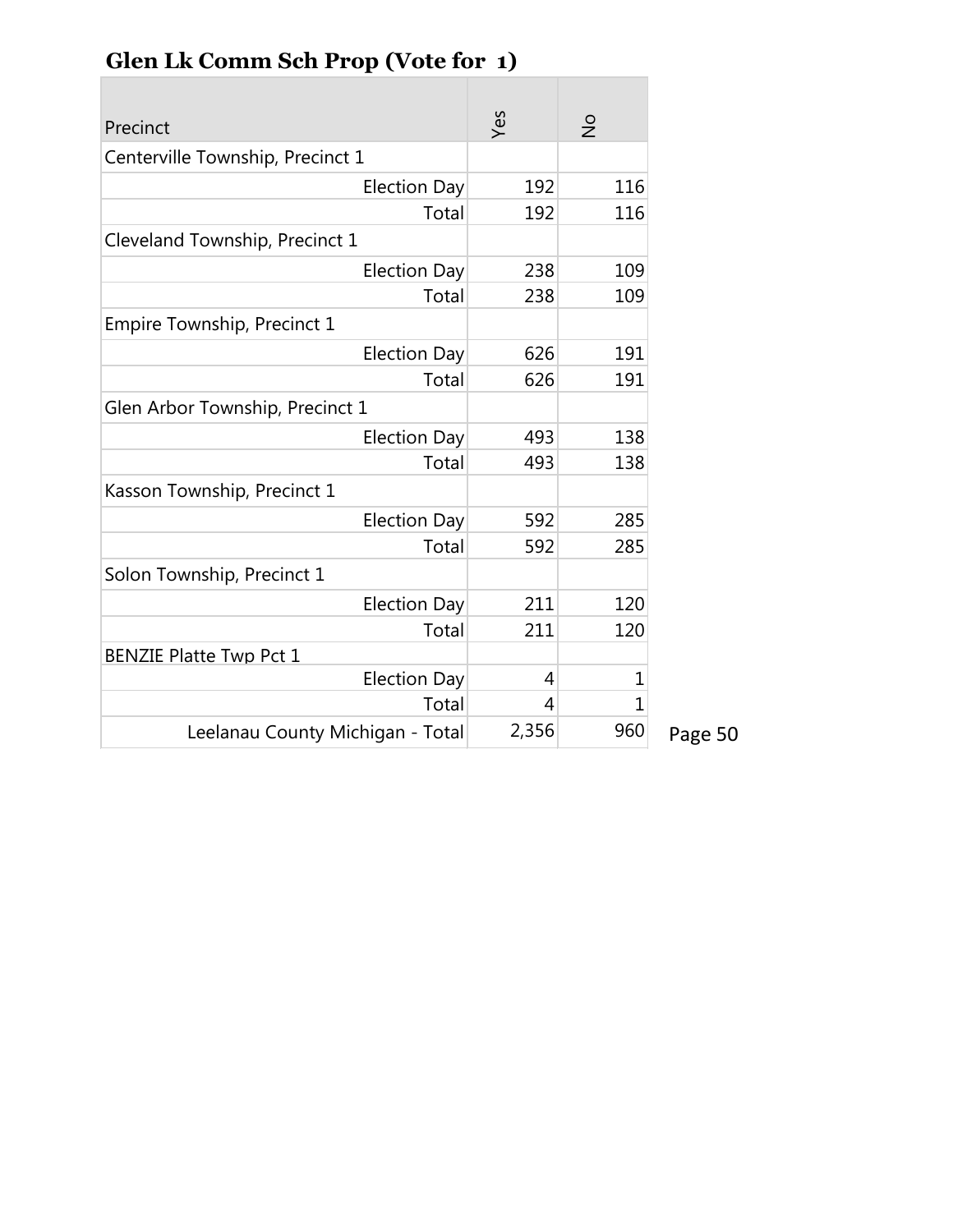# **City Proposal 1 (Vote for 1)**

| Precinct                                        | Yes | $\frac{1}{2}$ |
|-------------------------------------------------|-----|---------------|
| <b>GRAND TRAVERSE City of Traverse City, P4</b> |     |               |
| Election Day                                    | 69  | 132           |
| Total                                           | 69  | 132           |
| Leelanau County Michigan - Total                | 69  | 132           |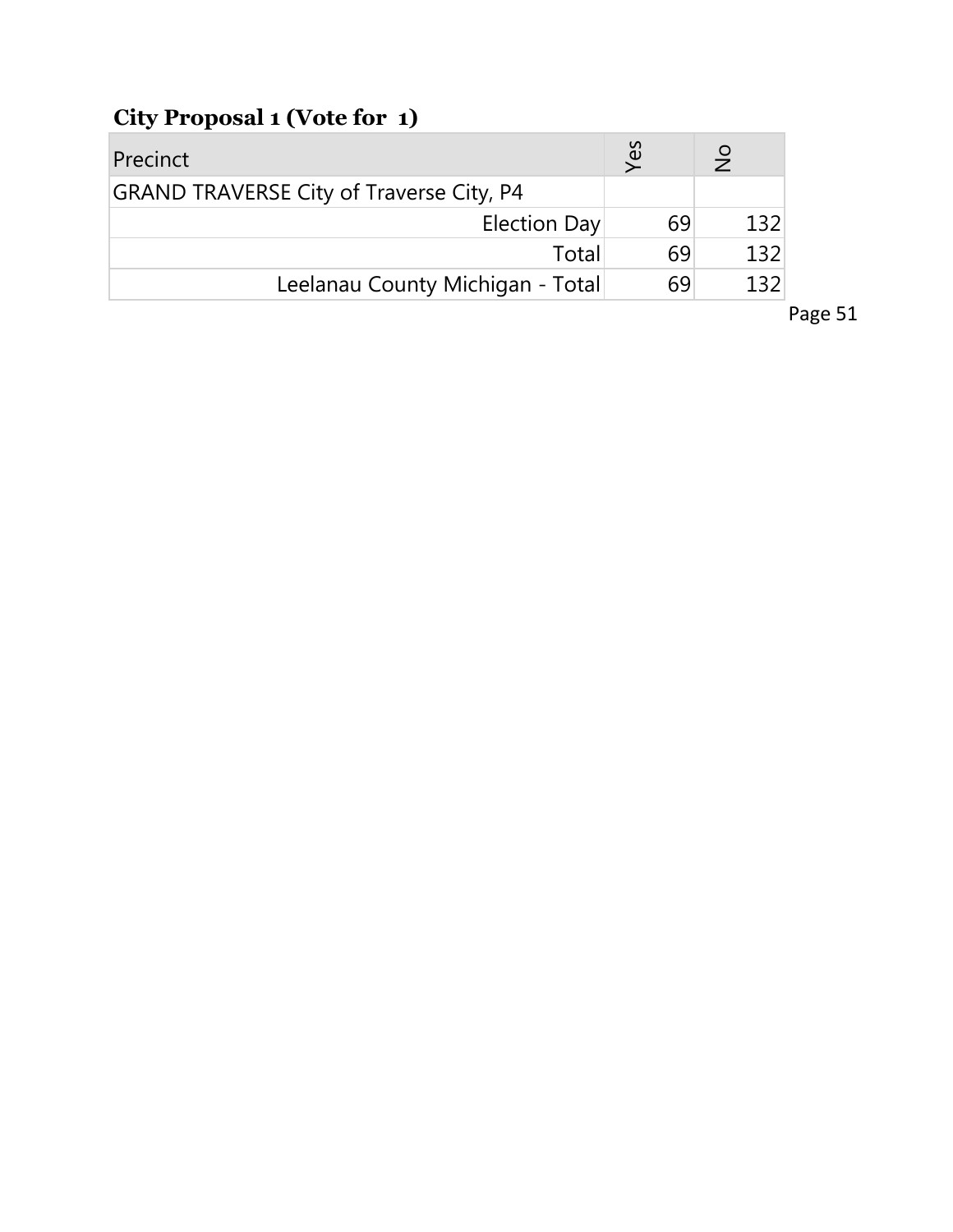## **City Proposal 2 (Vote for 1)**

| Precinct                                        | Yes | $\frac{1}{2}$ |     |
|-------------------------------------------------|-----|---------------|-----|
| <b>GRAND TRAVERSE City of Traverse City, P4</b> |     |               |     |
| Election Day                                    | 142 |               | 29. |
| <b>AVCB</b>                                     |     |               | 0   |
| Total                                           | 142 |               | 29  |
| Leelanau County Michigan - Total                | 142 |               | 29  |